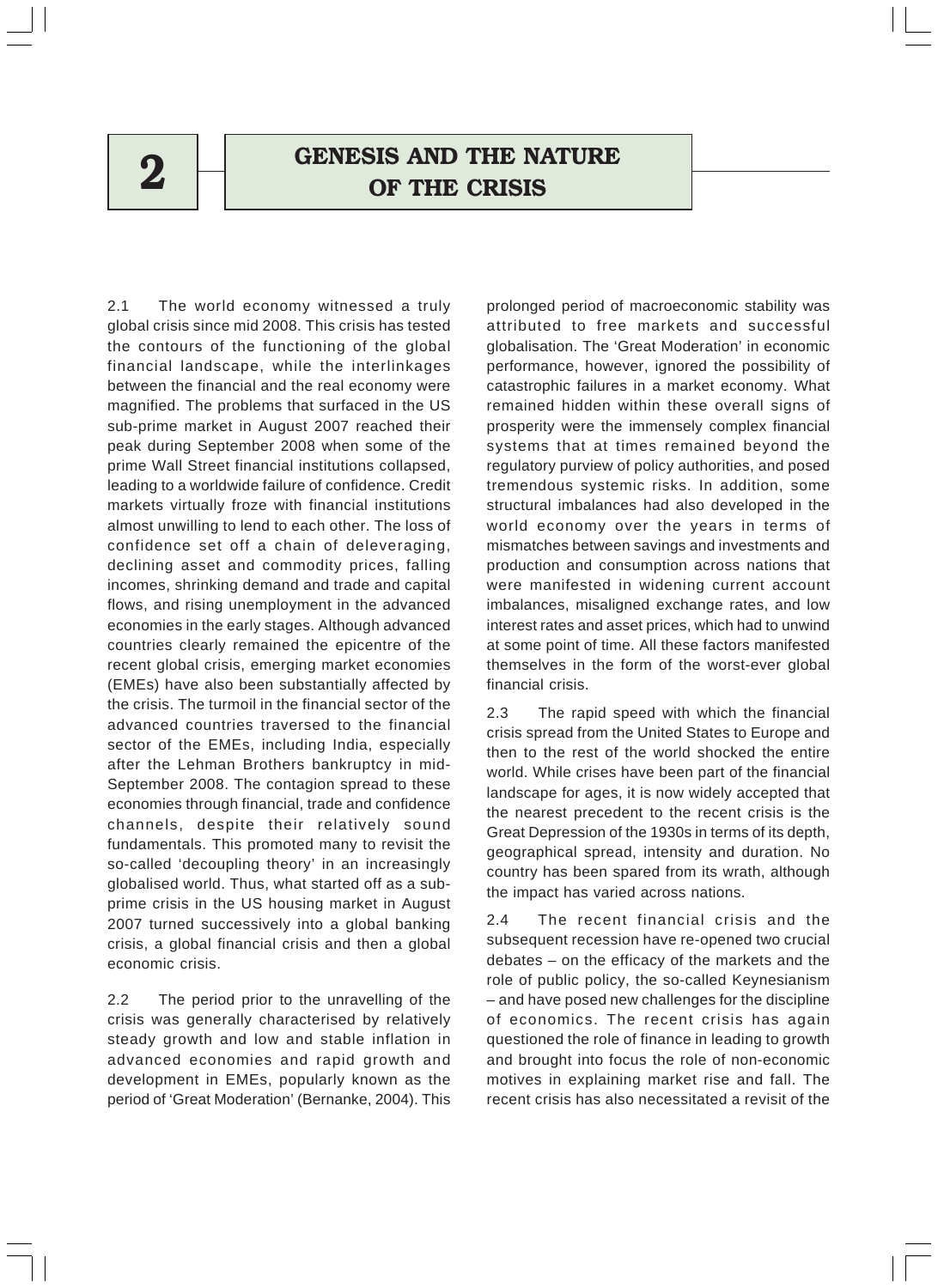current global regulatory and supervisory structures and perimeters against the backdrop of rapid financial innovations. Finally, it has reinvoked the debate on the adequacy and efficacy of the current international financial architecture to prevent and manage global crises of the kind recently seen.

2.5 The depth and breadth of the crisis has tested the limits of the conventional and unconventional policy options available to policymakers around the world. The initial estimate of actual and potential global write-downs held by banks and other financial institutions, which started at about US\$ 50 billion in mid-2007, increased to around US\$ 4.0 trillion by end-2008 and was scaled down to US\$ 2.3 trillion by the IMF in April 2010. As per IMF forecasts (April, 2010), world GDP growth after decelerating to 3.0 per cent in 2008 from 5.2 per cent in 2007 declined by 0.6 per cent in 2009. However, the global growth is projected to rise to 4.2 per cent in 2010 and 4.3 per cent in 2011. The advanced economies exhibited a negative growth of 3.2 per cent in 2009 (as against a positive growth of 0.5 per cent in 2008), while emerging and developing economies grew by 2.4 per cent in 2009 (compared with 6.1 per cent in 2008). The advanced economies and the emerging and developing economies are projected to grow by 2.3 per cent and 6.3 per cent, respectively, during 2010.

2.6 Against the above backdrop, this chapter will trace the genesis and nature of the crises affecting both the developed and developing world over the past century and a half when they often arrived with fierce force and departed with important lessons for policymakers. This will be covered under three broad sections. Section I will discuss in detail the causes of the recent financial crisis and simultaneously trace the evolving debate on the various contributing factors. The crisis in a historical perspective is covered in Section II. A comparison between the recent crisis and similar earlier episodes is presented in Section III. Section IV sets out the concluding observations.

# **I. CAUSES OF THE CRISIS**

2.7 The causes of the crisis were many and intertwined as such a pervasive crisis cannot be triggered by a single or isolated cause. In trying to understand the various causes of the crisis, different viewpoints have emerged. One view believes that the current disruption of financial markets is the long-run consequence of the easy global money and credit conditions that existed, particularly from the start of the decade. While the immediate cause of the financial crisis is attributed to the problems persisting in the sub-prime mortgage sector of the United States, the root lies in the persistence of global imbalances since the start of the current decade (BIS, 2009; Mohan, 2008; Portes, 2009; Taylor, 2009). The global imbalances interacted with the flaws in financial markets and instruments to generate the specific features of the crisis.

2.8 Another view argues that if imbalances at the global level were the root cause, then why did the crisis originate in the United States and not in other countries which were also partners of global imbalances? The excesses in the US financial system are, in fact, at the core of the current crisis and all other factors contributed to further aggravate the crisis. Finance has been the proximate factor behind most crises of the past and the recent crisis is no different (Ferguson, 2009). Some are also of the opinion that one important cause of the crisis is the US Fed's very low interest rates that were maintained for a very long time leading to a housing and asset price bubble (ECB, 2007; Taylor, 2009; Skidelsky, 2009) and an equally important cause has been the lack of recognition of asset prices in policy formulation (Borio and Lowe, 2004; White 2008). According to some, the Basel Accord is also a cause of the recent banking crisis; banks' efforts to circumvent the capital adequacy requirements of Basel Accord caused the financial crisis (Acharya et al., 2009; Plender, 2007). Leaders at the G-20 Summit in September 2009 blamed global imbalances, seeing them as more responsible for the crisis than the failure of global financial regulation.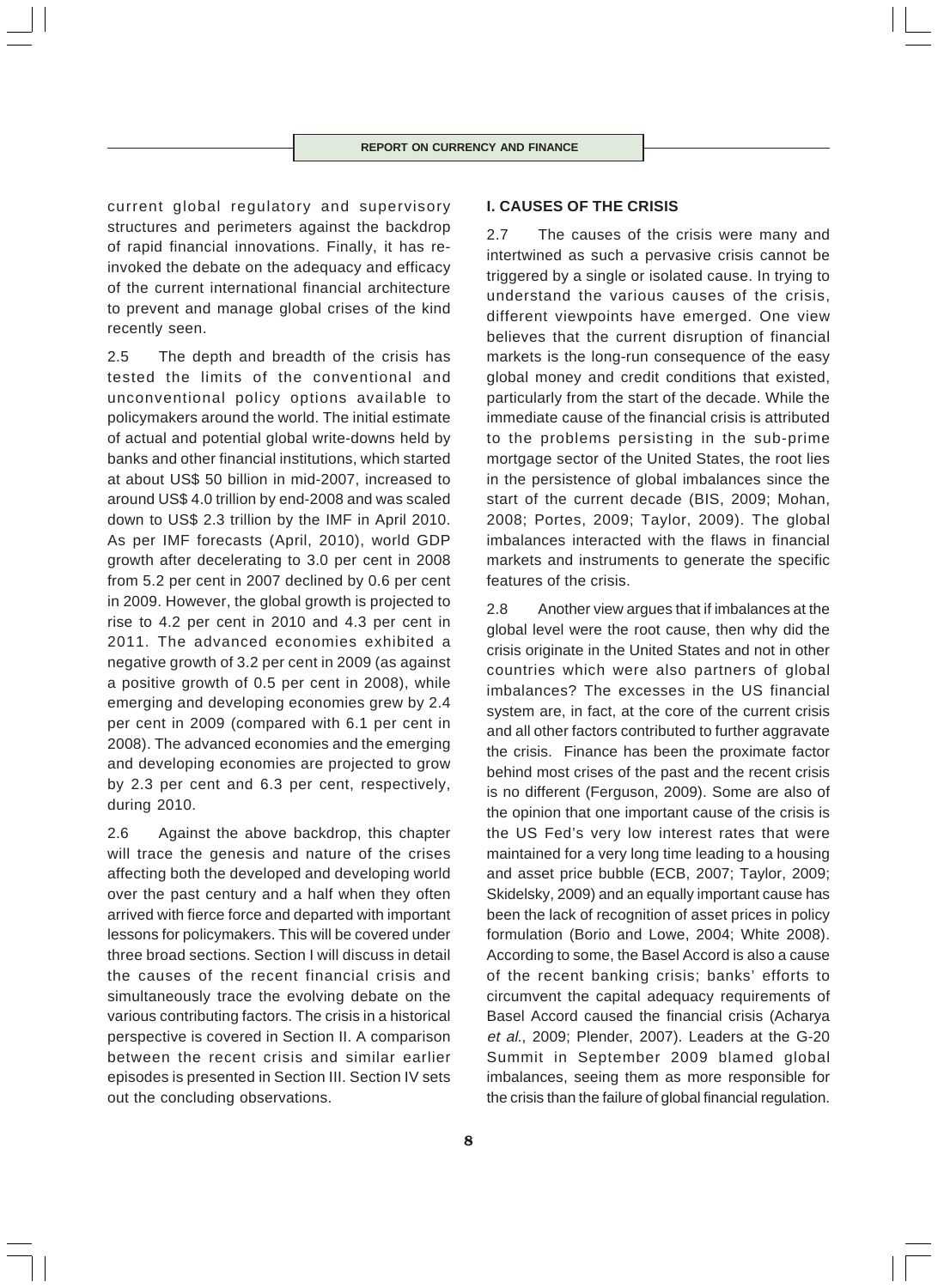2.9 The debate on the causes of the crisis has also revolved around whether the crisis was the result of market failure or of governance failure. The Great Moderation in economic performance over the previous decade and half ignored the possibility of catastrophic failures in the market economy. During the golden years, financial economists believed that free-market economies could never go astray, which is belied by the crisis (Krugman, 2009). The IMF too supported the market-oriented ideology.

2.10 In contrast, the recent crisis has also been considered to be a failure of governance. Central banks focused excessively on CPI inflation at the expense of financial vulnerability (IMF, 2009a). Since there was no formal mandate to maintain financial stability, the latter was inadvertently ignored in public policy. By accommodating lax credit conditions and rising debt, monetary policymakers in a way increased the risks of a bust. Besides, many central banks were persuaded to be very transparent and provided forward guidance to the financial markets on their policy stance, especially on the future course of monetary policy. Such forward guidance provided excessive comfort to the financial markets and aided the under-pricing of risks<sup>1</sup>. The roles of international financial institutions like the IMF with the responsibility of surveillance, have also been questioned. It is lamented that the IMF failed in diagnosing and pointing out the vulnerabilities both at the global level and at the level of systemically important advanced economies.

2.11 A more balanced viewpoint is that the recent crisis reflects a collapse of the market as well as the State, since governance in both private and public sectors failed (Reddy, 2009c). This argument has been stretched further to interpret failure of governance at all levels as indicative of moral failure of the whole economic system or what some have described as a failure of capitalism (Krugman,

2009). Be that as it may, as the debate on the causes of the crisis still continues, it is worth distilling the variety of factors that contributed to the crisis.

# **Global Imbalances**

2.12 From a historical perspective, many now argue that the US sub-prime mortgage crisis was only a proximate cause or simply a trigger for the recent crisis through the re-pricing of risks that spilled over to other parts of the world via securitised mortgage derivatives. At a more fundamental level, it can be traced to the persistence of large global imbalances of various systemically important economies over a period of time – large current account deficits in the US along with some other advanced economies such as the United Kingdom, Greece, Italy, Portugal and Spain mirrored by substantial surplus in Asia, particularly in China, oil-exporting countries in the Middle East and Russia – that posed risks to the global financial system of a disorderly unwinding. Global imbalances, in general, can be defined as "external positions of systemically important economies reflecting distortions or entailing risks for the global economy" (Bracke et al., 2008).

2.13 The period following the bursting of the dotcom bubble in the US was marked by a highly accommodative monetary policy that boosted aggregate demand in the US as well as in other advanced countries. Lower interest rates along with financial innovations encouraged a housing boom and an increase in housing and other asset prices, providing further impetus to consumption and investment through wealth effects. While real activity in the US did provide a stimulus to activity in the rest of the world, it was accompanied by large and growing current account deficits (Table 2.1). In absolute terms, the current account deficit (CAD) of the US saw a seven-fold increase from US\$ 114 billion in 1995 to US\$ 804 billion in 2006

Even if some central banks perceived that there were excessive risks in the system, they concluded that such risks were dispersed widely due to the emergence of new intermediaries, like hedge funds, and new instruments, like derivatives, with no impact on the financial system as a whole.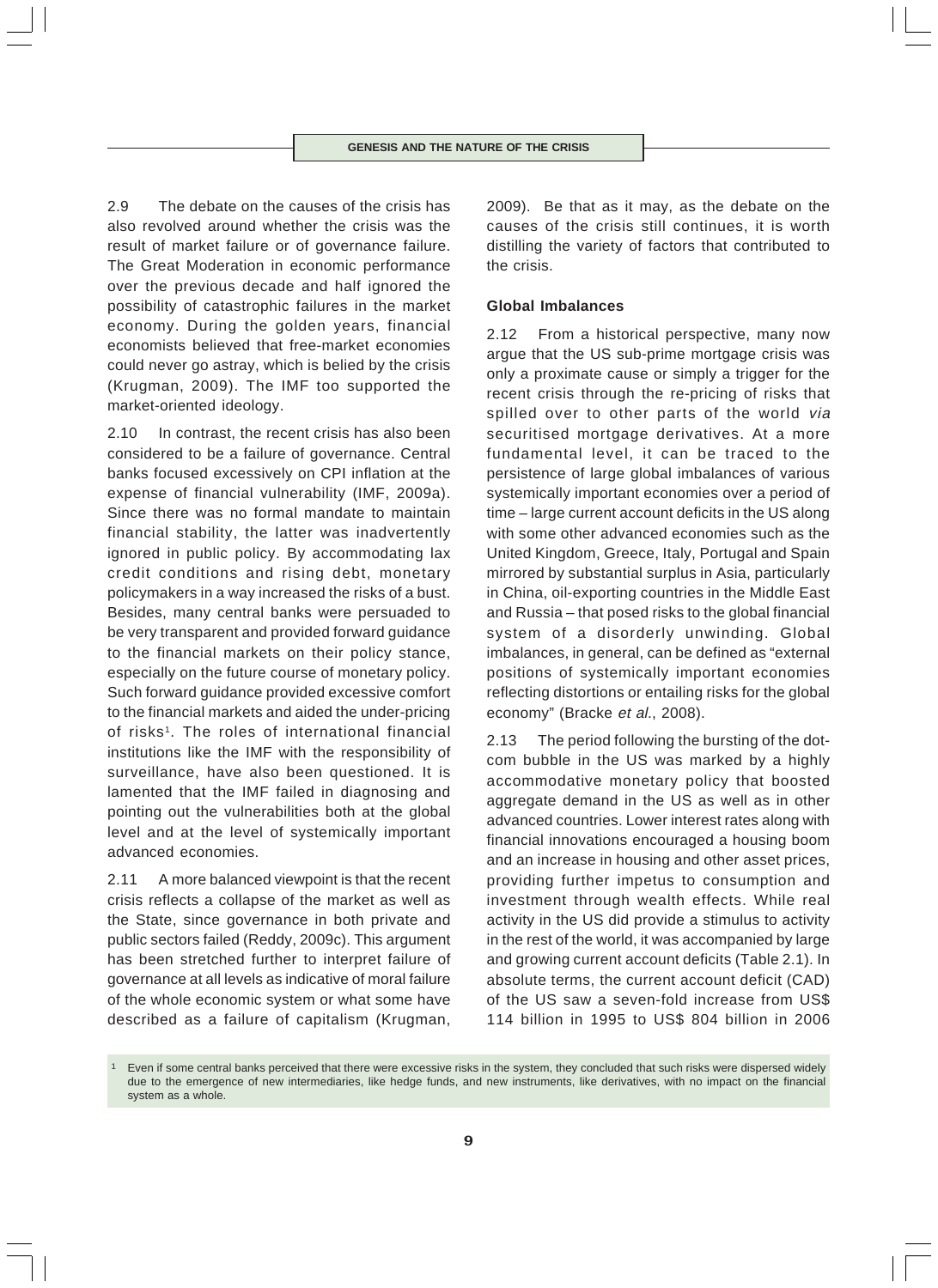(in per cent, annual average)

### **Table 2.1: Macro Parameters of the United States**

| Period                                                                               | <b>GDP</b><br>growth | CAD/<br><b>GDP</b> | General<br>Government<br>Fiscal<br>Balance/<br><b>GDP</b> |      | Savings Investments | Savings-<br>Investment<br>gap |  |  |
|--------------------------------------------------------------------------------------|----------------------|--------------------|-----------------------------------------------------------|------|---------------------|-------------------------------|--|--|
| 1                                                                                    | $\overline{2}$       | 3                  | $\overline{4}$                                            | 5    | 6                   | 7                             |  |  |
| 1981-85                                                                              | 3.3                  | $-1.3$             | $-4.5$                                                    | 18.7 | 20.8                | $-2.1$                        |  |  |
| 1986-90                                                                              | 3.2                  | $-2.4$             | $-4.1$                                                    | 16.6 | 19.8                | $-3.2$                        |  |  |
| 1991-95                                                                              | 2.5                  | $-1.1$             | $-4.5$                                                    | 15.4 | 17.8                | $-2.4$                        |  |  |
| 1996-2000                                                                            | 4.3                  | $-2.6$             | $-0.02$                                                   | 18.1 | 20.1                | $-1.9$                        |  |  |
| 2001-2005                                                                            | 2.4                  | $-4.8$             | $-3.3$                                                    | 14.9 | 19.3                | $-4.4$                        |  |  |
| 2005-2008                                                                            | 1.8                  | $-5.3$             | $-3.6$                                                    | 14.4 | 19.4                | $-5.0$                        |  |  |
| <b>Source:</b> World Economic Outlook, October 2009, International Monetary<br>Fund. |                      |                    |                                                           |      |                     |                               |  |  |

(Table 2.2). As a percentage of GDP, the CAD of the US almost doubled every 5 years from the early 1990s (Table 2.3). During 2006, the CAD was close to 6 per cent of GDP, the highest-ever CAD for the US that amounted to about 1.5 per cent of global GDP. Although it has declined since then, it remains high by historic standards. A large increase in current account deficits was not confined to the US; in fact; since 1996 a number of other key industrial countries have also seen their current accounts turning to deficit, including France, Italy, Spain, Australia, and the United Kingdom. Most of these

have experienced substantial housing appreciation and increases in household wealth (Bernanke, 2005). For example, since 1996 wealth-to-income ratio has risen by 14 per cent in France, 12 per cent in Italy, and 27 per cent in the United Kingdom.

2.14 With large current account imbalances, capital flew from capital-poor emerging countries to capital-rich industrial economies, especially the US. Also, in response to the series of financial crises the EMEs experienced during the 1990s, they either chose or were forced into new strategies for managing international capital flows. In general, these strategies involved shifting from being net importers of financial capital to being net exporters, resulting in large current account surpluses (Chart II.1). This contradictory phenomenon was attributed to a significant rise in saving rates in emerging market economies (EMEs), especially in China, a dearth of investment opportunities, and the accumulation of large foreign exchange reserves by EMEs to check their currency appreciation and as selfinsurance against a sudden reversal of capital flows. Many of these economies, particularly the East Asian countries, began to build up large amounts of foreign exchange reserves from the

| Table 2.2: Current Account Balance |  |
|------------------------------------|--|
|------------------------------------|--|

|                             |         |          |          |          |          |                |          | (US\$ billion) |
|-----------------------------|---------|----------|----------|----------|----------|----------------|----------|----------------|
|                             | 1990-94 | 1995-99  | 2000-04  | 2005     | 2006     | 2007           | 2008     | 2009           |
| $\mathbf{1}$                | 2       | 3        | 4        | 5        | 6        | $\overline{7}$ | 8        | 9              |
| China                       | 5.5     | 18.6     | 37.6     | 160.8    | 253.3    | 371.8          | 426.1    | 283.8          |
| France                      | 0.9     | 32.3     | 18.2     | $-9.1$   | $-11.6$  | $-25.9$        | $-64.8$  | 38.8           |
| Germany                     | $-10.2$ | $-19.4$  | 36.5     | 142.8    | 188.4    | 253.8          | 245.7    | 160.6          |
| India                       | $-3.8$  | $-5.0$   | 2.7      | $-10.3$  | $-9.3$   | $-11.3$        | $-26.6$  | $-25.9$        |
| Japan                       | 97.4    | 101.5    | 125.7    | 165.7    | 170.4    | 211.0          | 157.1    | 141.7          |
| Korea                       | $-3.5$  | 5.0      | 13.2     | 15.0     | 5.4      | 5.9            | $-5.8$   | 42.7           |
| Malaysia                    | $-3.2$  | 0.6      | 10.4     | 20.7     | 25.8     | 29.2           | 38.9     | 32.0           |
| Philippines                 | $-2.1$  | $-2.3$   | $-0.5$   | 2.0      | 5.3      | 7.1            | 3.6      | 8.6            |
| Russia                      | 3.1     | 8.5      | 41.0     | 84.4     | 94.3     | 77.0           | 102.4    | 47.5           |
| Saudi Arabia                | $-15.4$ | $-3.4$   | 23.2     | 90.1     | 99.1     | 93.5           | 132.5    | 20.5           |
| South Africa                | 1.5     | $-1.9$   | $-1.5$   | $-8.6$   | $-13.9$  | $-20.1$        | $-19.6$  | $-11.4$        |
| Switzerland                 | 14.3    | 24.9     | 32.5     | 52.2     | 59.5     | 43.5           | 11.9     | 43.1           |
| Thailand                    | $-6.9$  | $-0.8$   | 5.3      | $-7.6$   | 2.3      | 15.7           | 1.6      | 20.3           |
| <b>Turkey</b>               | $-2.2$  | $-1.9$   | $-5.7$   | $-22.1$  | $-31.9$  | $-37.7$        | $-41.3$  | $-13.6$        |
| <b>United Arab Emirates</b> | 2.9     | 2.3      | 8.0      | 22.6     | 36.2     | 19.5           | 22.2     | $-7.0$         |
| United Kingdom              | $-21.9$ | $-13.3$  | $-34.6$  | $-59.8$  | $-80.8$  | $-75.5$        | $-40.7$  | $-28.8$        |
| <b>United States</b>        | $-66.5$ | $-178.4$ | $-485.5$ | $-748.7$ | $-803.5$ | $-726.6$       | $-706.1$ | $-418.0$       |

**Note:** (-) indicates deficit.

**Source:** World Economic Outlook database, International Monetary Fund.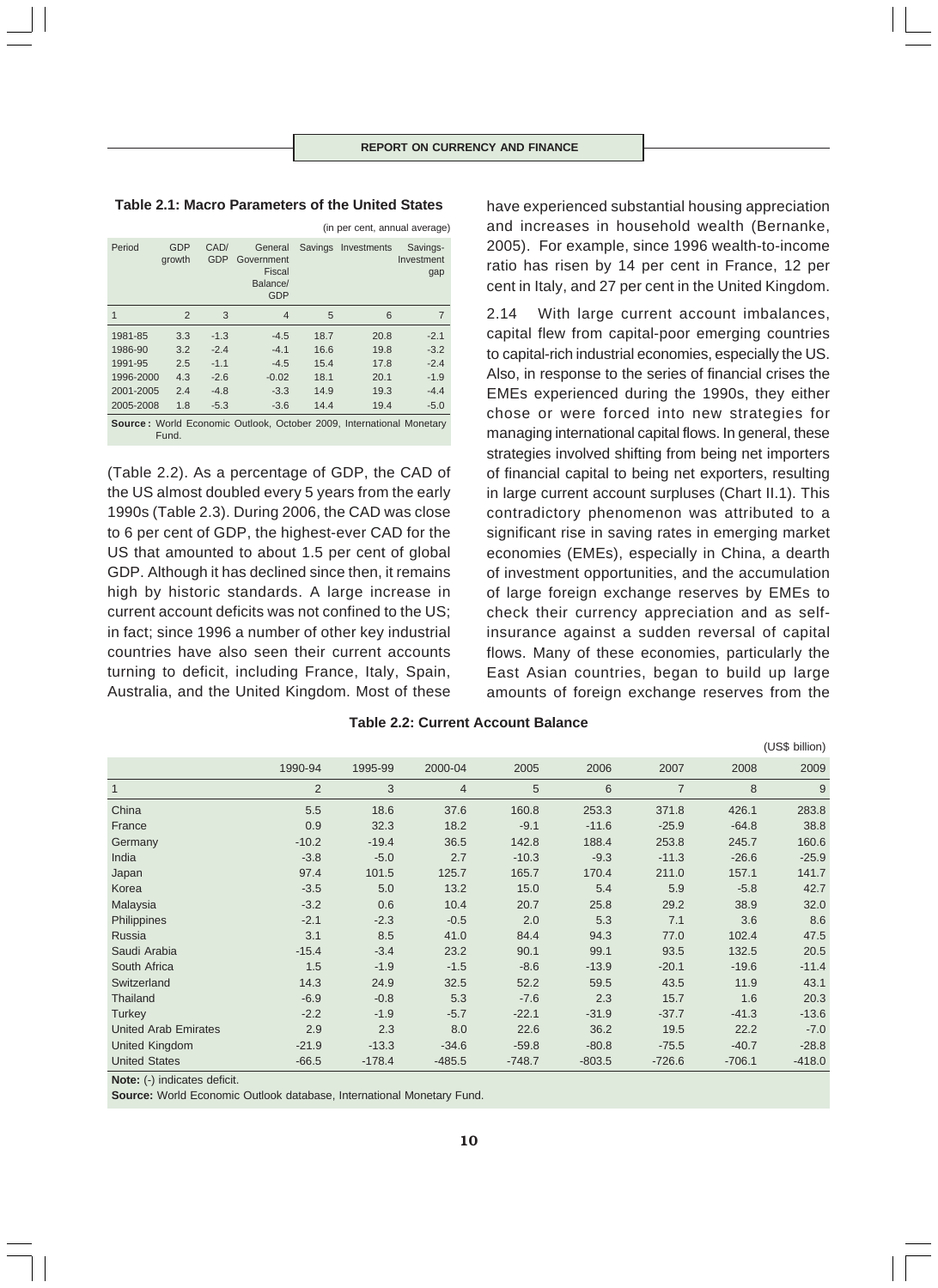**Table 2.3: Current Account Balance**

(Per cent to GDP)

| Country                                                                                                                                                           | 1990-94 | 1995-99 | 2000-04        | 2005   | 2006   | 2007           | 2008   | 2009           |
|-------------------------------------------------------------------------------------------------------------------------------------------------------------------|---------|---------|----------------|--------|--------|----------------|--------|----------------|
| $\mathbf{1}$                                                                                                                                                      | 2       | 3       | $\overline{4}$ | 5      | 6      | $\overline{7}$ | 8      | $\overline{9}$ |
| China                                                                                                                                                             | 1.4     | 1.9     | 2.4            | 7.2    | 9.5    | 11.0           | 9.4    | 5.8            |
| France                                                                                                                                                            | 0.0     | 2.0     | 1.3            | $-0.4$ | $-0.5$ | $-1.0$         | $-2.3$ | $-1.5$         |
| Germany                                                                                                                                                           | $-0.4$  | $-0.8$  | 1.4            | 5.1    | 6.5    | 7.6            | 6.7    | 4.8            |
| India                                                                                                                                                             | $-1.3$  | $-1.3$  | 0.5            | $-1.3$ | $-1.1$ | $-1.0$         | $-2.2$ | $-2.1$         |
| Japan                                                                                                                                                             | 2.4     | 2.3     | 2.9            | 3.6    | 3.9    | 4.8            | 3.2    | 2.8            |
| Korea                                                                                                                                                             | $-1.0$  | 1.9     | 2.1            | 1.8    | 0.6    | 0.6            | $-0.6$ | 5.1            |
| Malaysia                                                                                                                                                          | $-5.2$  | 1.8     | 9.8            | 15.0   | 16.4   | 15.7           | 17.5   | 16.7           |
| Philippines                                                                                                                                                       | $-4.0$  | $-2.8$  | $-0.7$         | 2.0    | 4.5    | 4.9            | 2.2    | 5.3            |
| Russia                                                                                                                                                            | 0.9     | 3.5     | 11.2           | 11.0   | 9.5    | 6.0            | 6.2    | 3.9            |
| Saudi Arabia                                                                                                                                                      | $-11.7$ | $-2.4$  | 10.6           | 28.5   | 27.8   | 24.3           | 27.9   | 5.5            |
| South Africa                                                                                                                                                      | 1.2     | $-1.3$  | $-0.7$         | $-3.5$ | $-5.3$ | $-7.0$         | $-7.1$ | $-4.0$         |
| Switzerland                                                                                                                                                       | 5.7     | 8.8     | 10.8           | 14.0   | 15.2   | 10.0           | 12.4   | 8.7            |
| Thailand                                                                                                                                                          | $-6.4$  | 1.0     | 4.2            | $-4.3$ | 1.1    | 6.3            | $-0.6$ | 7.7            |
| <b>Turkey</b>                                                                                                                                                     | $-0.9$  | $-0.8$  | $-1.6$         | $-4.6$ | $-6.0$ | $-5.8$         | $-5.7$ | $-2.3$         |
| <b>United Arab Emirates</b>                                                                                                                                       | 8.3     | 4.6     | 9.9            | 16.9   | 22.1   | 9.4            | 8.5    | $-3.1$         |
| United Kingdom                                                                                                                                                    | $-2.1$  | $-1.0$  | $-2.0$         | $-2.6$ | $-3.3$ | $-2.7$         | $-1.5$ | $-1.3$         |
| <b>United States</b>                                                                                                                                              | $-1.0$  | $-2.1$  | $-4.5$         | $-5.9$ | $-6.0$ | $-5.2$         | $-4.9$ | $-2.9$         |
| Memo:                                                                                                                                                             |         |         |                |        |        |                |        |                |
| Euro Area                                                                                                                                                         | n.a.    | 0.9     | 0.4            | 0.4    | 0.4    | 0.4            | $-0.8$ | $-0.4$         |
| $M = 1 - \frac{1}{2}$ $\frac{1}{2}$ $\frac{1}{2}$ $\frac{1}{2}$ $\frac{1}{2}$ $\frac{1}{2}$ $\frac{1}{2}$ $\frac{1}{2}$ $\frac{1}{2}$ $\frac{1}{2}$ $\frac{1}{2}$ |         |         |                |        |        |                |        |                |

**Note:** (-) indicates deficit.

**Source:** World Economic Outlook Database, April 2010, International Monetary Fund.

beginning of the current decade. Emerging market countries saw these reserve stockpiles as welcome 'war-chests' to defend them from sudden capital flow reversals of the sort that had occurred during the Asian crisis.



### Savings Glut Hypothesis

2.15 The large global current account imbalances also got reflected in the savingsinvestment behaviour in both emerging and advanced nations. This is why global imbalances are now universally ascribed to the 'savings glut' hypothesis, which states that the US current account deficit was driven by a savings glut in the rest of the world, especially in emerging market countries (Bernanke, 2005). While in the US the gap between savings and investment almost doubled from minus 2.7 per cent of GDP in 2001 to minus 5.6 per cent of GDP in 2008, the opposite was observed in the case of EMEs where excess savings led to significant current account surpluses.

2.16 There was a significant rise in global gross saving as a percentage of GDP, from about 21.4 per cent in 2001 to almost 24.2 per cent in 2007. Most of the increase reflected the relatively high saving rate of the EMEs in the post-Asian crisis period, where a more than three-fold rise in aggregate saving between 2001 and 2007 had lifted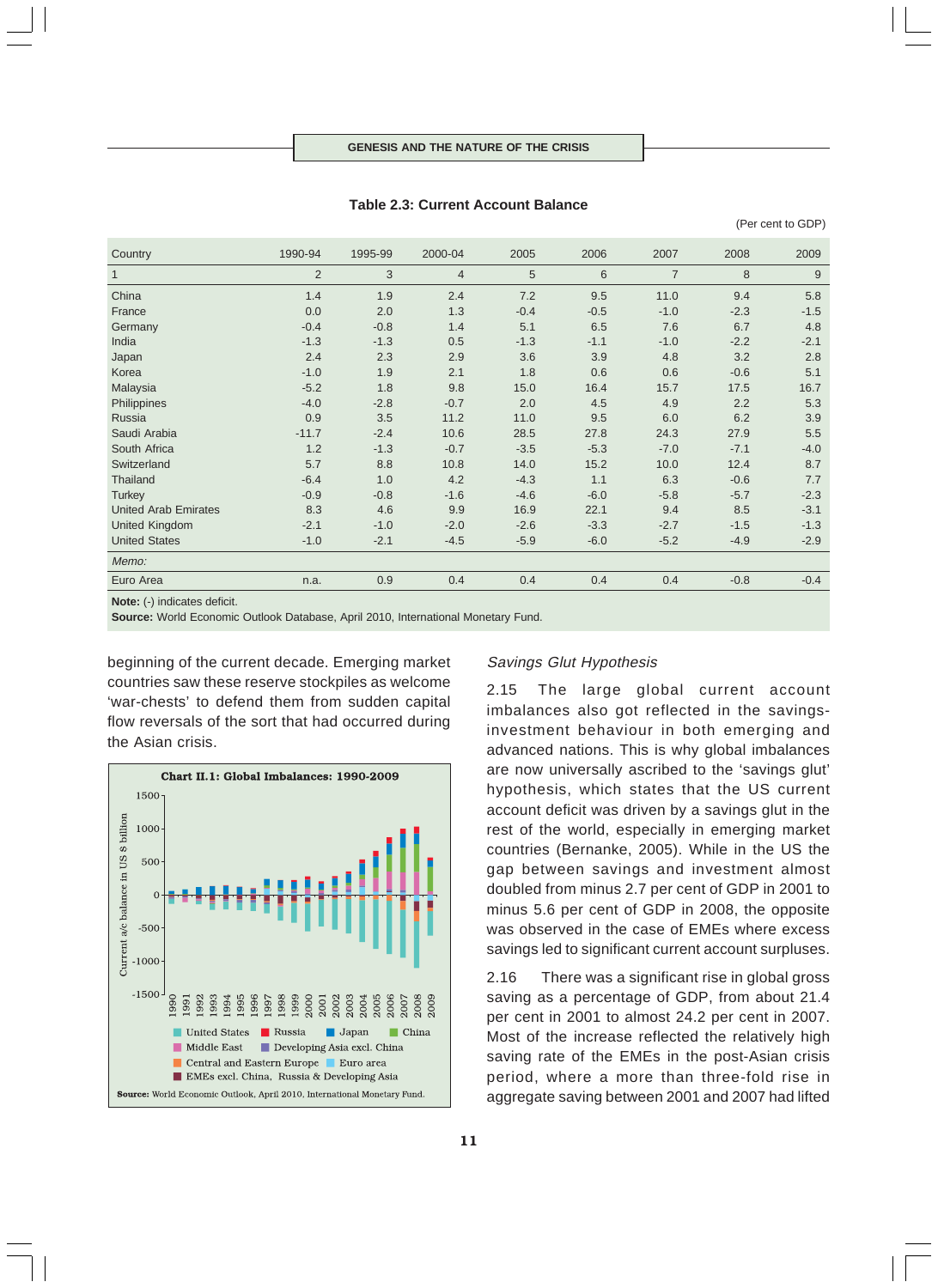the marginal propensity to save to 43 per cent (BIS, 2009). In gross terms, the share of EMEs in global saving rose from 25 per cent in 1992–96 to 30 per cent in 2003 and 37 per cent in 2007. In comparison, the EME share of world GDP did not rise quite so rapidly, moving from 21 per cent in 1992–96 to 31 per cent in 2007. Within emerging markets, the rise in average saving rates was significant for China and the Middle East. The US, in contrast, has observed a decline in savings since 2001 (Table 2.4).

2.17 The precautionary motive was the main reason behind the high savings in these economies. The absence of adequate safety nets and the consequent need for self-insurance coupled with financial market underdevelopments in emerging economies have led private agents in these economies to oversave, particularly in countries such as China (Francia, 2009). The one-child policy in China has also contributed to the rise in savings as children are substitutes for life-cycle savings (Modigliani and Cao, 2004). Besides, as per capita income increases at high rates, consumption usually does not keep pace with income and the savings rate tends to increase. Higher migration from rural to urban areas added to the rise in savings as the consumption habits of the migrants remained unchanged even though their income rose.

2.18 The saving-investment balances also differed across EME regions in the pre-crisis period. In China, gross saving exceeded gross investment by a large margin: the saving rate reached 59 per cent of GDP in 2008 even though China maintained one of the highest investment rates in the world of around 49 per cent of GDP. While India also saw a sharp rise in the saving rate, the savingsinvestment gap remained negative due to an equivalent increase in the investment rate. Other Asian emerging economies saw only a modest rise in saving and investment rates between 2003 and 2007, with both remaining below the levels preceding the Asian crisis.

2.19 Higher net savings by oil exporters are also believed to have contributed to the global savings glut. Consequent upon the sharp rise in oil prices, the current account surpluses of oil exporters, notably in the Middle East and also in countries such as Russia, Nigeria, and Venezuela, rose as oil revenues surged. The collective current account surplus of the Middle East and Africa rose by more than US\$ 115 billion between 1996 and 2004. As a percentage of GDP, the current account surplus of the Middle East rose from around 1.0 per cent in 2000 to about 18.5 per cent in 2005. Thus, changes in the collective current account position of the developing world resulted in many developing and emerging-market countries

(as a percentage of GDP)

|                            |                | Savings |                |      |      | Investment |      |      |
|----------------------------|----------------|---------|----------------|------|------|------------|------|------|
| Countries                  | 1995           | 2001    | 2007           | 2008 | 1995 | 2001       | 2007 | 2008 |
| $\overline{1}$             | $\overline{2}$ | 3       | $\overline{4}$ | 5    | 6    | 7          | 8    | 9    |
| <b>Advanced Economies</b>  | 21.4           | 20.0    | 19.9           | 18.8 | 21.6 | 20.6       | 21   | 20.4 |
| <b>United States</b>       | 16.0           | 16.4    | 14.2           | 11.9 | 18.6 | 19.1       | 18.8 | 17.5 |
| Japan                      | 30.5           | 26.9    | 28.9           | 26.7 | 28.4 | 24.8       | 24.1 | 23.5 |
| Germany                    | 21.1           | 19.5    | 25.8           | 25.7 | 22.2 | 19.5       | 18.3 | 19.3 |
| <b>United Kingdom</b>      | 15.9           | 15.4    | 15.3           | 15.1 | 17.2 | 17.4       | 18.2 | 16.8 |
| <b>Others</b>              | 21.4           | 22.5    | 22.5           | 21.9 | 20.1 | 21.2       | 23.5 | 23.2 |
| <b>Emerging Economies</b>  | 26.8           | 26.6    | 35.4           | 36.6 | 27.6 | 25.1       | 30.2 | 31.8 |
| China                      | 42.1           | 37.6    | 57.6           | 59.0 | 41.9 | 36.3       | 46.6 | 49.0 |
| India                      | 24.4           | 23.4    | 37.7           | 36.3 | 26.0 | 23.1       | 38.7 | 39.1 |
| <b>Other Emerging Asia</b> | 33.3           | 28.9    | 30.9           | 30.4 | 33.9 | 24.6       | 25.1 | 26.3 |
| <b>Middle East</b>         | 24.0           | 33.3    | 49.6           | 50.8 | 20.9 | 24.8       | 26.5 | 26.7 |
|                            |                |         |                |      |      |            |      |      |

### **Table 2.4: Savings and Investment**

**Source**: World Economic Outlook, October 2009, International Monetary Fund .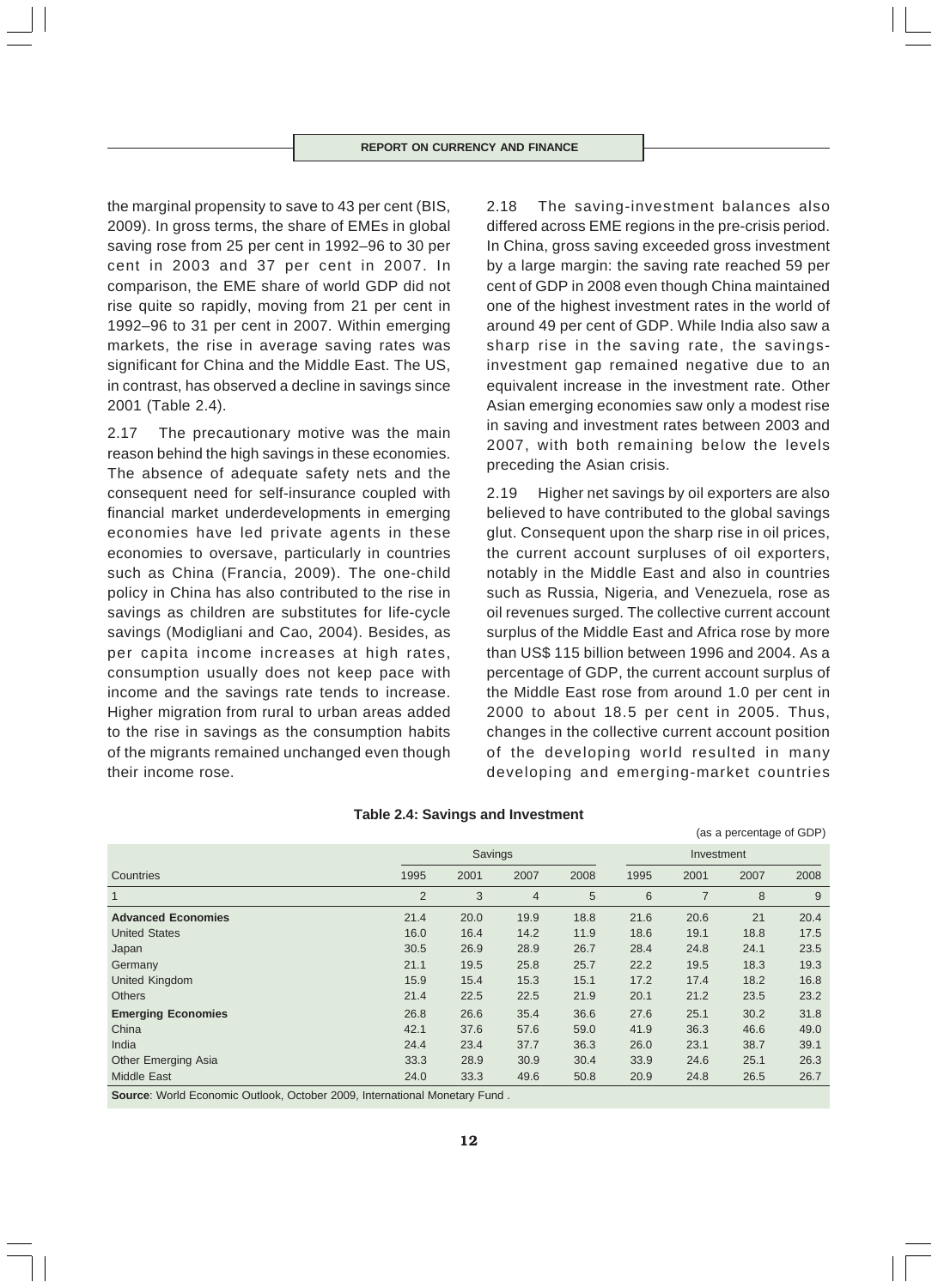becoming large net lenders to the rest of the world rather than net borrowers.

2.20 One view of the savings glut hypothesis is that there was an investment drought rather than a savings glut. The East Asian crisis has exerted permanent depressing effects on investment in these economies (Barro and Lee, 2003). While the savings rate in most East Asian EMEs, which has generally remained higher than in the industrialised countries, exhibited a modest decline, investment rates showed sharper declines, resulting in the widening of the savings-investment gap in the EMEs. A corroborative view is that the consumption glut in the advanced countries has exacerbated the current account disequilibrium across the world. Excess consumption combined with higher leveraging in a loosely regulated and unsupervised financial system fuelled the housing bubble (Francia, 2009).

# Inadequate Exchange Rate Flexibility

2.21 Several emerging market economies as part of their export-led growth strategy were deliberately maintaining undervalued exchange rates. Between 2003 and mid-2008, many EMEs experienced rapid integration with the advanced economies and became substantially dependent on exports as an engine of growth. The share of exports of goods and services to GDP for China rose from about 23 per cent during 1992-95 to around 30 per cent during 2003 and further to around 43 per cent during 2007 before coming down to 35 per cent of GDP in 2008 (Table 2.5). For emerging Asia as a whole, exports rose from already high levels in the pre-Asian crisis period to about 75 per cent of GDP in 2007. Reserves were accumulated in the context of foreign exchange interventions intended to prevent any exchangerate appreciation (Michael Dooley et al., 2004). Countries typically pursued export-led growth because domestic demand was thought to be insufficient to fully employ domestic resources. Further, these surpluses were intended to build up precautionary reserves to deal with sudden stops in capital flows.

| Country                     | 1992-95        | 2003  | 2005           | 2007                 | 2008                 |
|-----------------------------|----------------|-------|----------------|----------------------|----------------------|
| 1                           | $\overline{2}$ | 3     | $\overline{4}$ | 5                    | 6                    |
| China                       | 23.3           | 29.6  | 37.4           | 42.5                 | 35.0                 |
| France                      | 21.8           | 25.6  | 26.1           | 26.5                 |                      |
| Germany                     | 23.4           | 35.6  | 40.9           | 46.7                 |                      |
| India                       | 10.0           | 14.8  | 19.9           | 21.2                 | 24.0                 |
| Japan                       | 9.3            | 12.0  | 14.3           |                      |                      |
| Korea                       | 27.1           | 35.4  | 39.3           | 41.9                 | 52.9                 |
| Malaysia                    | 84.5           | 106.9 | 117.5          | 110.2                |                      |
| Philippines                 | 32.7           | 49.6  | 47.6           | 42.5                 | 36.9                 |
| Russia                      | 39.4           | 35.2  | 35.2           | 30.5                 | 33.4                 |
| Saudi Arabia                | 36.4           | 46.1  | 60.9           | 65.0                 | 69.9                 |
| South Africa                | 22.2           | 28.1  | 27.4           | 31.6                 | 36.3                 |
| Switzerland                 | 36.2           | 44.0  | 48.8           | $\ddot{\phantom{a}}$ |                      |
| Thailand                    | 38.9           | 65.7  | 77.2           | 76.0                 | $\ddot{\phantom{a}}$ |
| <b>Turkey</b>               | 17.3           | 23.0  | 21.9           | 22.0                 | 23.6                 |
| <b>United Arab Emirates</b> | 71.4           | 79.0  | 92.6           |                      |                      |
| <b>United Kingdom</b>       | 25.9           | 25.5  | 26.5           | 25.9                 |                      |
| <b>United States</b>        | 10.0           | 10.0  | 11.0           | 11.9                 | 12.9                 |
|                             |                |       |                |                      |                      |

### **Table 2.5: Exports of Goods and Services**

(Percentage of GDP)

.. : Not Available.

**Source :** World Development Indicators, World Bank Online Database.

2.22 This argument, however, puts excessive emphasis on exchange rate policy. The existence of excess demand for an extended period in the developed economies was more influenced by their own macroeconomic and monetary policies, and may have continued even with more flexible exchange rate policies in EMEs. The argument is based on the premise that low-priced consumer goods and services from EMEs were available worldwide. Yet, other regions such as the Euro area as a whole did not exhibit large current account deficits throughout the current decade. In fact, it exhibited a surplus except for a minor deficit in 2008. Thus, even with flexible exchange rate policies in some of the EMEs the US current account deficit would have continued to remain large, though the source of imports for the US could have varied. The perceived lack of exchange rate flexibility in the Asian EMEs cannot, therefore, fully explain the large and growing current account deficits in the US (Mohan, 2009).

2.23 The current account surpluses of the emerging countries were used to purchase assets in economies with market-based financial systems,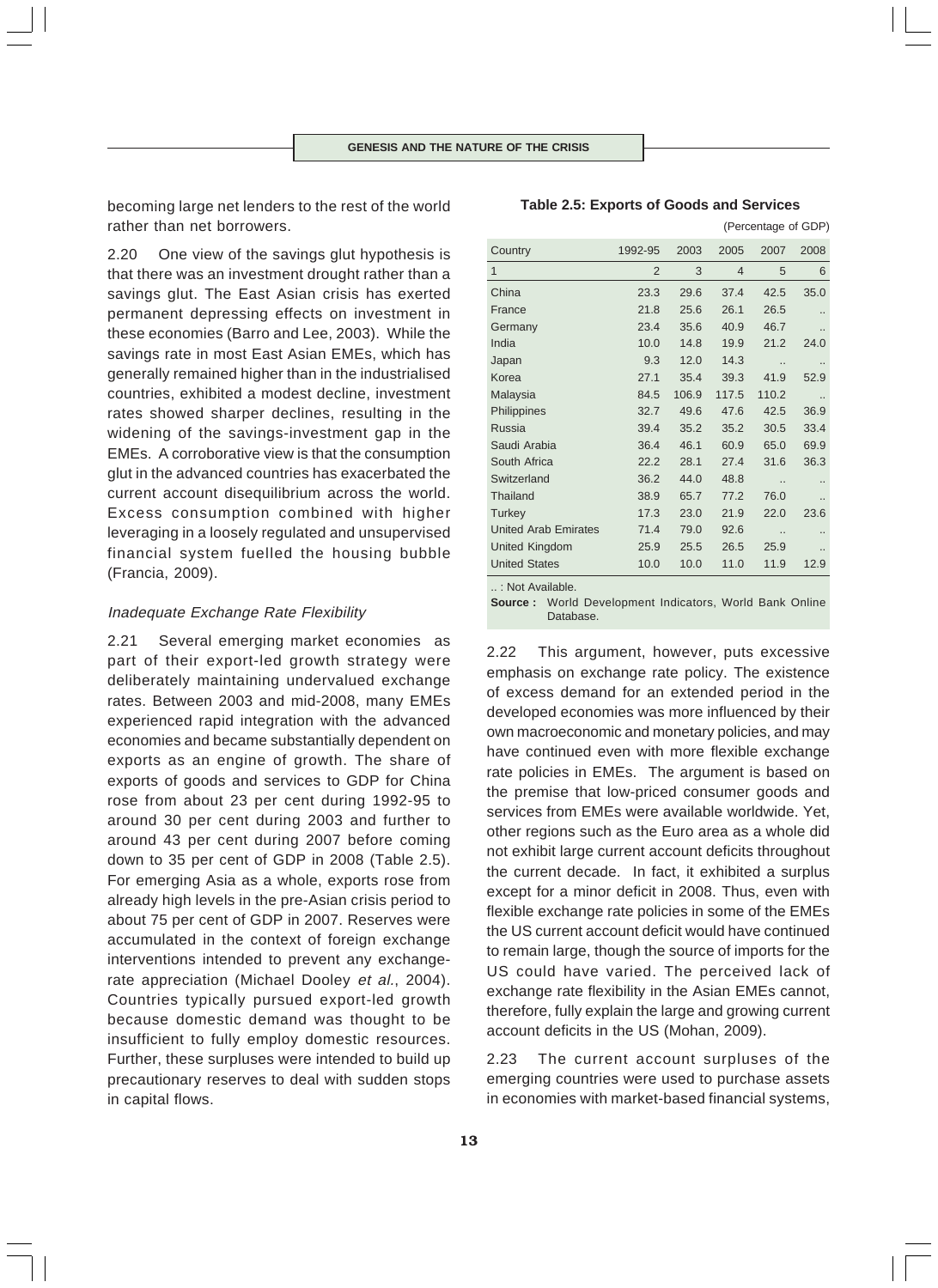such as the US. The depth of the US financial markets together with rapid innovation of new products for effective risk management has made the US an attractive destination for global investors' funds. Another factor is the special international status of the US dollar. Because the dollar is the leading international reserve currency, and because some emerging-market countries use the dollar as a numeraire when managing the values of their own currencies, the saving flowing out of the developing world has been directed relatively more into dollar-denominated assets, such as U.S. Treasury securities.

# **Monetary Policy Easing and Low Real Interest Rates**

2.24 The global imbalances were accentuated by the excessively loose monetary policy in advanced economies, especially the US. To some extent the lack of adequate exchange rate flexibility in some EMEs, which gave rise to excess liquidity and low interest rates, exacerbated the problem. In fact, since the technology stocks meltdown in 2000, there has been significant monetary accommodation by the major economies such as the US, the Euro area and Japan, particularly during the first half of the decade. The US Fed funds rate remained at its lowest when compared with the previous two decades. The real interest rate<sup>2</sup> in the United States was consistently below 1 per cent from mid-2001 up to the end of 2005; indeed, for much of this period it was negative (Chart II.2). It was generally accepted that the Fed had followed an excessively loose monetary policy in 2002-2006 (Taylor, 2007). In response to sluggish growth in the Euro area, the ECB held short-term real interest rates below 1 per cent for most of the period between mid-2001 and 2005; in Japan, real interest rates hovered around 0 to 1 per cent for most of the past decade. The low interest rates were possible because of improved macroeconomic performance in terms of not only higher growth and low inflation, but also in terms of their reduced



volatility. The period since the early 1990s which witnessed substantial decline in macroeconomic volatility in the US economy was termed as 'Great Moderation'. Bernanke (2004) offered three explanations for this phenomenon, which include structural change (institutional reforms, globalisation and technological progress), improved macroeconomic policies (explicit focus on price stability) and good luck (smaller and infrequent shocks). Moreover, relatively cheaper goods and services from China and other EMEs helped keep measured inflation low in the advanced economies.

2.25 Along with a fall in short-term real interest rates, the long-term real interest rates also remained low during the first half of the current decade. There are two different views on this. First, given the global savings glut, one theory suggests that the real long-term interest rate must fall to establish global equilibrium at a higher level of investment (Bernanke, 2005). The other theory is that financial crises and high saving in emerging markets, combined with limited financial development, created a global shortage of low-risk assets, leading to lower long-term bond rates (Caballero et al., 2008).

The real interest rate is the US Fed Funds rate less consumer price inflation.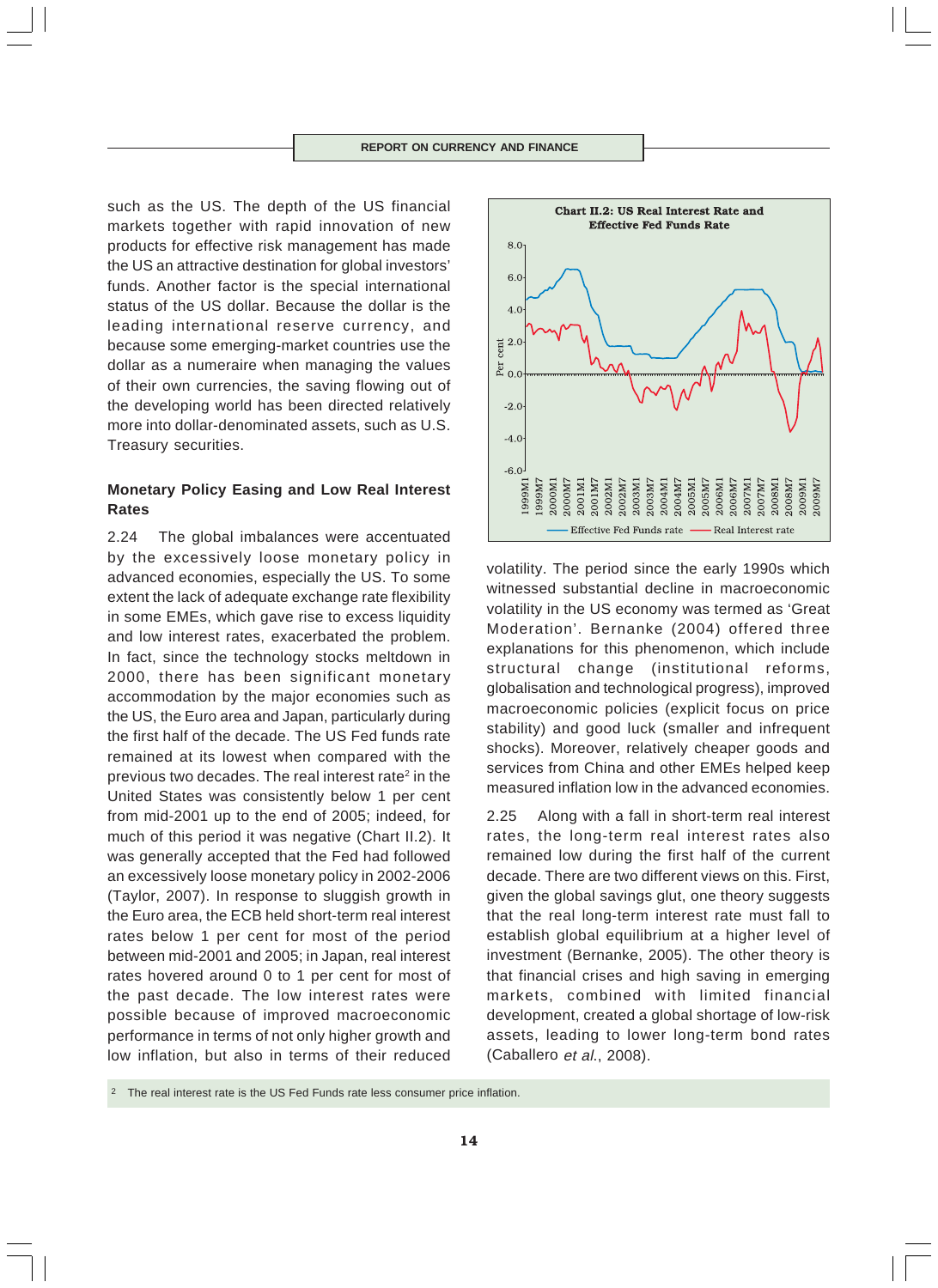2.26 The low interest rate regime had a variety of effects. Low interest rates combined with ample liquidity provided the impetus for strong credit growth in a number of economies, and led to a build-up of domestic imbalances. For instance, credit in the United States and the United Kingdom rose annually by 7 per cent and 10 per cent, respectively, between 2003 and mid-2007. While cheap credit formed the basis for the housing boom and the dramatic rise in household revolving debt, the low interest rate also increased the present discounted value of the revenue streams arising from earning assets, thereby driving up asset prices and creating asset bubbles. Real housing prices in the United States, the United Kingdom and a number of European countries increased by more than 30 per cent between 2003 and 2007. Monetary policy, however, failed to respond to this asset price inflation, guided by the now notorious Greenspan orthodoxy, according to which, first, asset price bubbles are hard to identify on a real-time basis and the fundamental factors that drive asset prices are not directly observable. Second, monetary policy is too blunt an instrument to counteract asset price booms. And third, a central bank cannot presume to know more than the market because financial markets are all-efficient, rational and selfcorrecting. Thus, it was considered more costeffective for monetary policy to wait for the bubble to burst and clean up afterwards rather than prick the bubble in advance (Subbarao, 2010).

2.27 Further, at unusually low levels of interest rates, financial institutions found it difficult to generate the returns promised in their generally long-term nature of contracts, which induced them to take on more risks in the hope of generating the returns needed to remain profitable. The credit boom, therefore, created grounds for rapid financial innovations and increased risk-taking behaviour. Even as financial imbalances were building up, however, macroeconomic stability was maintained (a reflection of Great Moderation), which encouraged under-pricing of risks. The immediate cause was the 'originate and distribute' mortgage model and structured finance products like assetbacked securities (ABS) and collateralised debt obligations (CDOs), which facilitated a general increase in risk-taking. The housing boom, the surge in debt-financed consumer expenditure and the search for yield distorted the macroeconomic structure in many economies.

2.28 Thus, global imbalances accompanied by a 'savings glut' in the emerging economies and loose monetary policy in the US and other advanced economies led to an era of low real interest rates and rapid search for yield that resulted in many of the financial excesses. Both these factors were clear precursors of unsustainable bubbles, which were ignored in general because of the pre-crisis phase of high global growth with low inflation (Chakrabarthy, 2009). Theoretically, the period after 2000 can be characterised as a period when both the IS and the LM curves shifted to the left, thus maintaining output at low interest rates (Portes, 2009). Concern had been expressed that the continued widening of global imbalances could have a disorderly unwinding with a sudden stop of capital flows from emerging markets to the US that would trigger a crisis in the US leading to substantial dollar depreciation (Obstfeld and Rogoff, 2005). However, the trigger for the crisis came not from the global imbalances but from the housing bubble in the US economy. Even as financial imbalances were building up, macroeconomic stability was maintained, which in turn, encouraged under-pricing of risks. Financial innovations, regulatory arbitrage, lending malpractices, excessive use of the originate-anddistribute model, together with securitisation of subprime loans and their bundling into AAA tranches without risk being adequately assessed culminated into excessive leverage of financial market entities in the United States.

## **Domestic Imbalances in the United States**

2.29 While global imbalances represent the general macroeconomic or "macrofinancial" explanation for the current crisis, the immediate explanation, which in a sense complements the former, focuses on uneven functioning of the US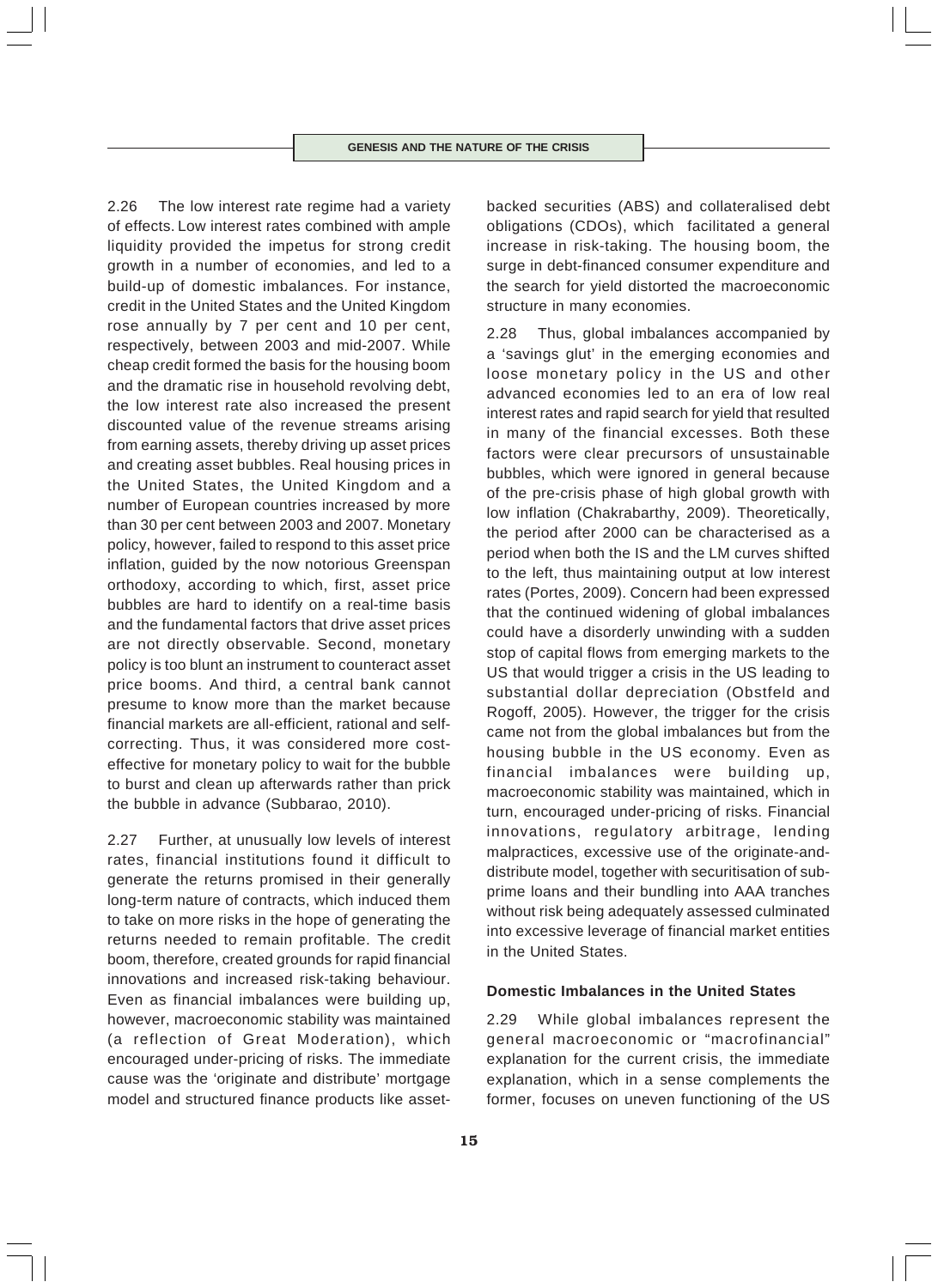housing market and the shortcomings of specific types of financial products which recently gained prominence in the US.

# Functioning of US Housing Market

2.30 Until the mid-1990s, the bulk of housing loans in the US mortgage market was given to prime borrowers. Since the late 1990s, the US home loan growth has been very high, registering even higher growth rates than the US GDP. A major part of this lending was essentially sub-prime lending. Within 12 years, their share in total mortgage origination jumped from 4.5 per cent in 1994 to more than 20 per cent in 2006 (Table 2.6). Sub-prime lending refers to the practice of making loans to borrowers who do not qualify for market interest rates because of their poor credit history or the inability to prove that they have adequate resources to support the monthly installments of the loan. Sub-prime loans or mortgages are risky for both creditors and debtors because of the combination of high interest rates, bad credit history and murky personal financial situations often associated with sub-prime applicants. Except during the recessionary years of 2001 and 2002, (following the bursting of the dotcom bubble) when the house price (Case-Shiller) inflation showed some deceleration, sub-prime lending exhibited strong growth, particularly during the period 2003-06.

2.31 On the demand side, the low interest rates to make housing affordable for everyone increased housing prices. The combination of the 'originateto-distribute' mortgage model and the securitisation of loans together with rapid innovation in financial products on the supply side resulted in a large increase in the availability of funds and made house loans attractive. While credit quantity increased, its quality got eroded. Most of these loans were with low margin money and with low teaser payments.

2.32 Under any conventional banking arrangement, when a bank provides a housing loan, it has to assume the credit risk (risk of borrower default), the market risk (risk of the interest rate changing over the tenure of the loan), and the liquidity risk (since long-term illiquid housing loans could be issued against liquid deposit liabilities). With the creation of a secondary market for mortgages, these risks, namely, credit risk, market risk, and liquidity risk could be shifted from the banks to the mortgage agencies. This system was functioning in the US from 1938 when the Federal

| Year         | Total<br>Mortgage<br>Originations | Sub-prime<br>Originations<br>(US\$ billion) | Prime and<br>Alt-A<br>Originations | Sub-prime<br>Share in<br>Total                        | Sub-prime<br>Mortgage-<br><b>Backed</b> | Sub-prime<br>Originations<br>Securitised |
|--------------|-----------------------------------|---------------------------------------------|------------------------------------|-------------------------------------------------------|-----------------------------------------|------------------------------------------|
|              | (US\$ billion)                    |                                             | (US\$ billion)                     | Originations<br>$(% \mathcal{L}_{0})$ (% of \$ value) | <b>Securities</b><br>(US\$ billion)     | $(% \mathcal{L}_{0})$ (% of \$ value)    |
| $\mathbf{1}$ | $\overline{2}$                    | 3                                           | $\overline{4}$                     | 5                                                     | 6                                       | $\overline{7}$                           |
| 1994         | 773                               | 35                                          | 738                                | 4.5                                                   | <b>NA</b>                               | <b>NA</b>                                |
| 1995         | 636                               | 65                                          | 571                                | 10.2                                                  | <b>NA</b>                               | <b>NA</b>                                |
| 1996         | 785                               | 97                                          | 689                                | 12.3                                                  | <b>NA</b>                               | <b>NA</b>                                |
| 1997         | 839                               | 125                                         | 734                                | 14.5                                                  | <b>NA</b>                               | <b>NA</b>                                |
| 1998         | 1,430                             | 150                                         | 1,280                              | 10.5                                                  | <b>NA</b>                               | <b>NA</b>                                |
| 1999         | 1,275                             | 160                                         | 1,115                              | 12.5                                                  | <b>NA</b>                               | <b>NA</b>                                |
| 2000         | 1,048                             | 138                                         | 910                                | 13.2                                                  | <b>NA</b>                               | <b>NA</b>                                |
| 2001         | 2,215                             | 190                                         | 2,025                              | 8.6                                                   | 95                                      | 50.4                                     |
| 2002         | 2,885                             | 231                                         | 2,654                              | 8.0                                                   | 121                                     | 52.7                                     |
| 2003         | 3,945                             | 335                                         | 3,610                              | 8.5                                                   | 202                                     | 60.5                                     |
| 2004         | 2,920                             | 540                                         | 2,380                              | 18.5                                                  | 401                                     | 74.3                                     |
| 2005         | 3,120                             | 625                                         | 2,495                              | 20.0                                                  | 507                                     | 81.2                                     |
| 2006         | 2,980                             | 600                                         | 2,380                              | 20.1                                                  | 483                                     | 80.5                                     |
|              |                                   |                                             |                                    |                                                       |                                         |                                          |

# **Table 2.6: Mortgage Originations**

**Source :** The Subprime Lending Crisis - Report and Recommendations by the majority staff of the Joint Economic Committee, October 2007.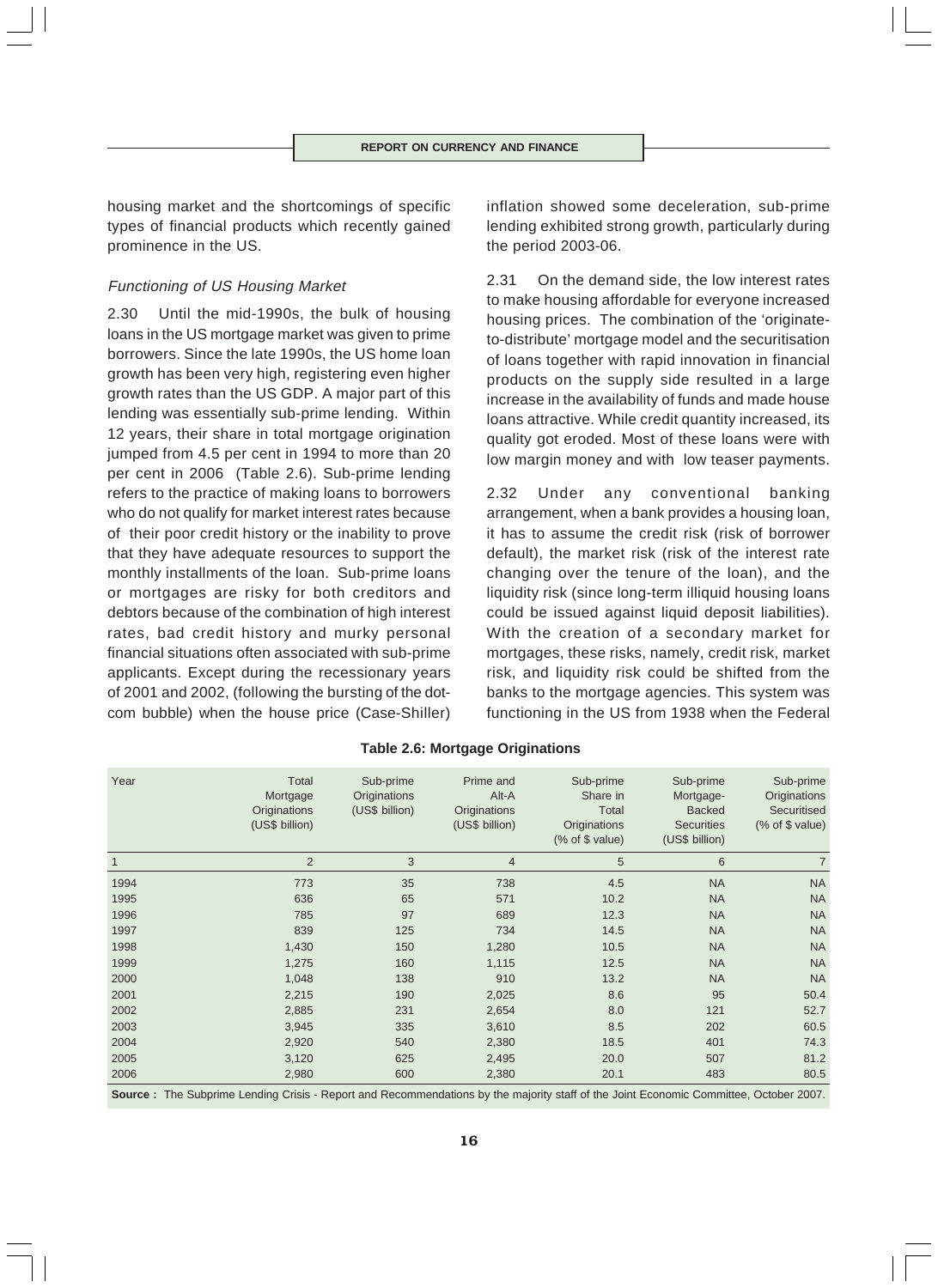National Mortgage Association (FNMA), commonly known as Fannie Mae, was established. Fannie Mae began buying mortgages from banks and other originators, thereby supporting mortgage lending, especially for low- and middle-income families. In 1968, the activities of Fannie Mae were privatised and de-linked from the Federal budget, and the emphasis shifted to mortgage-backed securities (MBSs), which were intended to help Fannie Mae shift credit, market, and liquidity risk to the market by pooling mortgages, securitising them, and selling

them in the market. The MBSs derived their value from the cash flows associated with the pool of mortgages. In 1970, the Federal Home Loan Mortgage Corporation (FHLMC), commonly known as Freddie Mac, was set up to compete with the privatised Fannie Mae and also to further boost the MBSs market. As a result, with a large percentage of 'prime' home loans securitised and sold through these two institutions, the housing finance market had shifted from an 'originate-and-hold' basis to an 'originate-and-distribute' mode (Box II.1).

# **Box II.1 Originate-to-Distribute Model**

The global banking system has seen a transformation in terms of lending practices. Bank credit has evolved from its traditional "relationship banking" model to the "transaction-oriented" model. Bank credit has been transformed from the "Originate-to-Hold (OTH)" model, where the borrower's loan remains on the balance sheet of the lender till the time the loan gets matured/written off, to an Originate-to-Distribute (OTD) model, where banks can originate loans, earn their fees, and then distribute them to other investors. The OTD model has emerged over the past two decades in response to the explosive growth in the secondary syndicated loan market<sup>3</sup>. The reliance on the OTD model has increased over the period because of the advantages associated with this model, such as diversification of risk, capital relief and lower cost of capital. Depending on the nature of a bank's private information about a loan, the uncertainty in a loan's potential payoff can be decomposed into two components: one for which the bank's informational advantage is relatively small and the other for which such advantage is relatively large. The bank can enter into a secondary syndicated loan market and use a credit-derivative contract to transfer the former risks to outsiders, while retaining the risks at the bank in the case of the latter. As the bank's informational advantage is unlikely to be constant over the life of the loan, there is scope to leverage upon the opportunity. Thus, the OTD Model has the capacity to distribute risk widely and efficiently.

It has been argued that the lack of transparency in the OTD model has been one reason for the crisis in the credit market. With the presence of secondary markets, lenders were able to bundle the loans into securities in order to

make money out of them, thus helping to spur the market boom that was at the heart of the financial crisis. Moreover, there was no incentive in ex-post monitoring of the loans issued by the originating banks as there was no direct link between the originator and the borrower of the loan. If a bank holds a loan, it has a greater incentive to monitor the loan (and thus increase its probability of repayment) than if it sells it. The breakdown of lending relationships is expected to have an adverse impact on the decision-making of borrowers as they might start



From 1997 to 2007, the secondary syndicated loan market has grown from \$60 billion to \$342 billion in annual trading volume, fueled by securitisation and the tremendous growth in collateralised debt obligation (CDO) and collateralised loan obligation (CLO) funds.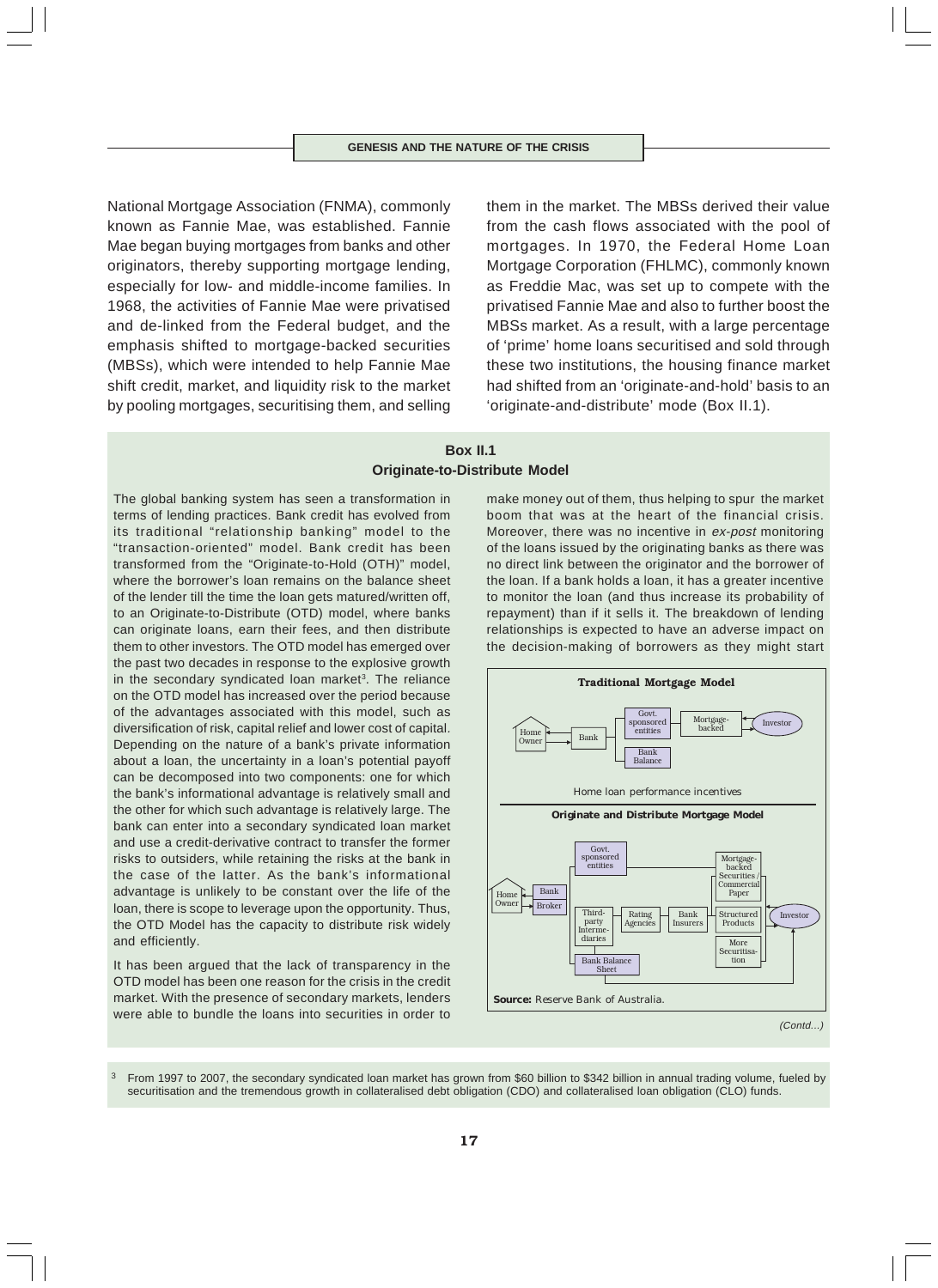# (....Concld)

making sub-optimal investments and operating decisions. Thus, even good loans might end up with bad performance. Also, there were certain "unknown risks" originating from the structured products created in recent years bundled with traditional asset-backed securities and new products based on sub-prime mortgages. This created pervasive uncertainty about where the risks were concentrated and how sensitive they might be to the economic cycle. In this environment, everyone suddenly became suspect when things turned wrong as a result of the crisis situation in all segments of the economy. Empirical evidence also supports the fact that the OTD model has resulted in the origination of inferior quality mortgages and the underperformance of borrowers involved in the active secondary market (Brendt et al., 2009; Purnanandam, 2009).

All this does not mean that OTD should be abandoned as the secondary syndicated loan market. There is no wisdom in throwing the baby out with the bath water. The OTD model has several advantages and it provides enhanced liquidity and leverage opportunities to financial agents. Therefore, steps need to be taken to make this model more resilient.

#### **Measures to make OTD more resilient**

- 1. Include additional disclosure requirements and make available to investors relevant information about the risks inherent in the securitisation structures.
- 2. Keep a certain proportion of loans on the balance sheet of the originators to limit the moral hazard and adverse selection problems.
- 3. Rebuild the risk management practices of banks so that there is an effective analysis of all potential risks involved in lending to a particular project. The turmoil showed that institutions using the originate-todistribute model poorly managed the non-credit risks

2.33 Thus, securitisation of loans was not something new. It was prevalent in the US market from the 1930s. However, only the prime loans sold on to agencies like Fannie Mae and Freddie Mac were being securitised until recently. Moreover, the loan portfolio bought by these agencies conformed to certain underwriting standards. However, what was new in the current decade was the extension of securitisation to sub-prime loans and dilution of the underwriting standards.

associated with the securitisation business, such as market risk, liquidity risk, concentration risk and, of course, pipeline risk. This means that market participants need to have adequate controls over their exposures, including effective scenario analyses and stresstesting procedures.

- 4. Align the incentives of all participants originators, arrangers, managers, distributors, credit rating agencies and investors – so that no participant has an unfair advantage.
- 5. Make the role played by the credit rating agencies more responsible as their information creates the basis for decision-making by various financial institutions.

#### **References**

- 1. Berndt, Antje and Anurag Gupta. 2009. "Moral Hazard and Adverse Selection in the Originate-to-Distribute Model of Bank Credit." Journal of Monetary Economics, Vol. 56.
- 2. Purnanandam, Amiyatosh K. 2009. "Originate-to-Distribute Model and the Subprime Mortgage Crisis." AFA 2010 Atlanta Meetings Paper.
- 3. Duffee, Gregory R. and Chunsheng Zhou. 2001. "Credit Derivatives in Banking: Useful Tools for Managing Risk?" Journal of Monetary Economics, Vol. 48.
- 4. Parlour, Christine A. and Guillaume Plantin. 2008. "Loan Sales and Relationship Banking." The Journal of Finance, Vol. LXIII, No. 3.
- 5. \_\_\_\_\_ . 2008. "The Incentive Structure of the Originate and Distribute Model." European Central Bank, December.
- 6. G20. 2008. ''Study Group on Global Credit Market Disruptions''. Paper prepared by Australia, October.

# **Use of Complex Derivatives and Structured Finance Products**

2.34 The housing boom generated tremendous interest in the market for MBS, collateralised debt obligations (CDOs) and other complex derivative instruments. The ferocious search for yield led to the generation of new toxic financial instruments through the process of securitisation and creation of structured finance products.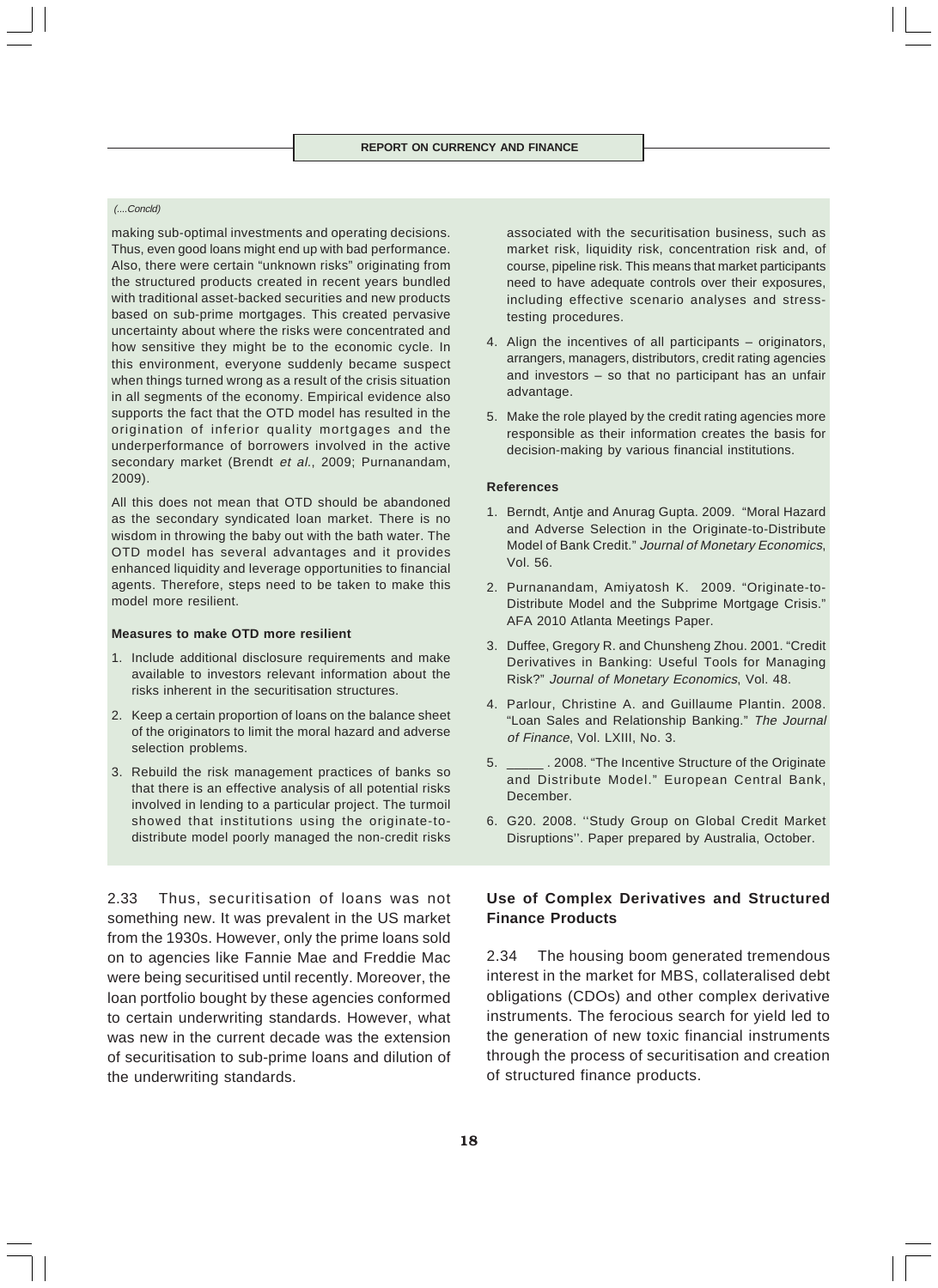2.35 The US housing market prior to the crisis saw securitisation getting expanded to include a gamut of new products ranging from standard MBSs or, more generally, asset-backed securities (ABS), to include a range of structured finance products, including structured MBS and ABS, CDOs, and asset-backed commercial paper (ABCP).

2.36 "Structured" finance normally entails aggregating multiple underlying risks (such as market and credit risks) by pooling instruments subject to those risks (e.g., bonds, loans, or mortgage-backed securities) and then dividing the resulting cash flows into "tranches," or slices paid to different holders (IMF, GFSR, 2008). Unlike a simple MBS (discussed earlier), complex MBS are structured or sliced into different risk tranches. In a simple three-tranche example, the structure for the security might include (in order of increasing risk) a 'senior', 'mezzanine' and an 'equity' tranche. Risk and returns are lowest for the senior tranche and accordingly have the highest credit rating. The 'mezzanine tranche' comes next, with much greater risk and return in relation to the senior tranche, and hence carry a below-investment grade rating. The 'equity tranche', the third and final layer from the slicing, is the most risky and generally carries no rating. Default on the underlying pool of MBSs would imply maximum loss to the equity tranche. In the absence of default, the return on the equity tranche would be the highest. It is basically the hedge funds which invested in the equity tranches to get the highest returns. Structured finance differs from securitisation in that the cash flows are not "tranched" and are instead provided to holders of securitised instruments on a pro rata basis. In fact, securitisation diversifies risks by pooling instruments.

2.37 Given the high risk of sub-prime mortgagebacked securities, sometimes it became difficult to entice investors to purchase such securities. In such circumstances, the MBS were bundled up again into CDOs with the support of a good rating. The CDO issuances saw a substantial surge during the period prior to the crisis (Table 2.7). High-rated debt was again created from seemingly low quality

# **Table 2.7: Global Issuance of Credit Debt Obligations (CDOs)**

|                               |       |       |       | (US\$ billion) |
|-------------------------------|-------|-------|-------|----------------|
|                               | 2005  | 2006  | 2007  | 2008           |
| 1                             | 2     | 3     | 4     | 5              |
| <b>Underlying Guarantees</b>  | 271.8 | 520.6 | 481.6 | 56.1           |
| <b>High-Yield Loans</b>       | 71.2  | 171.9 | 138.8 | 23.7           |
| <b>Investment Grade Bonds</b> | 4.0   | 24.9  | 78.6  | 14.7           |
| <b>High-Yield Bonds</b>       | 3.1   | 0.9   | 2.1   |                |
| <b>Structured Finances</b>    | 176.6 | 307.7 | 259.2 | 16.6           |
| <b>Mixed Guarantees</b>       | 0.1   | Neg.  |       |                |
| <b>Other Swaps</b>            | 2.5   | 0.7   | 1.1   |                |
| <b>Others</b>                 | 4.3   | 14.4  | 1.7   | 1.0            |
|                               |       |       |       |                |

**Source:** Securities Industry and Financial Markets Association, 2009.

collateral. The underlying asset exposures became more opaque and investors increasingly relied on credit ratings to assess credit quality. The asymmetric information (or Akerlof's lemon) problem could be seen at its starkest in the case of CDOs, with buyers having no information about the underlying risk and blindly believing in the ratings, while the sellers took advantage of this lack of information to sell underlying assets with high risk as highly-rated assets with low risk (Pattnaik, 2009). This process of rebundling and restructuring was repeated multiple times to produce CDO squared, CDO cubed and even multiples. This created the so-called Matryoshka or 'Russian Doll' structure (Chart II.3). Thus, exposure to sub-prime risk was

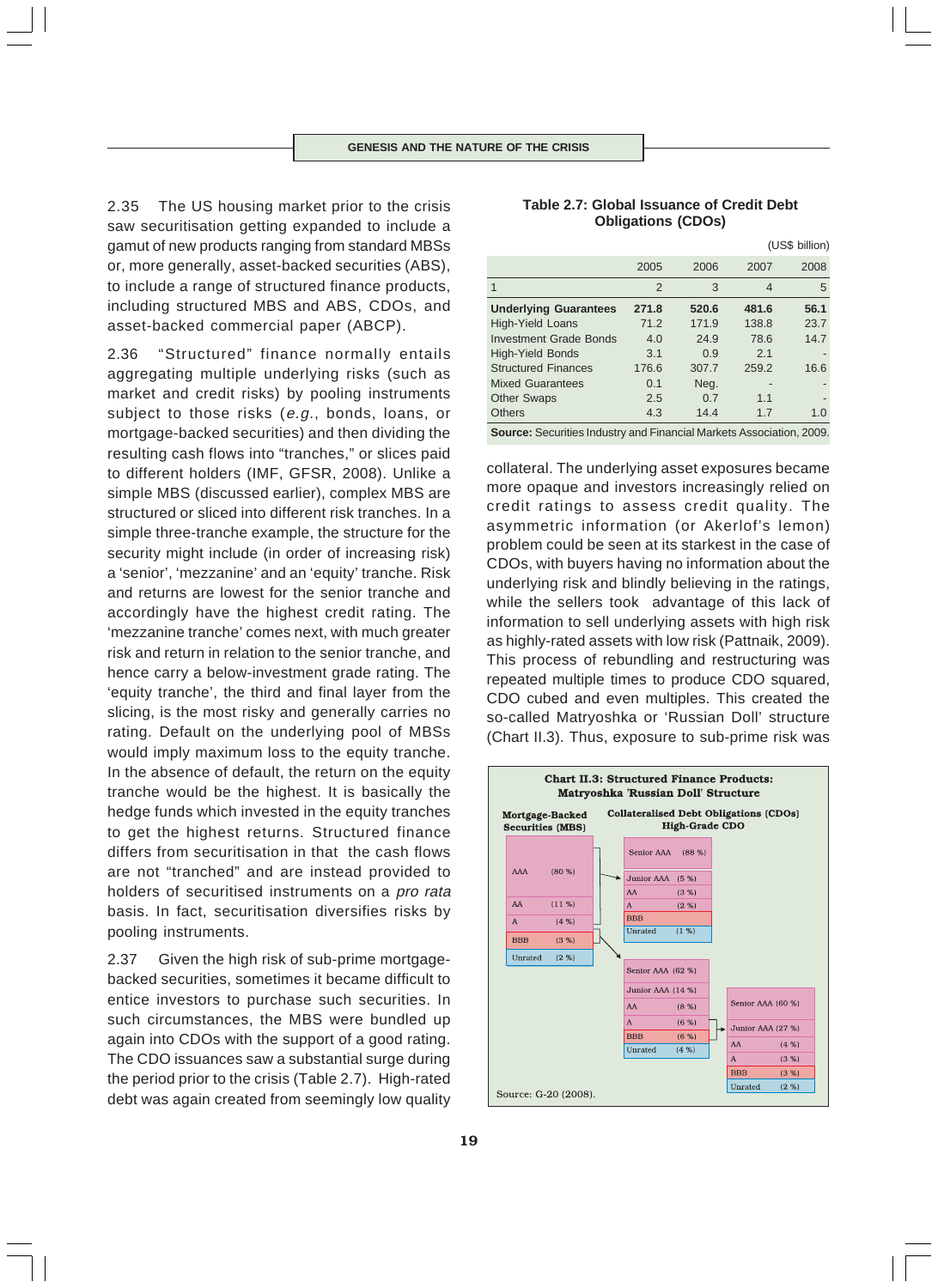created in an almost unlimited way (G-20 Study Group on Global Credit Market Disruptions).

2.38 In this context, concerns have been raised about the ratings given by the rating agencies, the models that they used as well as their role in the overall sub-prime crisis (Box II.2). Over 80 per cent of these sub-prime structured products were rated with the highest ratings *i.e.*, AAA by the CRAs. Thus, the period prior to the crisis witnessed the highest form of financial sophistication that managed to turn lead into gold

# **Box II.2 Credit Rating Agencies (CRAs): Boon or Bane?**

### **Need for Credit Rating Agencies**

Credit Rating Agencies (CRAs) are mainly commercial institutions which earn revenue for the publication and evaluation of the creditworthiness of their clients. They have been playing an important role in the management of financial market risk, particularly in global securities and banking markets: they issue creditworthiness opinions that help to overcome the information asymmetry that exists between those issuing debt instruments and those investing in these instruments. CRAs originated in the USA at the turn of the  $20<sup>th</sup>$  century and concentrated on rating of corporate bonds. Their activities subsequently increased in scope and scale. At present, no major type of security, issuer or geographic area is excluded. CRAs now define a truly global benchmark for credit risk. Since the Great Depression, the CRA's benchmark has also been used in the regulation of financial markets. For example, banks and certain other types of investors are only allowed to hold lower risk securities rated 'investment grade' as per the Basel norms. Over the past few decades these companies have engaged in providing ratings for a wide range of more complex financial instruments, known as structured finance products.

Under the 2004 Basel Committee on Banking Supervision (BCBS) new capital adequacy framework (Basel II), banks can use ratings assigned by a recognised CRA in determining credit risk weights for many of their institutional credit exposures. Policymakers have been giving increasing attention to CRAs over the past decade on a number of occasions, generally coinciding with the increase in stress in financial markets. Regulators worldwide turned their attention to the role of CRAs following their failure to weather the difficulties of East Asian economies in July 1997, the corporate collapses at the beginning of this century notably in the EU and the US (Enron, Dotcom, and Parmalat), and the recent financial crisis.

### **Role of Credit Rating Agencies in the Recent Financial Crisis**

CRAs were close to the origin of the problems with subprime markets as they were giving favourable opinions on

instruments that were financially engineered to give high confidence to investors. The investors – relying on CRAs' expertise – often took little or no interest in the risk characteristics of these instruments, the performance of underlying assets and the general market outlook. The CRAs gave AAA ratings to numerous issues of sub-prime mortgage-backed securities, many of which were subsequently downgraded to junk status. Critics cite poor economic models, conflicts of interest, and lack of effective regulation as reasons for the rating agencies' failure. Another factor is the market's excessive reliance on ratings, which has been reinforced by numerous laws and regulations that use ratings as a criterion for permissible investments or as a factor in required capital levels.

CRAs helped to develop the Mortgage Based Securities (MBS) and Collateralised Debt Obligations (CDOs) that sparked the crisis. CRAs advised issuers on how to structure and prioritise the tranches of an MBS or a CDO. The goal was to help issuers squeeze the maximum profit from a CDO or an MBS by maximising the size of its highest rated tranches. The purpose of tranching was to create at least one class of assets with a higher credit rating than the average rating of a CDO or an MBS's underlying asset pool. CRAs rated each tranche based on the creditworthiness of the loans in that tranche and its priority. Tranches got higher credit ratings by "prioritisation": issuers guaranteed that the "senior" tranches would be paid before "junior" or "subordinated" tranches. At the height of the housing boom, almost all senior tranches got the highest rating possible, namely, AAA.

The CRAs failed to adequately assess the credit risks in MBSs and CDOs. The CRAs held an over-optimistic view of the housing market. Their rating model assumed that housing prices would continue to increase generally. CRAs underestimated the complexity of the MBSs and CDOs. The SEC found that the growth in the quantity and complexity of structured finance deals since 2002 proved too much for some CRAs.

In July 2008, the SEC concluded that the CRAs failed to manage conflicts of interest between MBS and CDO issuers

 $(Contd)$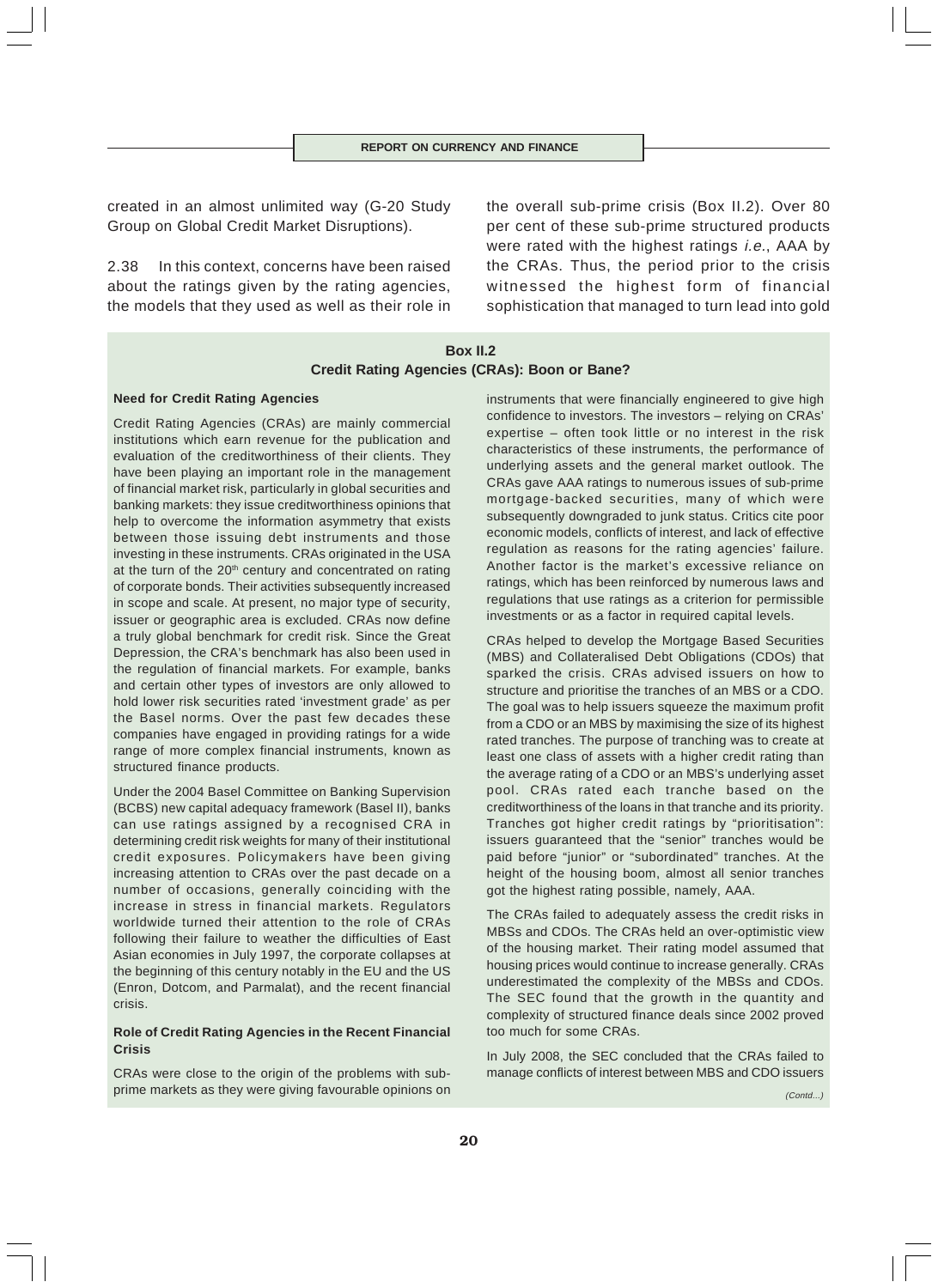#### (...Concld.)

and the CRAs. CRAs were supposed to serve investors, but conflicts of interest led some CRAs to cater to MBS and CDO issuers by inflating ratings. The causes of the conflicts of interest include: (i) Relationship conflicts: CRAs have had a close, ongoing working relationship with the largest MBS and CDO issuers; (ii) Issuer-paid ratings: 98 per cent of the ratings produced by the CRAs have been paid for by issuers, not investors. The pay incentive led some CRAs to try to inflate ratings of paying issuers in hopes of gaining repeat business from those issuers; and (iii) Advising-rating combination: CRAs advised issuers on how to structure MBSs and CDOs to get high ratings. Then CRAs "confirmed" that advice by issuing the "promised" ratings.

The furore over Enron, Dotcom and the recent sub-prime crisis has led to calls for regulatory changes in the rating industry. Regulatory issues are always extremely complex and interdependent. The IOSCO (International Organisation of Securities Commission) in its consultation paper of March 2008 laid down some important recommendations on the functioning of the CRAs. These include:

- A CRA should take steps to ensure that the decisionmaking process for reviewing and potentially downgrading the current rating of a structured finance product is conducted in an objective manner.
- CRAs should establish an independent function responsible for periodically reviewing both the methodologies and models and the changes to the methodologies and models used in the rating process.
- CRAs should adopt reasonable measures to ensure that the information they use is of sufficient quality to support a credible rating.

(Ferguson, 2008). Credit rating agencies are now under scrutiny for giving investment-grade ratings to derivative instruments like mortgage-based CDOs. Rating agencies lowered the credit ratings on US\$ 1.9 trillion in MBSs between Q3 of 2007 to Q2 of 2008, another indicator that their initial ratings were not accurate.

# Role of Hedge Funds

2.39 As a result of the slicing of risk and the support of credit ratings, the CDOs could be marketed to investors with different appetites for risk. Investors, particularly hedge funds, who wanted to maximise yield with higher risk exposure would buy the equity tranche of the CDOs. Hedge • Where a CRA rates a structured finance product, it should provide investors and/ or subscribers (depending on the CRA's business model) with sufficient information about its loss and cash-flow analysis so that an investor allowed to invest in the product can understand the basis for the CRA's rating.

Studies have also suggested moving towards a system where credit ratings are paid for by investors, and where arrangers and servicers disclose for free the complete data on the individual loans underlying the structured finance products. As a second-best policy, the current practice of issuers paying the CRAs may be continued. The payment, however, has to be made upfront (the socalled "Cuomo Plan"), irrespective of the rating issued, and credit shopping (and paid advice by rating agencies to issuers) should be banned (Pagano et al, 2009). The need to enhance transparency by determining the information that issuers and rating agencies must disseminate to the investing public has also been emphasised.

### **References**

- 1. International Organisation of Securities Commission (IOSCO). 2008. Consultation Paper, March.
- 2. Pagano, Marco and Paolo Volpin. 2009. Credit Ratings Failures: Causes and Policy Options. In M. Dewatripont, X. Freixas and R. Portes (Eds.). Macroeconomic Stability and Financial Regulation: Key Issues for the G-20 (pp.129-148). Center for Economic and Policy Research.

funds further created leverage by borrowing against the assets they added to their investment portfolio (like CDOs and MBSs). For example, in the United States, two hedge funds of Bear Stearns had large leveraged exposure to CDOs. When the sub-prime default concerns gripped the market, the values of the CDOs were marked down, requiring the hedge funds to face margin calls from brokers (that is, demands for more assets to back the leverage). Investors in the hedge funds recognised the potential for losses and suddenly asked the funds to return their investments. For the hedge funds, the options were either to borrow more (which was difficult and costlier in the face of the credit squeeze) and repay the impatient investors or to go for a 'fire sale' (of CDOs at falling value) and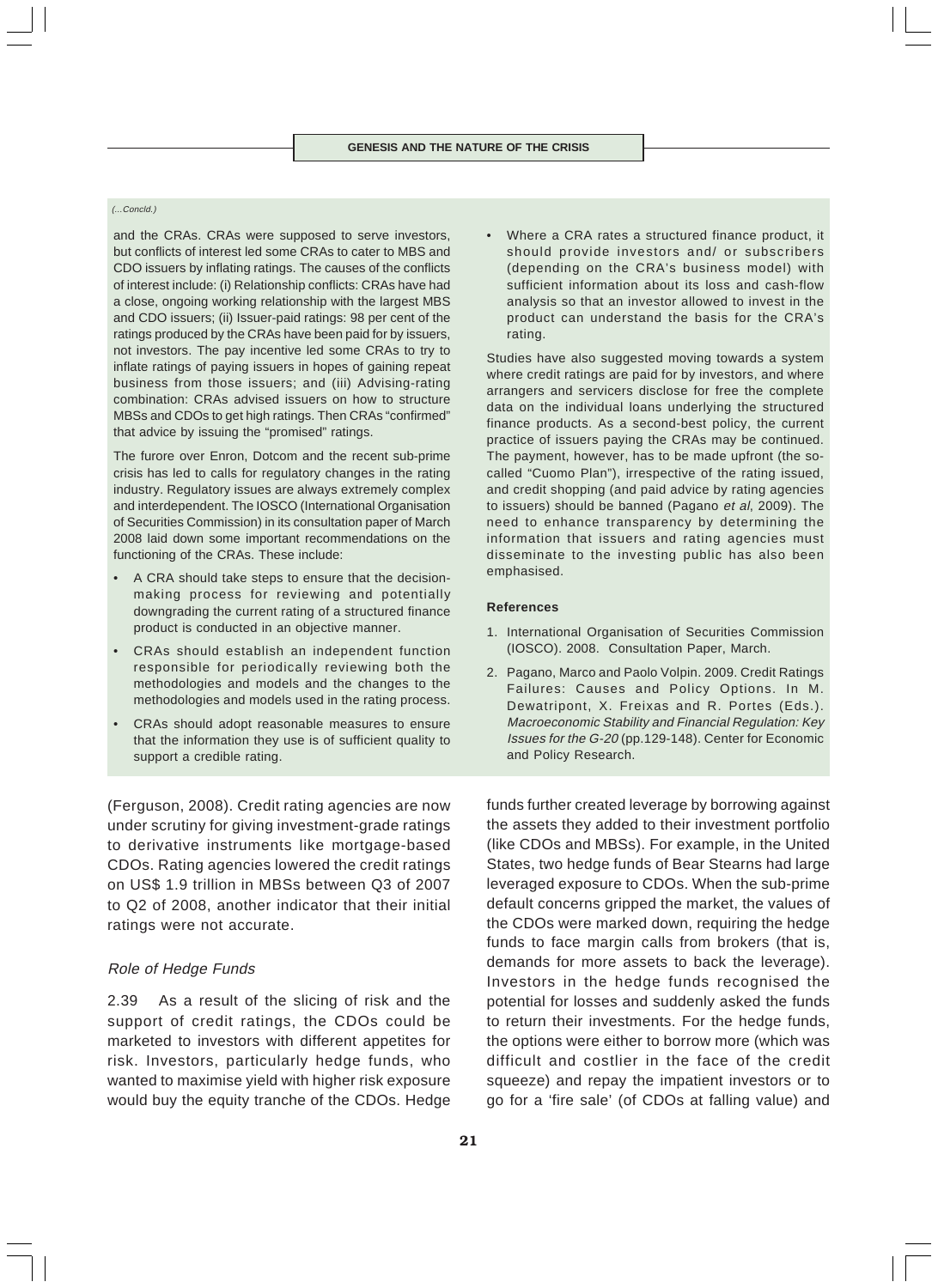face the investors' call on their investment with them. The more extreme option was to default, meaning not to pay back the investors on demand. This is what Bear Stearns had to face when it closed down two of its hedge funds that were ultimately bailed out by the US Federal Reserve and taken over by JP Morgan. The agency-wise sub-prime exposures and losses in the US are given in Table 2.8.

### **Regulatory Weaknesses**

2.40 The sub-prime crisis is also viewed as the best example of several weaknesses in the regulatory structure for financial institutions in terms of lax supervisory oversight and relaxation of normal standards of prudent lending. Several issues have been highlighted in this regard – lack of countercyclical regulation; inability to recognise systemic risks; the need for prudential regulation; non-recognition of off-balance-sheet items of banks; operation of non-banks beyond the regulatory purview; the complex and nontransparent nature of new financial instruments;

| Table 2.8: U.S. Sub-prime Exposures and Losses |  |  |  |  |
|------------------------------------------------|--|--|--|--|
|------------------------------------------------|--|--|--|--|

|                            |                | Exposure*      |                                          | Losses         |                |                |
|----------------------------|----------------|----------------|------------------------------------------|----------------|----------------|----------------|
|                            | 2005           | 2006           | 2007+                                    | 2005           | 2006           | $2007+$        |
| $\mathbf{1}$               | $\mathfrak{p}$ | 3              | 4                                        | 5              | 6              | $\overline{7}$ |
|                            |                |                | Total amount (in billions of US dollars) |                |                |                |
| Banks <sup>#</sup>         | 155            | 264            | 127                                      | -9             | $-63$          | $-29$          |
| <b>Hedge Funds</b>         | 70             | 98             | 78                                       | $-7$           | $-27$          | $-20$          |
| <b>Insurance Companies</b> | 78             | 106            | 84                                       | $-2$           | $-21$          | $-15$          |
| <b>Finance Companies</b>   | 25             | 30             | 24                                       | $-1$           | $-5$           | $-4$           |
| Mutual Funds/              | 15             | 18             | 14                                       | $-0$           | $-3$           | $-2$           |
| <b>Pension Funds</b>       |                |                |                                          |                |                |                |
| <b>Total</b>               | 343            | 516            | 326                                      | $-18$          | $-118$         | $-70$          |
|                            |                |                | As a per cent of total                   |                |                |                |
| Banks <sup>#</sup>         | 45             | 51             | 39                                       | 49             | 53             | 41             |
| <b>Hedge Funds</b>         | 20             | 19             | 24                                       | 37             | 23             | 29             |
| <b>Insurance Companies</b> | 23             | 20             | 26                                       | 9              | 18             | 22             |
| <b>Finance Companies</b>   | $\overline{7}$ | 6              | $\overline{7}$                           | 3              | $\overline{4}$ | 5              |
| Mutual Funds/              | $\overline{4}$ | $\overline{4}$ | $\overline{4}$                           | $\overline{2}$ | $\overline{2}$ | 3              |
| <b>Pension Funds</b>       |                |                |                                          |                |                |                |
| <b>Total</b>               | 100.0          | 100.0          | 100.0                                    | 100.0          | 100.0          | 100.0          |

Par amounts for securities and notional amounts for derivatives.

+ As of Nov. 2007; # Including investment banks.

**Source :** Global Financial Stability Report, 2008.

and regulatory oversight of systemically important financial institutions. Regulators in the financial sector did not have adequate skills to cope with rapid growth in the variety and complexity of innovations in financial products in the markets. Despite the prevalence of a well-established regulatory structure in terms of capital requirements and risk assessments, financial institutions found it relatively easy to move to activities outside the regulatory perimeter. While the regulatory capital requirement did limit the build-up of leverage on bank balance sheets, bank managers engaged in various off-balance sheet activities to increase risk and return without increasing the capital they were required to hold.

### Role of Off-Balance Sheet Entities (OBSEs)

2.41 One of the major reasons for originators to leverage their loan portfolio was that soon after they originated the loan, the same was sold in the secondary market, which left them free of any financial responsibility. Banks failed to identify the risks involved in the complex securitisation process. Indirectly, banks' balance sheets remained exposed to developments in the sub-prime market through off-balance sheet entities (OBSEs) such as Structured Investment Vehicles (SIVs) that were investing in MBSs and CDOs by borrowing in the short-term commercial paper (CP) market. OBSEs, such as SIVs, are entities that allow financial institutions to transfer risk off their balance sheet and permit exposures to remain mostly undisclosed to regulators and investors; and achieve relief from regulatory capital requirements under Basel I. Although financial institutions were required to disclose the nature of the relationship between the parent and a subsidiary when the parent did not own, directly or indirectly through subsidiaries, more than half of the voting power (International Accounting Standards 27.40) of the OBSEs, such information was often in a footnote in a firm's report (GFSR, IMF, 2008). Banks with the objective of meeting Basel I norms were engaged in a process of continuous shifting of risk to the market through securitisation of loans and the use of credit default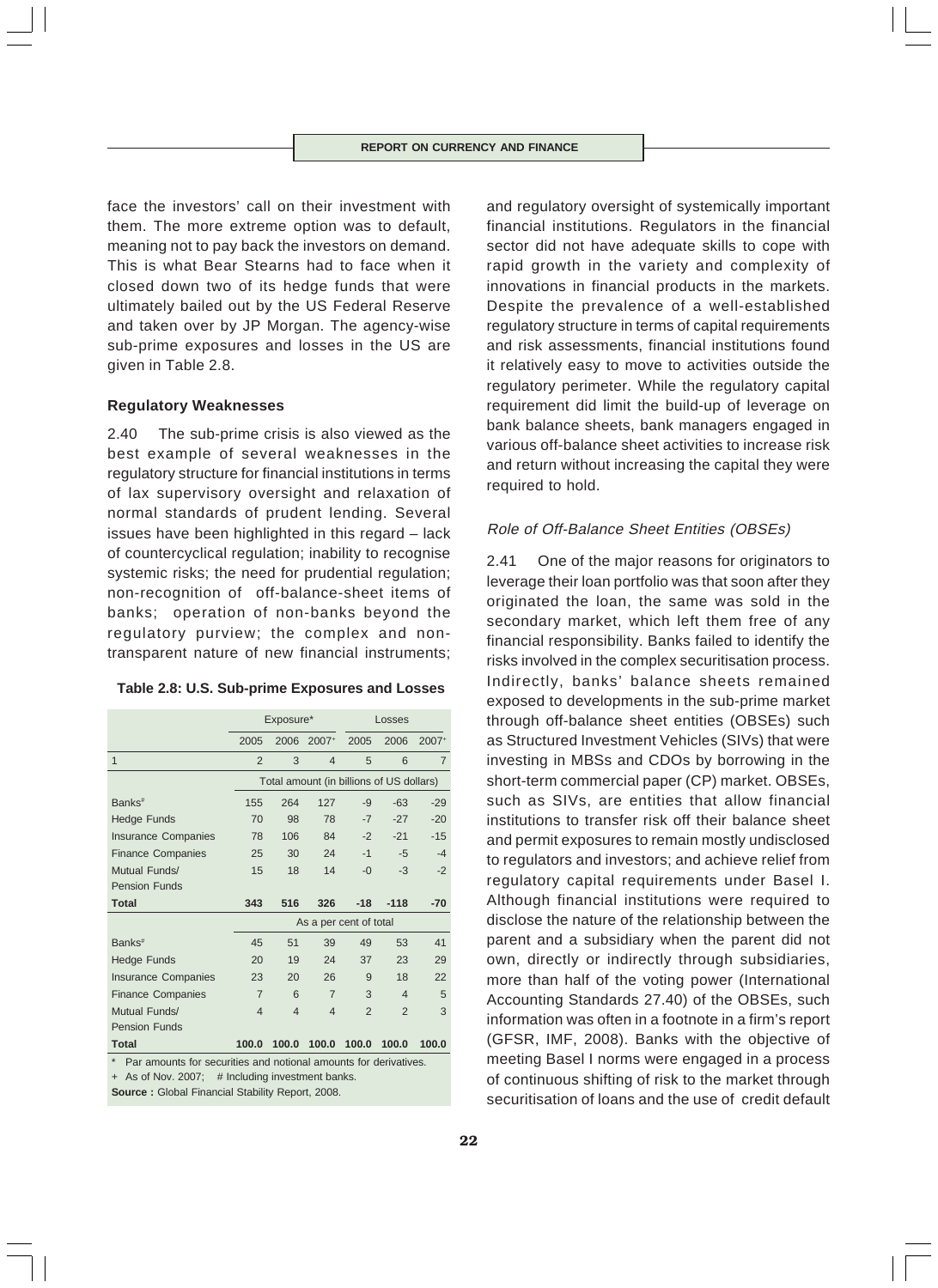swaps (CDS) to buy protection in the market, thus, freeing up capital for more lending. This created a 'shadow banking system', which remained almost completely unregulated (Box II.3).

2.42 Financial institutions transferred the mortgage claims to SIVs they had established and then the SIVs, by issuing and selling securitised products, transferred the risks and returns to investors, earning commissions in the process. By doing so, financial institutions could maintain their own financial soundness and circumvent restrictions on capital adequacy ratios, while earning a steady flow of income. To generate greater profit from these commissions, each of which was small, it became necessary to expand the provision of mortgage loans and engage in securitisation on a large scale. This business model

# **Box II.3 The Concept of Shadow Banking**

The shadow banking system or the shadow financial system consists of non-bank financial institutions which play an increasingly critical role in lending businesses the money necessary to operate. The term "shadow banking system" is attributed to Paul McCulley who coined it at the Jackson Hole Conference in 2007, where he defined it as "the whole alphabet soup of levered up non-bank investment conduits, vehicles, and structures", though the concept of credit growth by unregulated institutions (if not the terminology) dates back to 1935 by Friedrich Hayek (1935). By definition, shadow institutions do not accept deposits like a depository bank and, therefore, are not subject to the same regulations. Some complex legal entities comprising the system include hedge funds, SIVs, conduits, monolines, investment banks, and other nonbank financial institutions. Many "shadow bank"-like institutions and vehicles emerged in American and European markets, between the years 2000 and 2008, and played an important role in providing credit across the global financial system.

Operationally, shadow institutions, like investment banks, borrowed from investors in short-term, liquid markets (such as the money market and commercial paper markets), meaning that they would have to frequently repay and borrow again from these investors. At the same time, they used the funds to lend to corporations or to invest in longerterm, less liquid (i.e., harder to sell) assets. In many cases, the long-term assets purchased were MBSs/CDOs. When the housing market began to deteriorate and the ability to obtain funds from investors through investments such as mortgage-backed securities declined, these investment banks were unable to fund themselves. Investor refusal or inability to provide funds via the short-term markets was a primary cause of the failure of Bear Stearns and Lehman Brothers during 2008.

Technically, these institutions are subject to market risk, credit risk and especially liquidity risk, since their liabilities are short-term while their assets are more long-term and illiquid. This creates a potential problem in that they are not depositary institutions and do not have direct or indirect access to their central bank's lender-of-last-resort support.

Therefore, during periods of market illiquidity, they could go bankrupt if unable to refinance their short-term liabilities. They were also highly leveraged. This meant that disruptions in credit markets would make them subject to rapid deleveraging, meaning that they would have to pay off their debts by selling their long-term assets.

In early 2007, lending through the shadow banking system slightly exceeded lending via the traditional banking system based on outstanding balances. Analysts have placed significant blame for the freezing of credit markets on a "run" on the entities in the shadow banking system by their counterparties (Geithner, 2008). The run on the shadow banking system has been described as the "core of what happened" to cause the crisis (Krugman, 2009). It has also been stated that the so-called shadow banking system, including securitisation of loans, is likely to be smaller and subject to more regulatory oversight than before the financial crisis (Bernanke, 2009).

#### **References**

- 1. Hayek F.A. 1935. "Prices and Production and Other Works." Ludwig von Mises Institute, Auburn, Alabama.
- 2. IMF. 2008. "Global Financial Stability Report: Structured Finance: Issues of Valuation and Disclosure", Chapter 2, April.
- 3. Bernanke Ben S. 2009. "Semiannual Monetary Policy Report to the Congress." Before the Committee on Banking, Housing and Urban Affairs, U.S. Senate, Washington, D.C., February 24.
- 4. Geithner, Timothy. 2008. "Reducing Systemic Risk in a Dynamic Financial System." Remarks at Economic Club of New York, June.
- 5. McCulley Paul, 2007. "Teton Reflections: Global Central Bank Focus." Jackson Hole Conference; August/September.
- 6. Krugman, Paul. 2009. "The Return of Depression Economics and the Crisis of 2008." W.W. Norton Company Limited.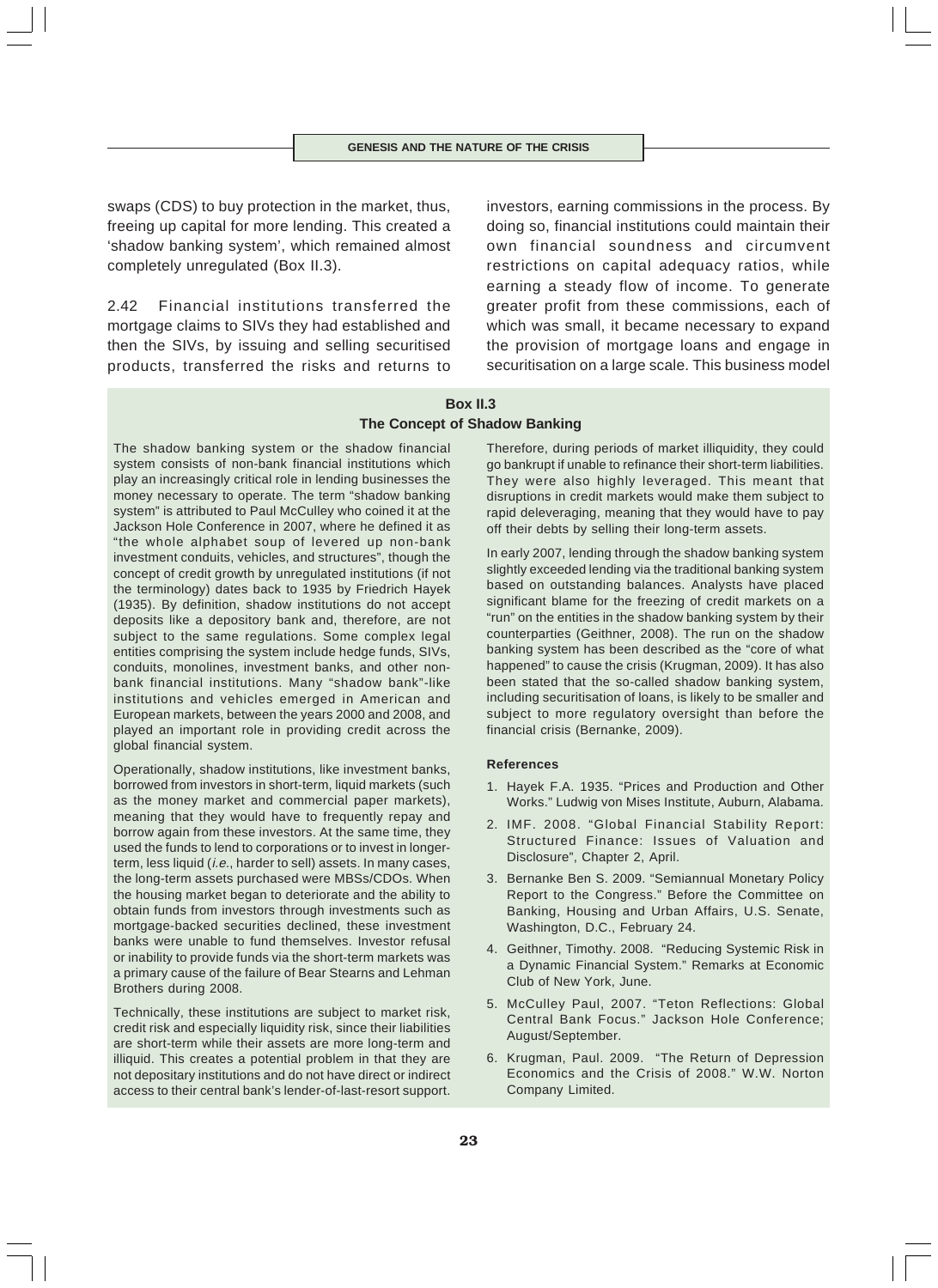seems to have led to a relaxation of lending standards and excessive mortgage lending. SIVs first came to light during the Enron scandal. Since then, their use has become widespread in the financial world. In the years leading up to the crisis, the top four U.S. depository banks moved off the balance sheet an estimated US\$ 5.2 trillion of assets and liabilities into special purpose vehicles or similar entities.

# Role of Basel Norms

2.43 The Basel I minimum capital adequacy requirement has generally been instrumental in encouraging banks to shift risk from their balance sheets through securitisation or through shadow banking conduits in the way described above. Some believe that if Basel II had been in place in more countries, the recent stressful episode could have been less severe. Implementation of Basel II in more countries prior to the crisis would have helped in addressing certain, if not all, sub-prime-related problems. This could have happened by ensuring capital charges even for off-balance sheet exposures that were assumed through shadow banking conduits, more risk-sensitive treatment for securitisation-related exposures, greater risk differentiation while changing the exposure from prime to sub-prime loans or from corporate lending to leveraged lending, greater disclosures and more rigorous risk assessment frameworks within the banks. Under Basel I, capital charges were not required to be applied to supporting liquidity facilities that essentially represent loan assurances/ guarantees of financial support to back an OBSE with less than a one-year commitment, while they were required for those with longer terms. For most banks in the US and Europe, the implications for the originating banks of these supporting facilities were not fully realised until difficulties arose in early August 20074. Basel II requires banks to hold regulatory capital for various liquidity and other

support facilities, thus, enhancing the transparency to investors and regulators.

2.44 Although there are elements in Basel II that would have reduced some of the pressures, it is difficult to conclude that the event could have been avoided (GFSR, 2008). Considering that Basel II encourages the banks' hedging of risk exposures to lower risk weights on asset holdings, the use of credit default swaps (CDSs) would have expanded. While hedging credit risk through CDSs could be helpful, counterparty risk to those issuing such swaps is still present. Besides, while the enhanced disclosure and capital requirements of Basel II could discourage the originating banks from issuing below-investment-grade instruments as higher leverage and riskiness of exposures will be accounted for more clearly in the bank's capital requirements, it could not have prevented another crisis. Basel II's excessive emphasis on ratings and models for valuation and calculation of risks very often distorts the true picture. In a macroeconomic context, it has been argued that the implementation of Basel II capital requirements could have a procyclical effect on the business cycle. Specifically, in an economic downturn, anticipated losses would require banks to increase their capital (depending upon the sensitivity of rating models to economic conditions), putting further downward pressure on the provision of credit, and thereby accentuating the downturn. Incidentally, against this backdrop, Basel II provisions are being improvised to take into account some of these factors.

2.45 Besides, there have been a host of nonbank financial institutions such as insurance companies, hedge funds, pension funds, and mutual funds that were not directly affected by the disclosure requirements for OBSEs under Basel II, yet they remained potential channels for systemic risks. Hedge funds that were holding the riskiest tranches of structured products are de facto not subject to any disclosure requirements. While the

Using the standards of Basel I, Fitch Ratings estimated that, under a worst-case scenario, if liquidity lines were to be fully drawn down, declines in the Tier 1 capital ratio of European banks would peak at 50 per cent and for U.S. banks at almost 29 per cent (Fitch Ratings, 2007).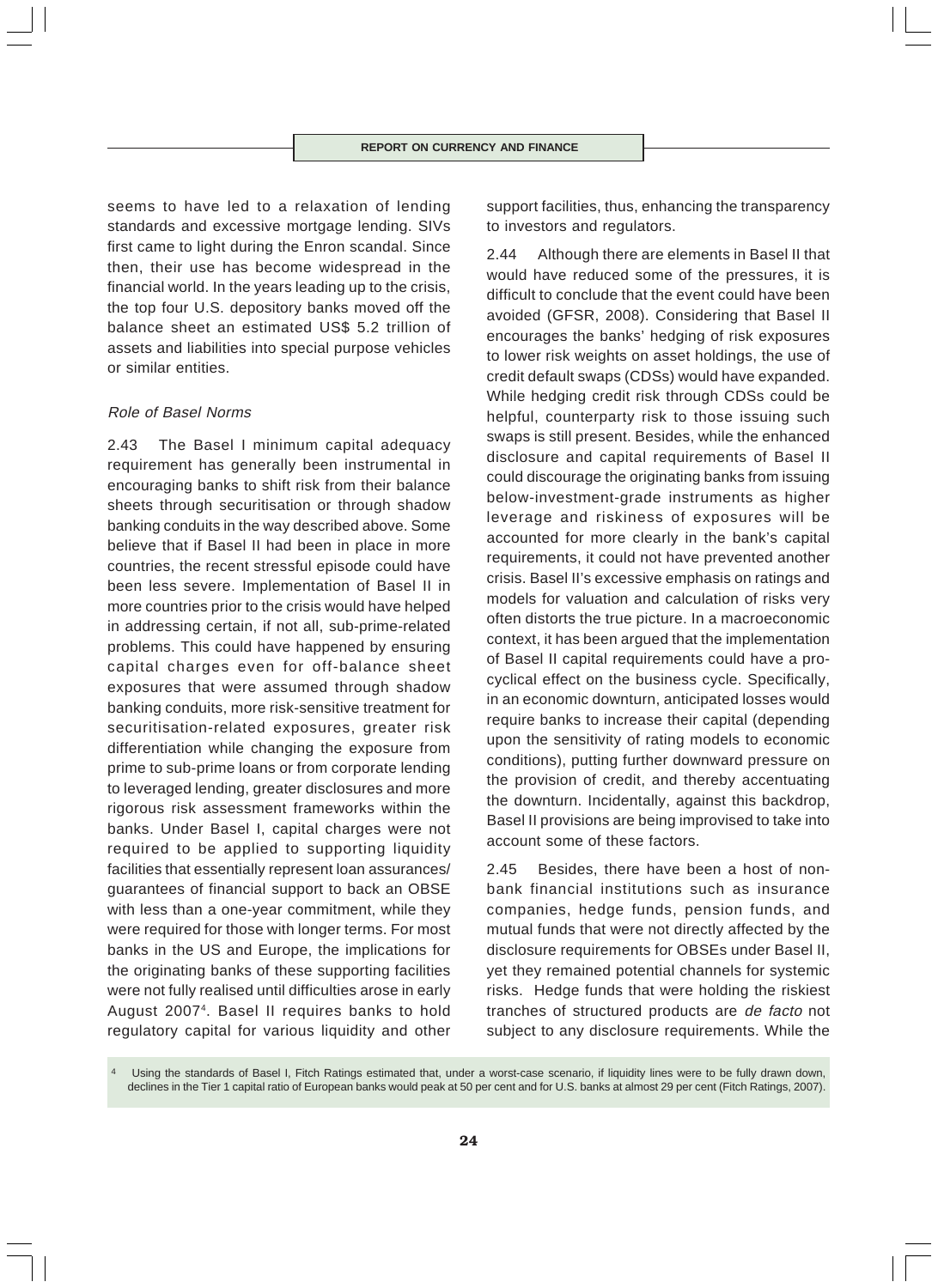recent turmoil strengthens the case for mandatory disclosures by hedge funds<sup>5</sup> before regulators, one cannot deny that there needs to be a balance between disclosure that provides market and regulatory confidence while not constraining hedge fund flexibility in contributing to the smooth functioning of the market.

2.46 Thus, regulatory arbitrage between banks and non-bank financial institutions and lack of coordination among regulatory structures could also have contributed to the crisis. Regulatory arbitrage across borders was also misused to the maximum. In a bid to attract financial services, regulators in international financial centres, such as London and New York, adopted a policy of relatively soft regulations or what has been described as light touch regulation. The eagerness to develop some centres as global financial centres resulted in a race to the bottom in regulation (Reddy, 2009b).

# **Risk Measurement, Accounting and Incentive Structure**

### Risk Measurement

2.47 Another microeconomic cause of the crisis is related to problems in risk measurement. Five issues are relevant in this context. First, the use of historical data was restricted to the very recent period (period of Great Moderation) for pricing new financial instruments, which yielded misleading results. Risk was reduced through (1) hedging, whereby two risks were thought to offset each other because their payoffs were negatively correlated; and (2) diversification, whereby risk was spread among assets whose returns were less than perfectly correlated. Though generally true, at times historical correlations may lead to misleading results. Thus, even very sophisticated statistical models failed to accurately measure and price risks, resulting in mismanagement of risks on many occasions. The limitations of historical correlation was one of the problems associated with securitising sub-prime mortgages in the United States, whereby large numbers of what were objectively low-quality loans

were pooled together out of which a mix of highquality and low-quality securities backed by the pool were created (originate) and sold to an entirely new class of borrowers (distribute). The major flaw, however, was that originators generally retained little of the default risk and, as the boom developed, the quality of the loans progressively worsened. Before the crisis, the 'originate-and-distribute' model worked well as it provided diversification on the assumption that asset prices in various regions of the world would not move together. For example, before the crisis, investing globally was thought to reduce risk, as prices in various regions of the world would not move together. This assumption turned out to be false. When asset prices that previously moved independently (providing diversification) or in opposite directions (providing a hedge) started to move together, the risks rose instead of falling. When the bad times came, correlations became large and positive. What was risk reduction became risk concentration.

2.48 Second, it was difficult to assess the low probability of such large events. Measuring, pricing and managing risk require modern statistical tools based largely on historical experience. Given its simplicity, the natural assumption is that returns of many different assets are normally distributed (and so have thin tails). And, although tail events are infrequent, in reality they are more frequent than is predicted by a normal distribution. Even though the problem with assuming a normal distribution was well known, the assumption persisted with the notso-surprising result that insurance against infrequent catastrophes was underpriced.

2.49 Third, apart from problems in measurement, there were also governance problems in risk management practices in financial institutions. The financial institutions found it relatively easy to move activities outside the regulatory perimeter through structured investment vehicles. More generally, the crisis showed that the enlarged financial sector – comprising both traditional banks and an increasingly important parallel financial system comprising non-bank intermediaries and off-

One needs to mention here the UK hedge fund industry initiative, which launched a working group backed by 14 of the largest UK hedge funds to develop a set of guidelines for the industry.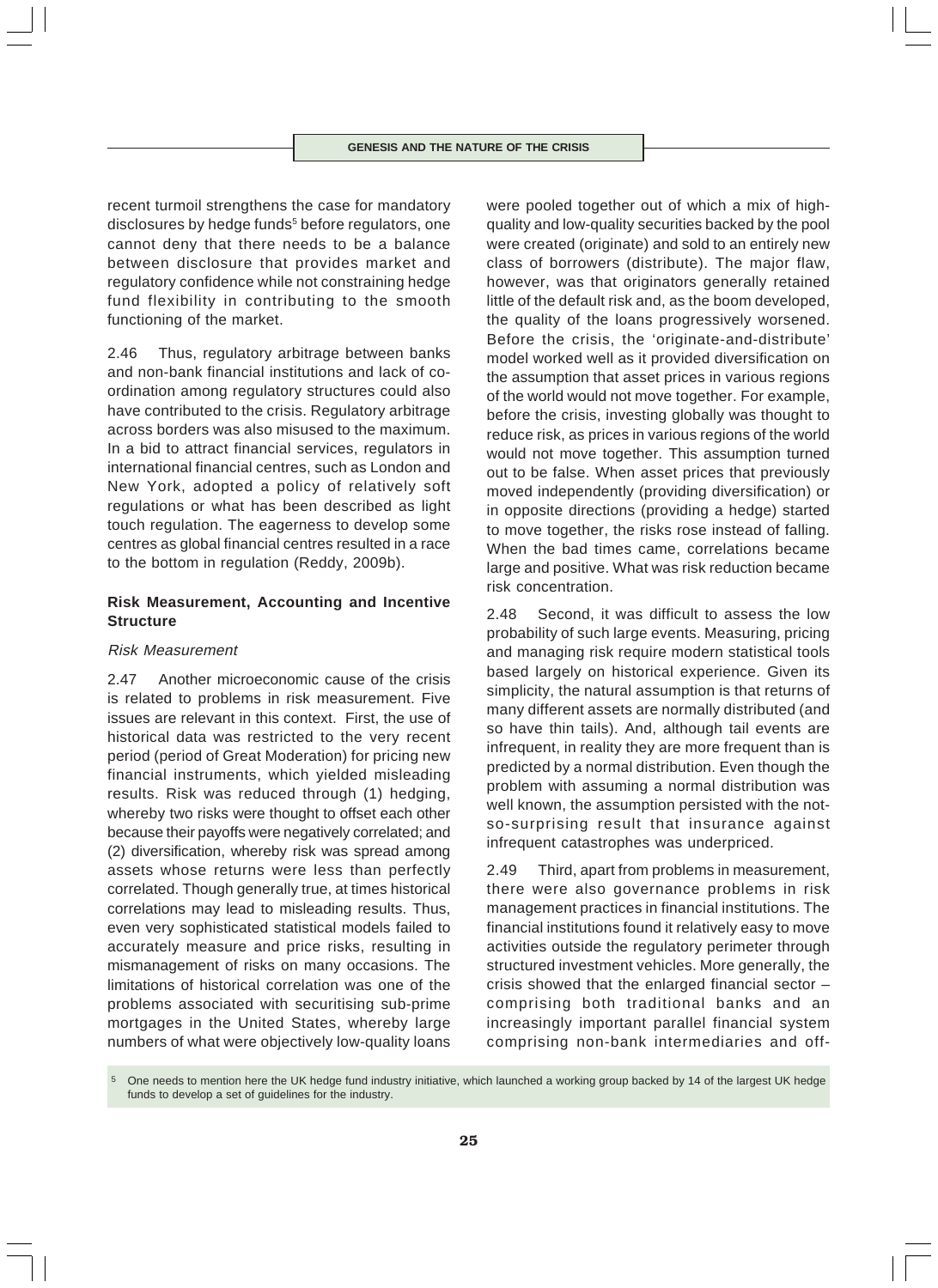balance sheet entities – had become much riskier than in the past. The failure of governance is also evidenced by the failure of all relevant institutional defences against serious financial instability. Thus, the Board, the management, risk management practices and internal controls allowed excesses. The rating agencies, the advisors, the analysts and the auditors failed to give an alert on the build-up of risks, possibly due to relevant incentives or counterparty dealings. The financial regulators allowed these excesses to occur. Finally, the market discipline on which reliance has generally been placed and which may include media and public opinion did not prevent these excesses.

2.50 Fourth, more generally, the crisis showed that the enlarged financial sector – comprising both traditional banks and an increasingly important parallel financial system composed of non-bank intermediaries and off-balance sheet entities – had become much riskier than in the past. The absence of a national uniform regulatory authority resulted in oversight of the mortgage market and the scale of the financial sector's involvement in sub-prime mortgage products. Multiple regulators facilitated regulatory arbitrage by the market participants and thus exacerbated the risks. Despite the fact that financial markets had globalised, the framework for cross-border regulation was weak.

2.51 Fifth, there was a large disconnect between the risk officers and the top executives who are the decision-makers. With the former rarely having sufficient day-to-day contact with top decisionmakers, they often could not communicate their assessments effectively. Besides, on certain occasions when what was happening was profitable, it was difficult to get managers and directors to listen (BIS, 2009).

### Accounting Procedures

2.52 It is generally perceived that the accounting procedures that the market participants followed also contributed to the crisis. The accounting standards were pro-cyclical, especially due to the policy of mark-to-market rules of valuation of assets and liabilities. Mark-to-market (MTM) is an

accounting act of recording the price or value of a security or portfolio to reflect its current market value rather than its book value. However, considering that not all securities are liquid enough to have a tradable market price, they are marked at the fair value usually based on a model. The model is fed with inputs for which there are market prices (prices of similar securities, interest rates, etc.) or assumptions about the input values. The problem with MTM accounting is that it relies on the notion that the market is an asset's best arbiter of value. Most of the time, that is a fair assumption, but it breaks down in a market crisis. When investors are gripped by fear, panic selling can produce prices that are out of sync with underlying asset values. Worse, a market may stop trading altogether.

2.53 Given the large size of the market for structured finance products and related derivatives in the Over-the-Counter (OTC) markets prior to the crisis, it had become nearly impossible to determine their fair value. As is clear, in the recent crisis, fair value accounting was at fault not for the values chosen to represent various on-balance sheet positions, but for the various off-balance sheet extensions of commercial and investment banks to warehouse risks that, for reputational reasons, would have to be brought back onto the balance sheet if and when cumulative losses developed. Besides, at large and complex financial institutions, individual managers had strong incentives to discover and to exercise reporting options that overstate their capital and understate their exposure to loss. This expands their ability to extract implicit subsidies that risk-taking can generate from implicit safety-net support.

2.54 It is this potential for a complete reversal of fortunes for the best performing financial firms just because of mark-to-market accounting that has necessitated a review of international accounting norms. There is also a viewpoint that in creating and deepening the securitisation crisis, the role of fair value accounting is being overstated. In the US, a major purpose of adopting fair-value accounting was to require some of the developing losses at troubled financial firms to be recognised and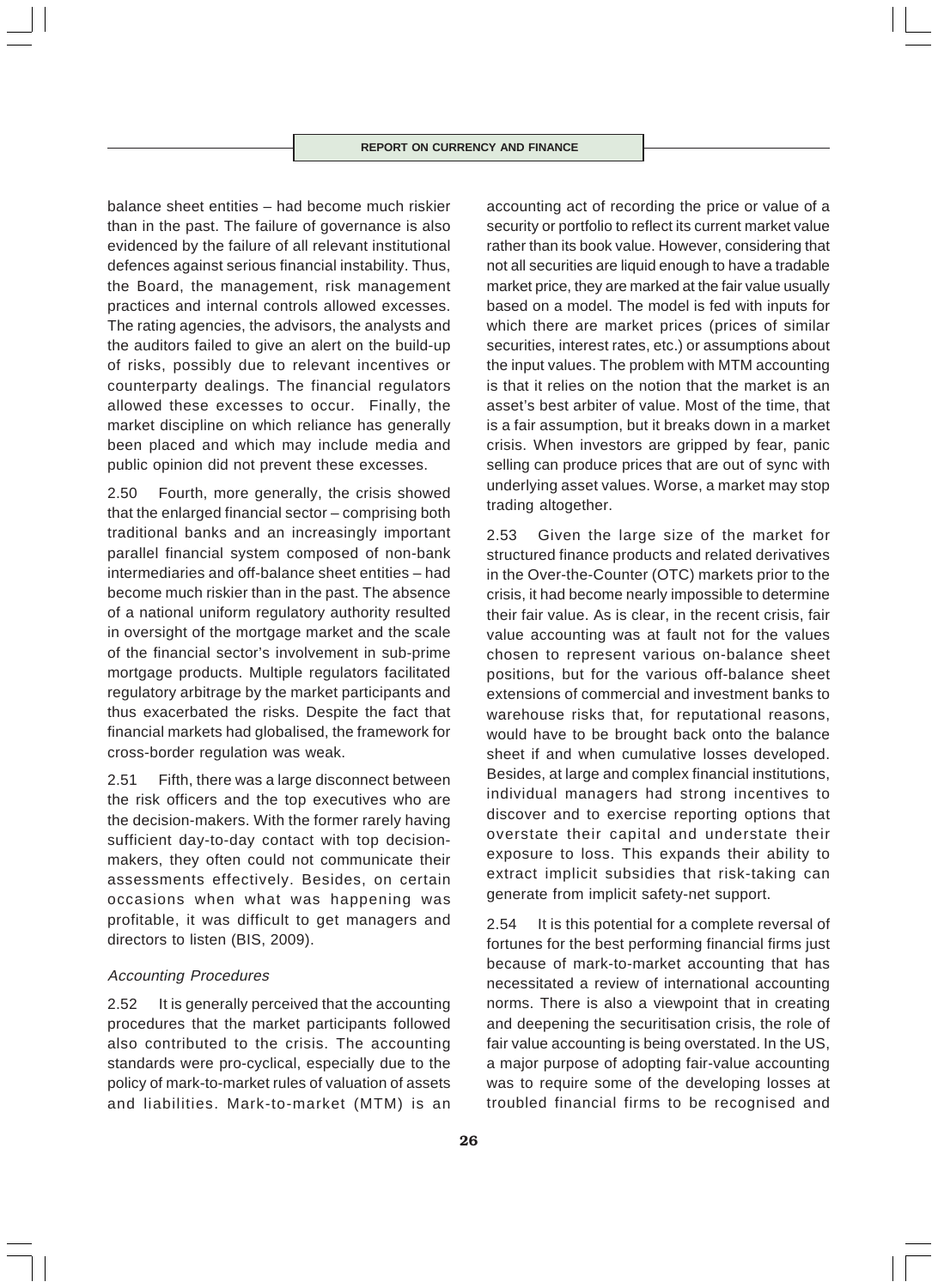resolved more promptly than in the past. But in reality, under fair value accounting, portfolio positions were "marked to model" rather than to an actual transaction price, thus providing the opportunity to clever managers to adjust model outcomes until they produce pre-specified results (Caprio et al., 2008). This had more to do with the incentive structure of the firm managers than with the accounting norms.

### Incentive Structure

2.55 The crisis highlighted the faults in the incentive structure faced by investors and fund managers. First, with regard to investors, as income/ earning levels were growing, they failed to pay due attention to the balance sheets of the banks where they were doing business or of the finances of the firms in which they were invested through the purchase of equity or debt securities. Apart from lack of knowledge, the belief that someone else was watching – be it a trusted manager, an equity analyst, a credit rating agency or the regulator – made them assume that the system was sophisticated and that their investments were safe, while in reality the system was complex and opaque. The complexity of the financial system and the financial products was mistaken for sophistication of the system (BIS, 2009).

2.56 Second, managers of financial firms also were functioning under a distorted incentive structure. Compensation schemes based on the volume of business encouraged managers to go in for excessive risk-taking in financial firms. They saw a need to drive up returns on their equity to satisfy shareholders as well as to enhance their pay packages and sometimes also to retain their jobs in the race. Large annual bonuses running into several million dollars indirectly provided the incentive to take undue risk, innovate new financial instruments and market them to investors in search of higher yields, thus increasing leverage and creating fragile institutions and also an unstable financial system. Equity holders (because of limited liability) and asset managers (because of their compensation system) were

unduly rewarded for risk-taking. Greed became the accepted norm even if it meant giving up on the firm's credentials in the short run. Here one needs to emphasise the role of animal spirits in encouraging people to take rash decisions, not to consider the future rationally in their decisions about savings and ultimately in encouraging corruption (Akerlof and Shiller, 2009). As a result, even if managers recognised a bubble in the price of some asset, they could not take advantage of that knowledge by selling short for fear that investors would withdraw funds. Such rewards were inconsistent with performance since governments invariably ended up providing funding support to prevent systemically important financial institutions from failing.

2.57 To sum up, while there is no single explanation in the realm of macroeconomic management that appears totally satisfactory, there is a common thread to most of the explanations, namely, serious underestimation of potential for market failures as it relates to macro-economy in general and the financial sector in particular (Reddy, 2009c). The linkage of the different causes, though not very obvious, seems to be as follows: As a consequence of the global imbalances, savings from Asia got invested in advanced countries, driving down their real interest rates. This led to massive expansion in credit quantity with erosion of quality because of the predatory search for yield. This, in turn, led to the generation of new toxic financial products through slicing, hedging and originating and distribution, all of which combined to brew the crisis to an explosive dimension (Subbarao, 2009). In light of the current global financial crisis, it would be worth exploring the history of financial crises in terms of their incidence, causes and effects.

# **II. FINANCIAL CRISES IN A HISTORICAL PERSPECTIVE**

# **Definition and Categorisation**

2.58 Financial panics or crises are as old as capitalism itself and can be traced at least to the Dutch tulip mania of 1636-37 and the South Sea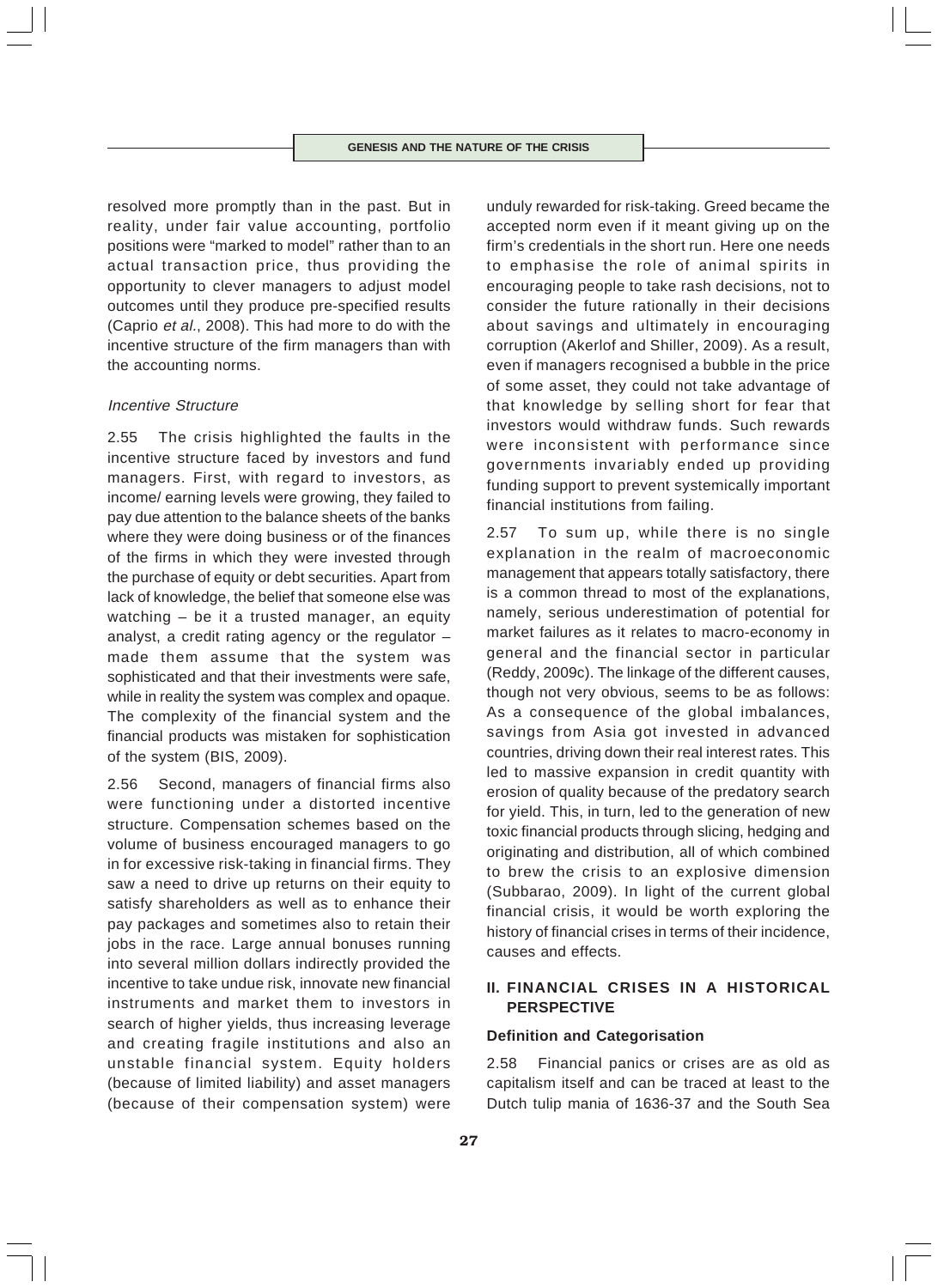Bubble of 1719-20. The primary objective of the study of financial crises has been to better comprehend the underlying analytics of a crisis so that future occurrence may be predicted and minimised. Thus in the present context, an analysis of the financial crises witnessed by the global economy in the past is crucial in understanding and analysing the recent crisis.

2.59 One feature common to all financial crises has been that they have often arrived with fierce force and departed with important lessons for policy makers. Kindleberger (1978) has aptly called financial crisis a "hardy perennial". Financial crises are admittedly difficult to define and often have no precise beginning or end. They may be defined as episodes of financial market volatility marked by significant problems of illiquidity and insolvency among financial market participants that require official intervention to contain such consequences. Financial crises may alternatively be defined as financial events that eliminate or impair a significant portion of the banking system's capital.

2.60 Some economists have also defined financial crisis as a situation in which the supply of money is outpaced by the demand for money. This implies that liquidity evaporates quickly because available money is withdrawn from banks (called a run), forcing banks either to sell other investments to make up for the shortfall or to collapse. Another definition of financial crisis has been put forth by Mishkin (1991a) who defines a financial crisis as a disruption to financial markets in which adverse selection and moral hazard problems become much worse, so that financial markets are unable to efficiently channel funds to those who have the most productive investment opportunities. As a result, a financial crisis can drive the economy away from equilibrium with high output in which financial markets perform well to one in which output declines sharply.

2.61 The literature on financial crisis can be split into two schools of thought, one view expounded by the monetarists and the other more eclectic view put forth by Kindleberger and Minsky. Monetarists like Freidman and Schwartz (1963) have linked financial crises with banking panics and concluded that banking panics result in monetary contractions which, in turn, lead to severe contractions in economic activity. Financial crisis events which did not result in banking panics were not classified as a financial crisis by the monetarists and they termed these events "pseudo- financial crises". The opposite view of financial crises has been outlined by Kindleberger (1978) and Minsky (1972) whose definitions of financial crises are broader. In their view, financial crises either involve sharp declines in asset prices, failures of large financial and nonfinancial firms, deflations or disinflations, disruptions in foreign exchange markets, or some combination of all these. One may conclude from these definitions that financial crises indicate stress on the financial system, on banks and other financial intermediaries, usually resulting in failures of systemically important institutions and sharp contractions in the national economy.

2.62 The literature has, in general, categorised financial crises into the following: debt crises, banking crises, currency crises, and crises due to financial contagion. An economy may be affected by any of these crises or may simultaneously experience the occurrence of more than one variant of the economic crisis. Financial crises experienced in the past 150 years can be classified as one of these variants.

# Debt Crises

2.63 Debt crises are the earliest known variant of financial crises and have been very frequent. A debt crisis occurs either when the borrower defaults or lenders perceive this as significant risk and therefore withhold new loans and try to liquidate existing loans. Debt crisis can apply to commercial (private) and/or sovereign (public) debt. If there is a perceived risk that the public sector will cease to honour its repayment obligations, this is likely to lead to a sharp curtailment of private capital inflows, in part because it casts doubt on the government's commitment to allowing private sector debt repayment. By contrast, if (part of) the private sector is unable to discharge its external obligations, this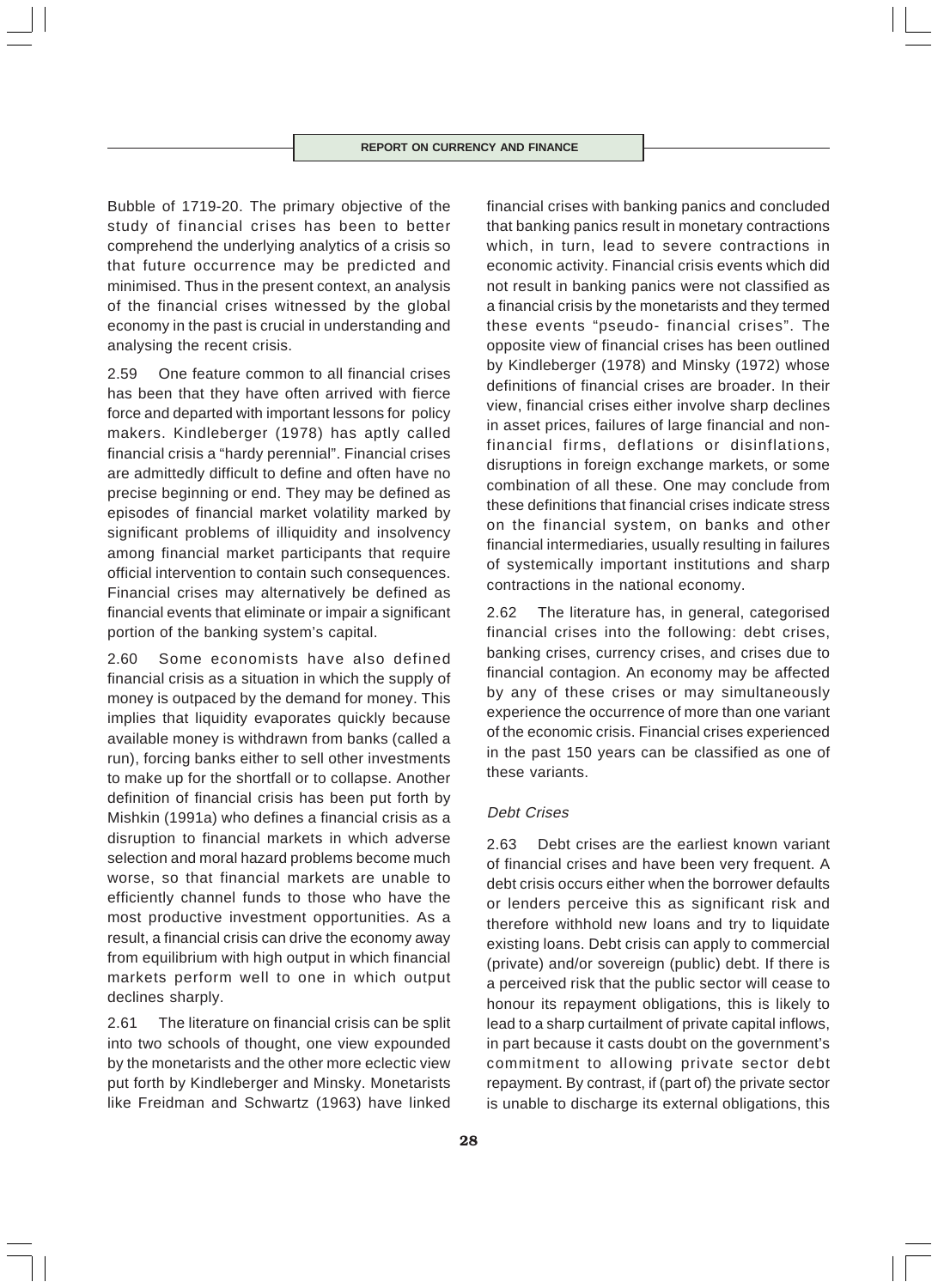need not lead to a wider crisis; but in practice, if private sector default is on a significant scale, commercial debt often becomes sovereign debt through guarantees, bank bailouts, and so on. A government may fail to repay its sovereign debt. This often leads to a sudden decline in capital inflows and a spike in capital outflows.

### Banking Crises

2.64 A banking crisis is triggered by a sudden withdrawal of bank deposits by several clients, a situation known as a 'bank run'. Banks may not have sufficient funds to simultaneously pay back numerous depositors, since they loan their funds. Thus, a banking crisis occurs when actual or potential bank runs or failures induce banks to suspend the internal convertibility of their liabilities or compel the government to intervene to prevent the collapse of the bank by extending assistance on a large scale. There can be a bank run as suggested by Radelet and Sachs (1998), *i.e.*, a self-fulfilling collapse via either literal bank runs a view promulgated by Chang and Valesco (1998a, 1998b) – or some kind of balance sheet-driven financial contraction. Banking crises tend to be protracted and have severe effects on economic activity through their impact on financial intermediation, confidence, capital flight, currency substitution and public finances. A banking crisis generally results in the erosion of most or all of aggregate banking system capital. Banking crises were relatively rare during the Bretton Woods era, due to capital and financial controls, but have become increasingly common since the 1970s often in tandem with currency crises (Kaminsky and Reinhart, 1999).

### Currency Crises

2.65 A currency crisis occurs when a speculative attack on the exchange rate results in a devaluation or sharp depreciation, or forces country authorities to defend the currency by expending large volumes of reserves or by significantly raising interest rates. A currency crisis is normally the result of a forced change in parity, abandonment of a pegged

exchange rate, or an international rescue (Bordo et al., 2001). Currency crises can either be an 'old style' currency crisis where a cycle of overspending and real appreciation weakens the current account, often in the context of extensive capital controls, and ends in devaluation, or a 'new style' crisis where investor concerns about the credit worthiness of the balance sheet of a significant part of the economy (public and private) lead to a rapid build-up of pressure on the exchange rate in an environment of more liberal and integrated capital and financial markets (Dornbusch, 2001). There is no generally accepted definition of a currency crisis. The key element is a sort of circular logic, in which investors flee a currency because they fear that it might be devalued, and in which much (though not necessarily all) of the pressure for such a devaluation comes precisely from capital flight. Currency crises played a large role in the economic turmoil of the Inter-War era, in the break-up of Bretton Woods, in the early stages of the Latin American debt crisis of the 1980s and the Asian financial crisis in 1997.

### Contagion

2.66 Considering the increasingly enhanced linkages in both trade and capital across nations, the issue of financial contagion, the process by which a shock in one part of the financial system spreads to other parts through a series of 'linkages', has also become important. The channels of contagion generally include flow of information and interbank claims. A fall in prices in one market may be interpreted as a negative signal about fundamentals. If these fundamentals are common to other markets, the expected returns and, hence, prices in those markets will also fall. Similarly, if one currency depreciates, other countries with common fundamentals may also experience a depreciation of their currency. Besides, considering that it is optimal for banks to hold deposits in banks in other regions or sectors in order to provide liquidity if demand is unusually high, when one region suffers a banking crisis, the other regions suffer a loss because their claims on banks in the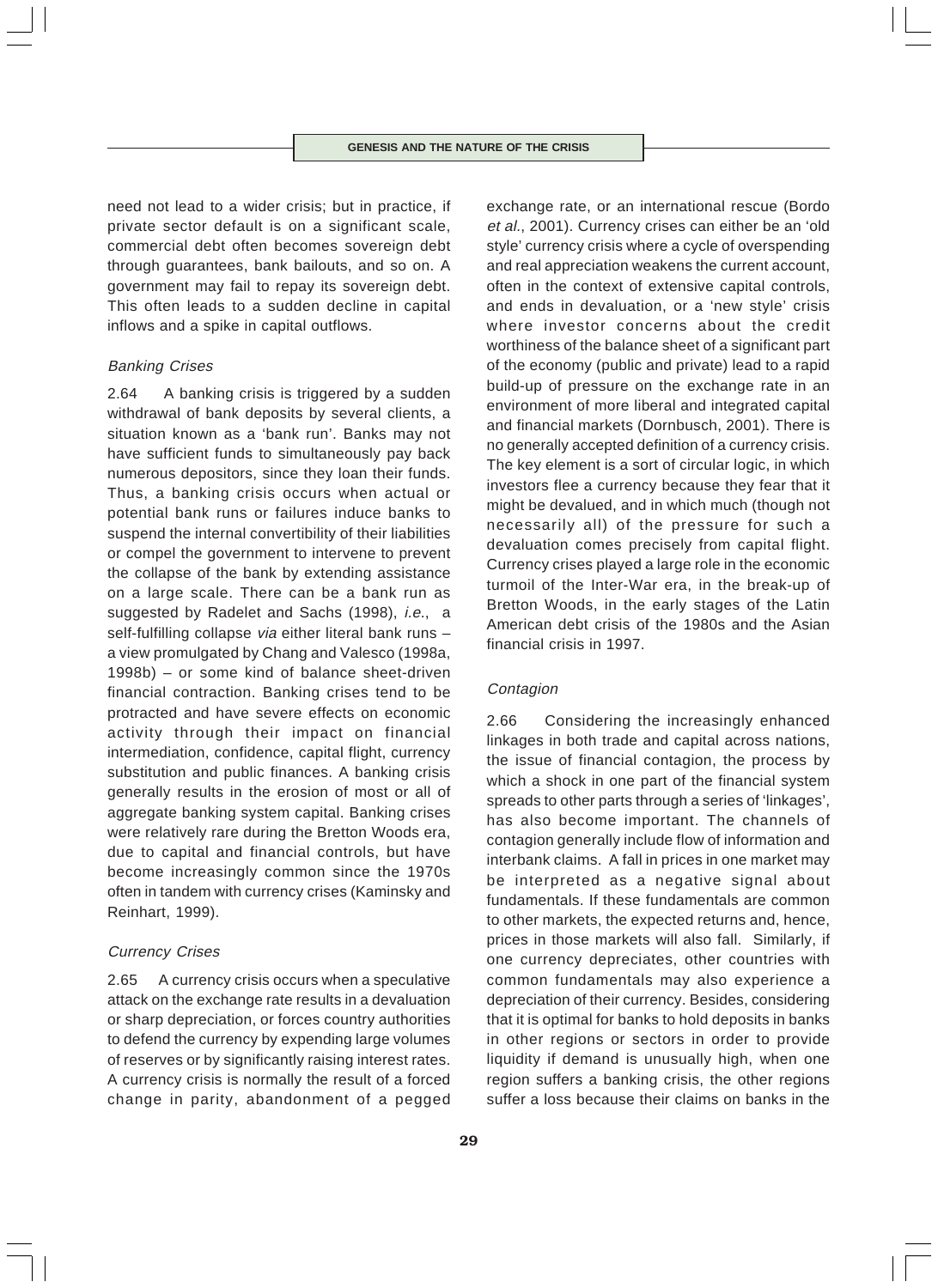troubled region fall in value. If this spillover effect is strong enough, it causes a crisis in adjacent regions. The crisis gets stronger as it passes from region to region and becomes a contagion (Allen and Gale, 2000b; Kodres and Pritsker, 2002). The East Asian crisis is an example of how contagion can affect several economies in the region.

2.67 Many of the recent financial crises in emerging market economies, such as the Mexican crisis and the East Asian crisis, have been characterised by currency, debt and banking crises occurring at the same time or in rapid succession. An analysis of the financial crises suggests that in countries with capital controls, currency crises are more frequent while banking crises are less frequent. The relationship between banking crises and currency crises has also been explored empirically (Kaminsky and Reinhart, 1999). It has been observed that in the 1970s, when financial systems were highly regulated, currency crises did not coincide with banking crises. After the financial liberalisation of the 1980s, currency crises and banking crises have become more intertwined. Although banking crises typically precede currency crises, their common cause is usually a fall in asset values caused by a recession or weakness in the economy. Often, the crisis is part of a boom-bust cycle that follows financial liberalisation.

2.68 Indeed, as international capital and domestic financial markets have become increasingly integrated with increasing globalisation, the distinction between different types of financial crises has become blurred. Recent analyses focus on the linkages between the corporate, banking and public sectors during times of internal financing pressure. Attention is paid to crisis dynamics and spillover effects propagated through more traditional flow variables, such as the current account and fiscal deficits. Thus, creditors may lose confidence in a government's ability to service its debt, in the banking system's ability to finance deposit outflows or in the corporate sector's ability to service its loans. Problems in one sector are liable to spread to other sectors; for example; concerns about the government's balance sheet could undermine confidence in banks that hold government debt and could spark a run on deposits; or banking sector problems could expose large contingent liabilities that could lead to difficulties for the government in servicing its debt and could even give rise to solvency concerns that could cause a run on the currency. Thus, increasingly the distinction between the different types of crises is getting blurred due to increased integration of markets within the shores as well as across borders.

# **Incidence of Financial Crises**

2.69 The nature of financial crises has changed over the years with changes in the economic landscape. The earliest recorded episodes of financial crises generally took the shape of external default. During the period 1300-1799, Europe witnessed around 19 incidents of external default. The defaulting countries included Austria, England, France, Germany, Portugal and Spain. With the development of the banking sector in the eighteenth century, banking crises were witnessed by a number of developed countries as well as emerging markets. The earliest advanced economy banking crisis occurred in France in 1802; early crises in emerging markets befell China (several episodes during the 1860s-1870s) and Peru in 1873 (Reinhart and Rogoff, 2008).

2.70 Reinhart and Rogoff (2008) have given a wider view of the history of financial crises during the period 1800 to 2006. According to them, there were 239 episodes of sovereign default during the period 1800-2006, of which 126 episodes of sovereign default were witnessed in Latin America followed by 73 episodes of sovereign default in Europe, 26 in Africa and 14 in Asia. There were five pronounced peaks or default cycles during the period 1800-2006 when a high percentage of all countries were in a state of default or restructuring. The first spike took place during the Napoleonic war. The second took place during the 1820s-1840s when nearly half the countries in the world including all of Latin America were in default. The third episode is placed between the 1870s and the 1890s. The 1873 global financial crisis originated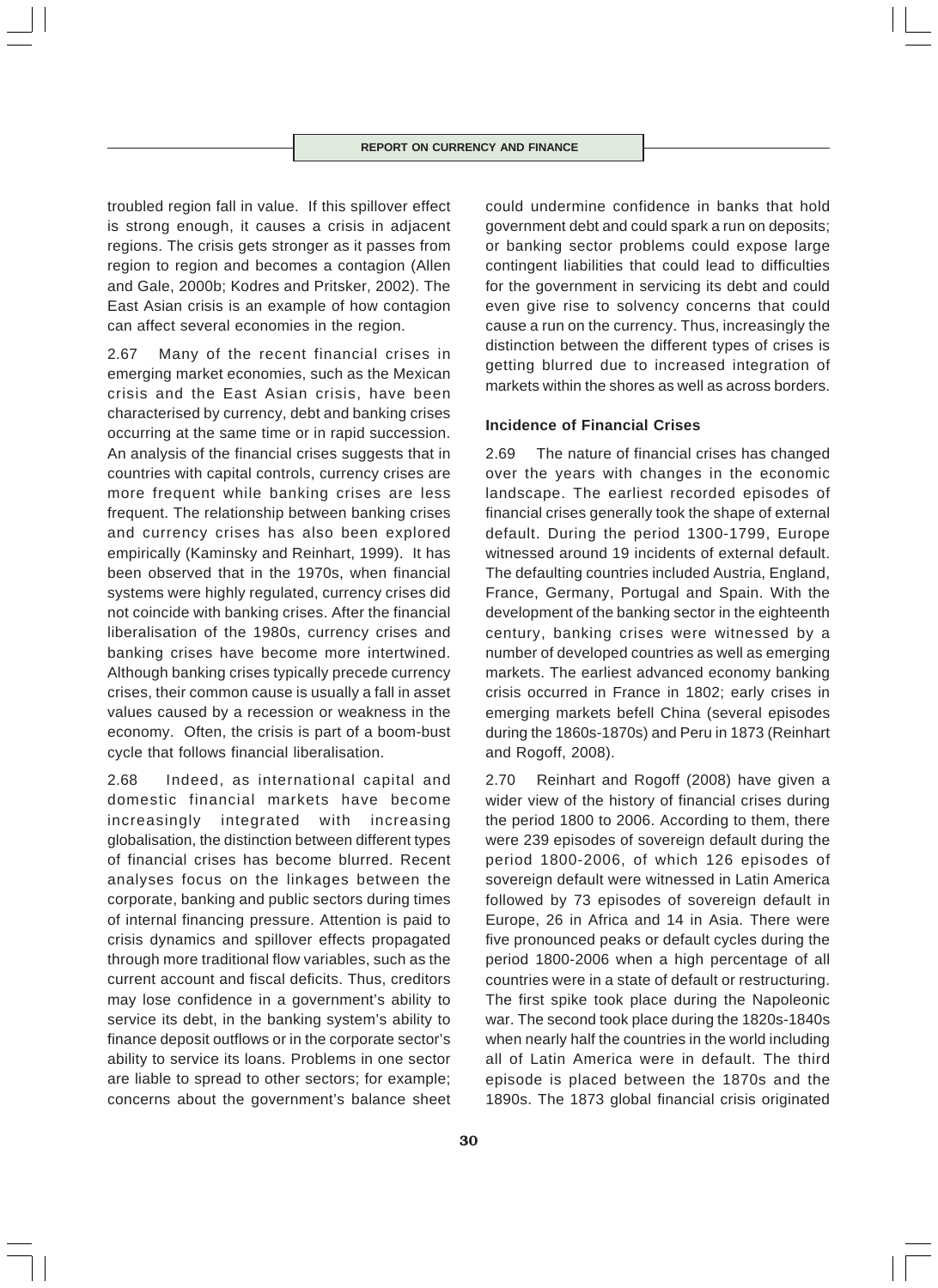in the German and Austrian stock market collapse. The fourth episode began in the Great Depression of the 1930s to 1950s when again nearly half of all countries stood in default. The most recent default cycle encompassed the emerging market debt crises of the 1980s and 1990s.

2.71 The history of financial crises during the period 1880-2000 has been examined in detail by Bordo et al. (2001) as well. Drawing from their analysis, the period between 1875 and 2007 can be broadly divided into four periods: Gold Standard Era: 1875-1913; Inter-War Years: 1919-1939; Bretton Woods Period: 1945-1971; and Recent Period: 1973-2007.

# Gold Standard Era: 1875-1913

2.72 The Gold Standard Era has been relatively benign of the four periods even though capital

markets were globalised during this period. The occurrence of crises was low during the Gold Standard Era (1873-1913). During this period there were 35 episodes of sovereign default. The defaulting nations were largely Latin American with some European countries like Greece (1893), Portugal (1890), Russia (1885) and Spain (1882). Banking crises were relatively infrequent during this period; the most notable banking crisis was in the US which started in 1873. The US faced another major banking crisis in 1893 and once again in 1907.

# Inter-War Years: 1919-1939

2.73 The Inter-War Years (1919-1939) were quite turbulent. This is not surprising as the Great Depression took place during this period (Box II.4). Banking crises and currency crises were widespread during the Inter-War years. There were

# **Box II.4 The Great Depression**

The worldwide economic downturn which has come to be known as the Great Depression began in 1929 and lasted until about 1939. It has been the longest and the most severe depression witnessed by the industrialised western world. The Depression originated in the United States and its outcome was severe decline in output and employment, and acute deflation in almost the entire global economy (Romer, 2003).

### **Backdrop**

The US economy had experienced rapid economic growth and financial excesses in the late 1920s and initially the economic downturn was seen as simply part of the boom-bust-boom cycle. There was over-production in agriculture, leading to falling prices and rising debt among farmers. During the mid-1920s Wall Street attracted a sizeable number of middle-class investors. Speculation was rising and in February 1929, the Federal Reserve issued statements to curb lending for speculative purposes by the banks. This led to a decline in stock prices. The stock markets bounced back again by March 1929; however, in September 1929, there was a sharp decline. At the same time there was a major banking crisis including the 'Wall Street Crash' in October 1929.

#### **Causes**

The fundamental cause of the Great Depression in the United States was the decline in aggregate demand which led to a decline in production and a pile-up of inventories. Several factors led to the contraction in aggregate demand which varied during the course of the Depression. The main factor depressing aggregate demand was a worldwide contraction in world money supplies. This monetary collapse itself was the result of a poorly managed and technically flawed international monetary system (the gold standard as reconstituted after World War I). Monetary shocks played a major role in the Great Contraction and these shocks were transmitted around the world primarily through the working of the gold standard (Bernanke, 2000).

The fall in output in the United States which started in the summer of 1929 is widely attributed to the tight US monetary policy to stem the rise in stock market speculation. Stock prices in the US had risen more than four-fold between 1921 and 1929 when the stock prices peaked. The Federal Reserve raised interest rates between 1928 and 1929 with the aim of limiting stock market speculation. This hike in interest rates led to a decline in interest rate-sensitive spending in areas such as construction and automobile purchases which resulted in reduced production. By September 1929, the speculative bubble had built up in the US stock market and prices had reached levels that could not be justified by reasonable anticipations of future earnings. This bubble burst in October 1929. This was preceded by minor declines in stock prices which dented investor confidence leading to panic selling. Panic selling began on Black Thursday, i.e., October 24, 1929. US stock prices spiralled downwards and fell by 33 per cent during September 1929 to November 1929. This stock market crash led to a sharp contraction in the aggregate demand in the US. The reduction in consumer and firm spending led to rapid declines in real output in late 1929 and 1930.

In addition to the reduction in aggregate demand due to the stock market crash, banking panics and the resultant monetary contraction led to a further decline in demand. The United States experienced widespread banking panics in the fall of 1930, spring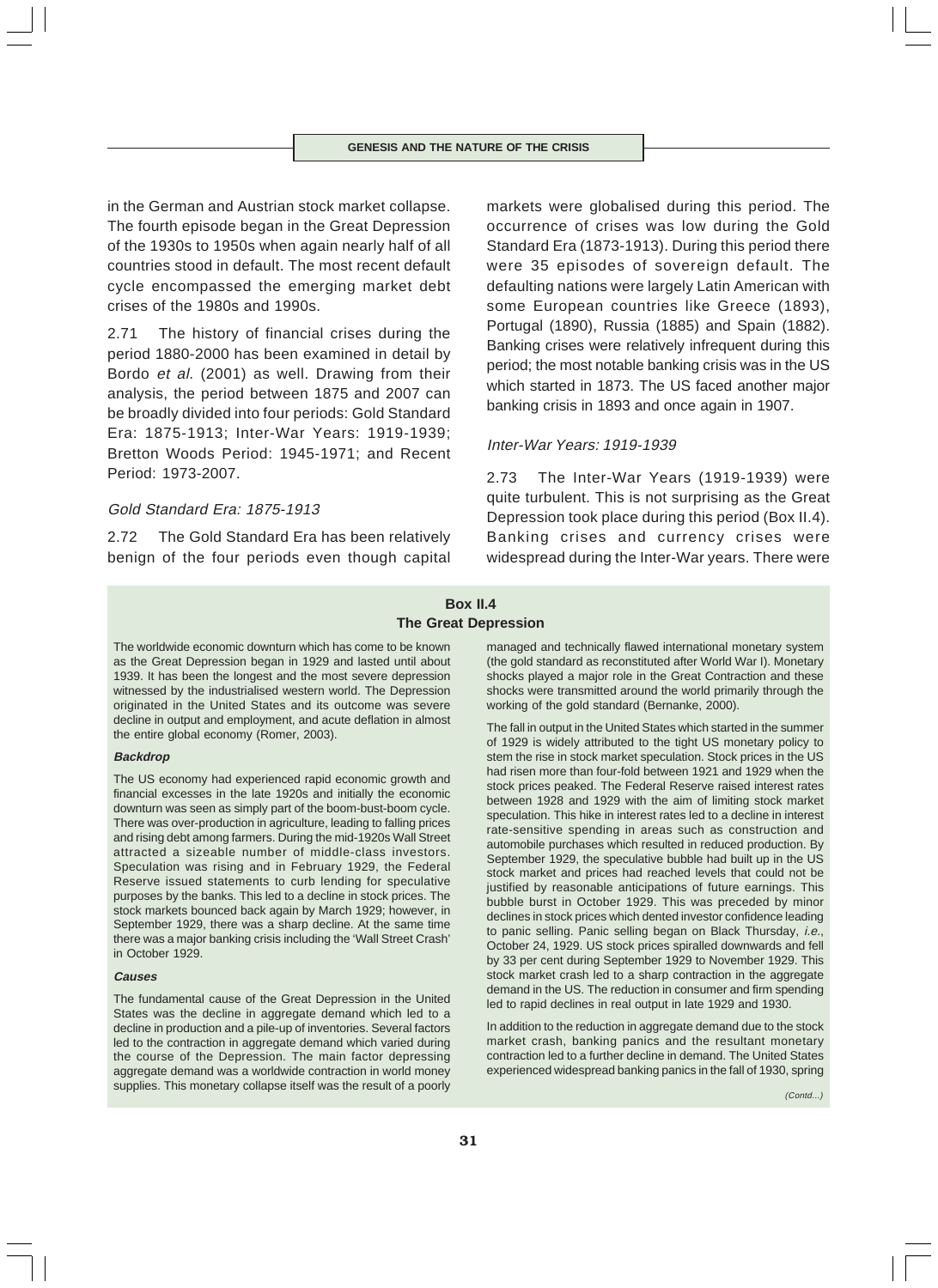#### (...Concld.)

of 1931, fall of 1931 and fall of 1932. Finally a National Bank Holiday was declared on March 6, 1933 which closed all banks, permitting them to reopen only after being deemed solvent by government inspectors. Default and bankruptcy plagued almost every class of borrower except the Federal Government.

During 1930-33, around 20 per cent of the banks in the US failed. These bank failures led to a dramatic rise in the demand for currency vis-à-vis bank deposits. Money supply contracted by 31 per cent between 1929 and 1933 due to the steep rise in the currency-to-deposit ratio. In September 1931, the Federal Reserve effected an interest rate hike leading to further contraction of money supply and a subsequent contractionary effect on output.

Friedman and Schwartz (1963) identified four main policy mistakes made by the Federal Reserve that led to a sharp and undesirable decline in the money supply :

- 1) Tightening monetary policy (resulting in increasing interest rates) beginning in the spring of 1928 and continuing until the stock market crash of October 1929.
- 2) Raising interest rates to defend the dollar in response to speculative attacks, ignoring domestic banking panics and failing to act as lender of last resort to domestic banks in September and October 1931.
- 3) Despite lowering interest rates early in 1932 with positive results, raising interest rates in late 1932.
- 4) Ongoing neglect of problems in the US banking sector throughout the early 1930s, and failing to create a stable domestic banking environment.

According to some economists, the Federal Reserve's decision to allow huge declines in the money supply in the US was to preserve the gold standard. Under the gold standard, imbalances in trade or asset flows gave rise to international gold flows. There have been other international linkages as well. US lending abroad fell in 1928 and 1929 as a result of high interest rates and the booming stock market in the United States. This reduction in foreign lending may have resulted in further credit contractions and declines in output in borrower countries like Germany, Argentina and Brazil (Romer, 2003).

The economic downturn was further compounded by the 1930 enactment of the Smoot-Hawley tariff in the United States and the worldwide rise in protectionist trade policies. In addition, the Revenue Act of 1932 increased tax rates in America in an attempt to balance the Federal Budget, which led to further contraction of the economy by discouraging spending.

#### **Manifestation**

The timing and severity of the Great Depression varied substantially across countries. In the United States, the downturn began in the summer of 1929 which became markedly worse in late 1929 and continued until early 1933. Real output and prices fell sharply and during this period, the United States witnessed a decline of 47 per cent in industrial production, 30 per cent in the real GDP and 33 per cent in the wholesale price index.

Virtually every industrialised country witnessed declines in wholesale prices of 30 per cent or more between 1929 and 1933. Commodity prices declined even more dramatically during this period.

#### **Recovery**

Recovery in the US economy set in from early 1933. Between 1933 and 1937, real GDP rose at an average rate of 9 per cent per year. US output finally returned to its long-run trend level in 1942. Recovery in other parts of the world varied greatly. Britain started recovering from the end of 1932. Early 1933 witnessed recovery in Canada and other smaller European countries. France could enter the recovery phase only around 1938.

The recovery was primarily led by currency devaluations and monetary expansion as monetary contraction and the gold standard had played a key role in the Great Depression. Worldwide monetary expansion resulted in lower interest rates and improved credit availability which, in turn, stimulated spending. Devaluations allowed countries to expand their money supplies without concern about gold movements and exchange rates.

#### **Legacy**

The impact of the Great Depression was steep declines in world output and employment. The Depression and the policy response also impacted the world economy. The Great Depression led to the demise of the international Gold Standard. In many countries it resulted in increased government regulation of the economy, particularly financial markets. It led to the establishment of the Securities and Exchange Commission in 1934 in the United States to regulate new stock issues and stock market trading practices. The Banking Act of 1933 (Glass-Steagall Act) established deposit insurance in the United States and prohibited banks from underwriting or dealing in securities. The Depression also played a crucial role in the development of macroeconomic policies intended to temper economic downturns and upturns. The Depression led to the development of Keynesian theory that underscored the importance of increases in government spending, tax cuts and monetary expansion in staving off downturns and depressions. This insight, combined with a growing consensus that government should try to stabilise employment, has led to a more activist policy since the 1930s.

#### **References:**

- 1. Bernanke, Ben S. 2000. "Essays on the Great Depression." Princeton, Princeton University Press.
- 2. Bernanke, Ben S. 1983. "Non-Monetary Effects of the Financial Crisis in the Propagation of the Great Depression." NBER Working Paper No. 1054.
- 3. Eichengreen, Barry and Kevin H. O'Rourke. 2009. "A Tale of Two Depressions". www.voxeu.org.
- 4. Friedman, Milton, and Anna J. Schwartz, 1963. "A Monetary History of the United States." Princeton, Princeton University Press.
- 5. Romer, Christina D. 2003. "Great Depression Revisited."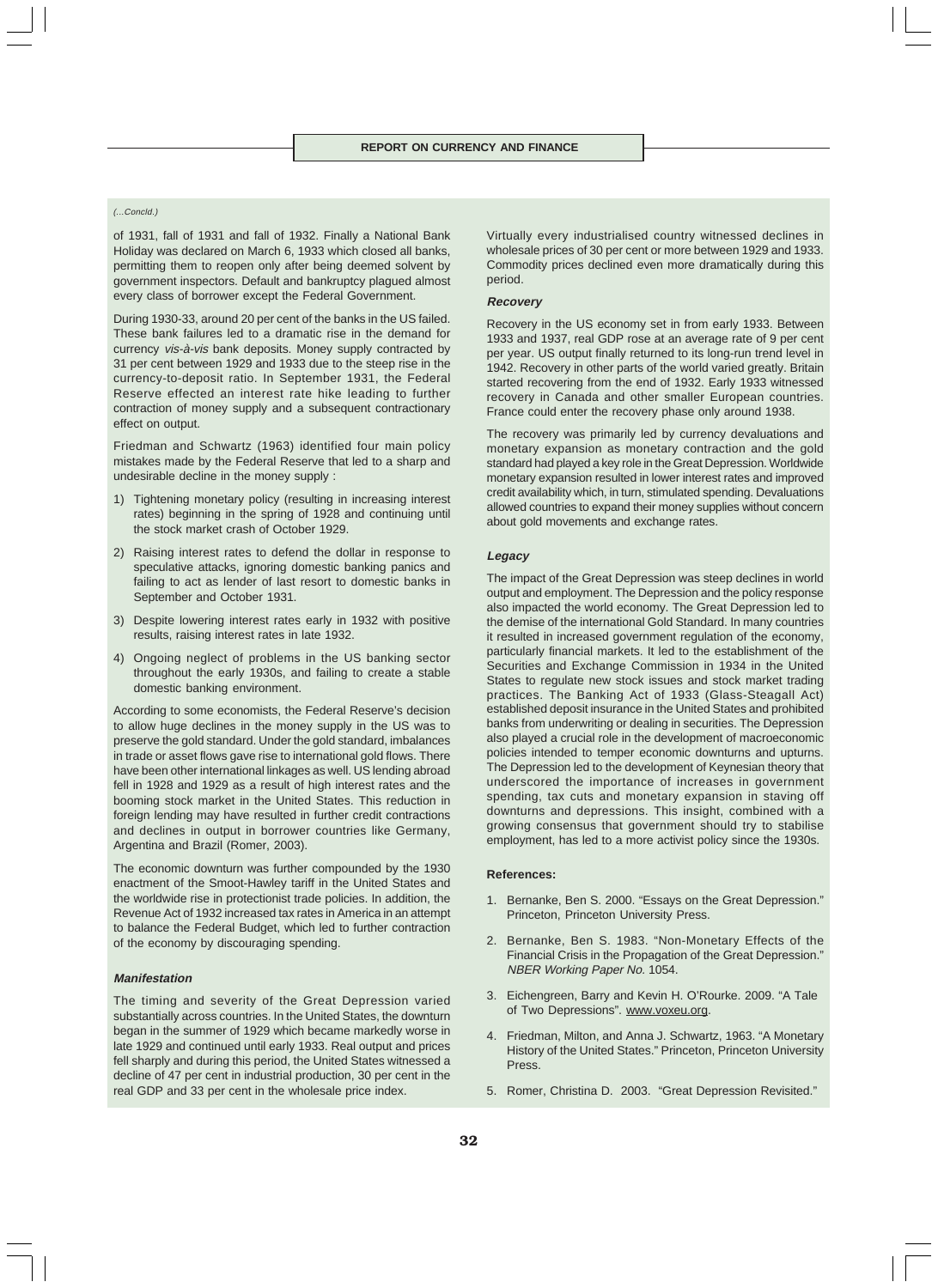21 episodes of banking crises during this period and they spread across all continents including North America, Europe, Africa and Latin America. Asia was the only exception. Sovereign defaults were also common during this period with 30 episodes of external debt crisis.

# Bretton Woods Period: 1945-1971

2.74 There was relative calm during the late 1940s to the early 1970s (Bretton Woods period). The first post-1945 global crisis was the breakdown of the Bretton Woods system of fixed exchange rates. This calm may be partly explained by booming world growth, repression of domestic financial markets (in varying degrees) and the use of capital controls that followed for many years after World War II. The financial markets were not very open till the end of the 1960s due to a combination of regulation, lack of capital mobility, diverse standards, and the limits of technology that created geographic barriers in the global economy. Banking regulation was made stringent and many banks were brought under state control. There was strict regulation of competition between banks and other types of financial institutions, and many countries used their financial systems to directly promote export industries and protect domestic producers and distributors. As a result, there were few banking crises during this period, with the exception of the twin crises in Brazil. However, currency crises were a regular feature of the financial landscape during the Bretton Woods Period as a fixed exchange rate was almost inconsistent with the macroeconomic policies followed during the period. The controls on capital flows in suppressing currency crises were less efficacious. During this period, 14 countries faced external debt/currency crises; the majority of the countries were in Latin America.

2.75 The situation changed dramatically after the breakdown of the Bretton Woods system of fixed exchange rates in 1971-72. After the collapse of the Bretton Woods System, developed countries in North America, Europe and Japan moved over to a floating exchange rate system. In addition, they also simultaneously embarked upon a programme of liberalising their capital accounts and allowing cross-border financial investments. At the same time, they began deregulating their national financial institutions to allow more competition and new forms of financial activity. These developments paved the way for the steady growth of capital flows across borders including rapid growth of international banking credit during the 1970s and 1980s, but it was limited mainly to the industrialised economies.

# Recent Period: 1973-2007

2.76 The post-Bretton Woods Period (1973- 2007) has, however, been crisis-prone. An analysis of the data regarding the incidence of financial crisis reveals that the number of financial crises around the world has risen during this period, and even more sharply over the past thirty years. Since the early 1970s, with the liberalisation of capital account in the advanced countries, episodes of banking crises have increased. After a long hiatus, the number of countries facing banking difficulties first began to increase in the 1970s (Reinhart and Rogoff, 2008). The 1970s were characterised by the Latin American debt crisis and its impact on banks. Apart from the break-up of the Bretton Woods system of fixed exchange rates, sharp spikes in oil prices also catalysed a prolonged global recession, resulting in financial sector difficulties in a number of advanced economies as well. There were seven episodes of banking crises during the 1970s, viz., in Uruguay (1971), UK (1974), Chile (1976), Central African Republic (1976), Germany (1977), South Africa (1977) and Venezuela (1978).

2.77 In the early 1980s, the collapse of global commodity prices combined with high and volatile interest rates in the United States contributed to a spate of banking and sovereign debt crises in emerging economies, most famously in Latin America and then Africa. There were 40 episodes of banking crises during the decade of the 1980s compared with 73 episodes during the 1990s. The early 1980s witnessed crises in Chile and Morocco. The 1980s saw the United States experiencing the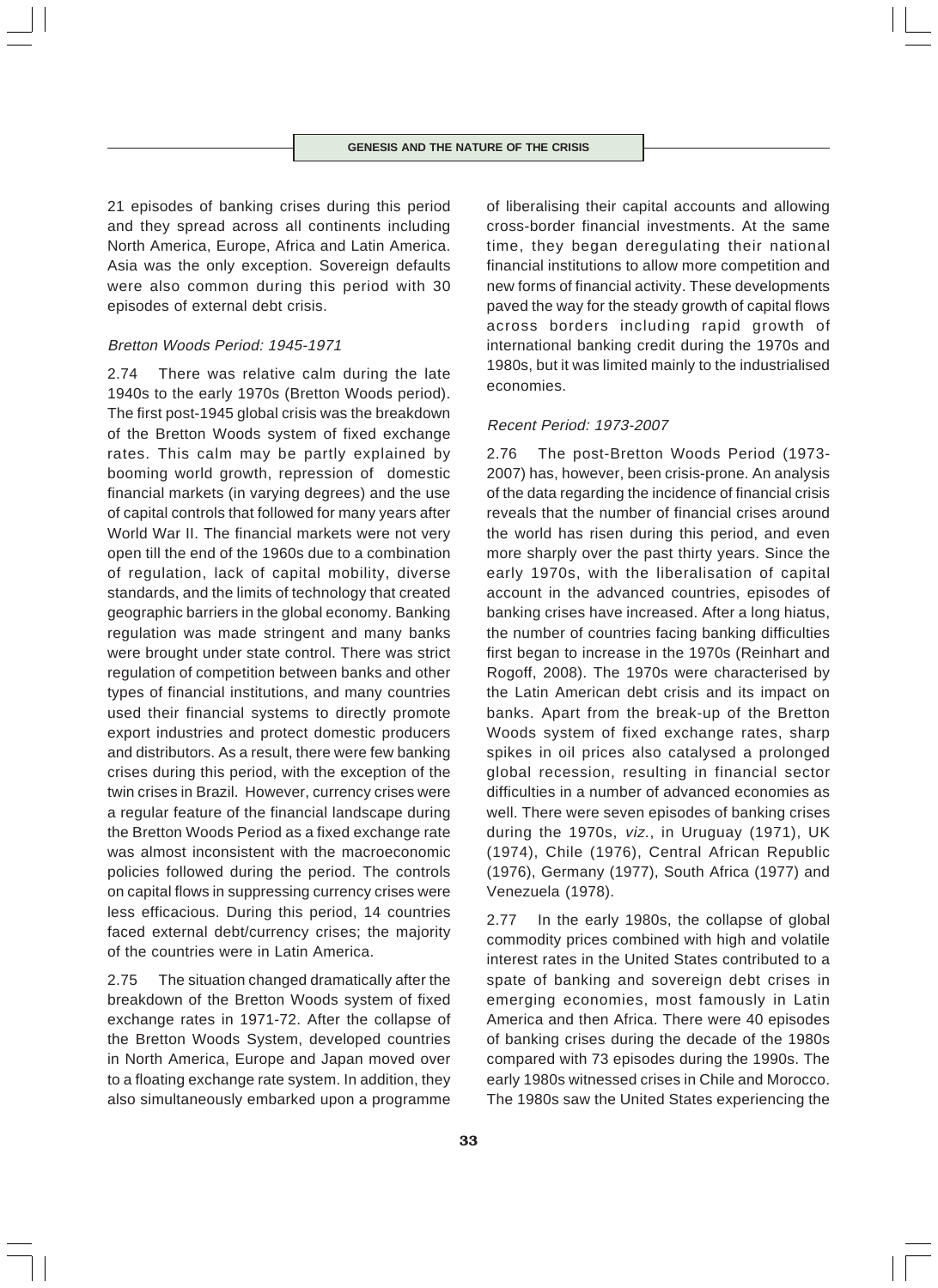'savings and loan associations' (S & L) crisis. In the 1990s, many economies including Nordic countries like Sweden, Finland, and Norway and most of the transitional socialist economies were hit by the crisis. The Nordic countries witnessed banking crises following a sharp surge in capital inflows and real estate prices. India faced a balance of payments crisis in 1991 in the wake of domestic imbalances, the Gulf War and the break-up of the USSR. Several countries including UK that formed

part of the European Exchange Rate Mechanism suffered crises in 1992-93 and were forced to devalue or withdraw from the mechanism. In 1994-95, it was the Tequila crisis that impacted Mexico followed by Brazil and Venezuela; in 1997, Thailand, Indonesia, Korea, and Malaysia faced crises popularly known as East Asian crisis (Box II.5). In 1998, Russia's default sent tremors that had an impact as far away as Brazil. Following the asset price bubble burst in the late 1980s and

# **Box II.5 East Asian Crisis**

The East Asian financial crisis which impacted the fastgrowing economies of South Korea, Malaysia, Thailand and Indonesia is remarkable in several ways. The crisis hit the most rapidly growing economies in the world, and prompted the largest financial bailouts in history. It was the least anticipated and sharpest financial crisis to hit the developing world since the 1982 debt crisis (Radelet and Sachs, 1998).

### **Backdrop**

The fundamental aspects of macroeconomic management in the affected economies remained sound throughout the early 1990s. Government budgets regularly registered surpluses in each country and sovereign debt was at prudent levels. Inflation rates were below 10 per cent during the 1990s in the region. Domestic savings and investment rates were very high. Conditions prevalent in the global financial markets also did not portend a crisis as the world interest rates were unusually low and key commodity prices were relatively stable. The crisis was largely unanticipated by international lenders and most market observers and rating agencies also did not signal increased risk until after the onset of the crisis itself. Longterm sovereign debt ratings remained unchanged throughout 1996 and the first half of 1997 for each of the Asian countries except the Philippines, where the debt was actually upgraded in early 1997.

The only indication of growing concern was that stock prices witnessed a bearish trend, with prices in the Thai, Seoul and Malaysian stock markets witnessing a continuous downslide. In Indonesia, however, both stock market and bank lending showed continued confidence until mid-1997.

Other areas of concern were the growing current account deficits, overvalued exchange rates and the slowdown in exports. Other important indicators of growing financial

vulnerability were the rapid expansion of commercial bank credit and growing short-term foreign debt.

The financial sector exhibited signs of growing risk as financial institutions became increasingly fragile throughout the 1990s. Credit to the private sector expanded very rapidly with much of it financed by off-shore borrowing by the banking sector. The credit was utilised primarily for speculative investments.

Banks became increasingly vulnerable. Banks borrowed in foreign exchange and lent in local currencies and were, therefore, exposed to the risk of foreign exchange losses from depreciation. Moreover, banks borrowed off-shore in short term maturities and lent on-shore with longer payback periods. The financial fragility was further exacerbated by the fact that the countries' short-term debt exceeded available foreign exchange reserves.

With this background, bank failure in Thailand, corporate failures in Korea and political uncertainty in the region hastened credit withdrawals, leading to panic runs. This was further worsened by a contagion effect where the economic and political stability of the entire region was considered vulnerable by the creditors.

### **Causes**

The Asian crisis was caused by a boom in international lending followed by a sudden withdrawal of funds. At the core of the Asian crisis were large-scale foreign capital inflows into financial systems that became vulnerable to panic (Radelet and Sachs, 1998).

According to estimates, the reversal of flows for the five East Asian countries hit hardest by the crisis (Indonesia, Korea, Malaysia, Philippines and Thailand) dropped from \$ 93 billion to -\$12.1 billion, a swing of \$ 105 billion on a combined pre-shock GDP of approximately \$ 935 billion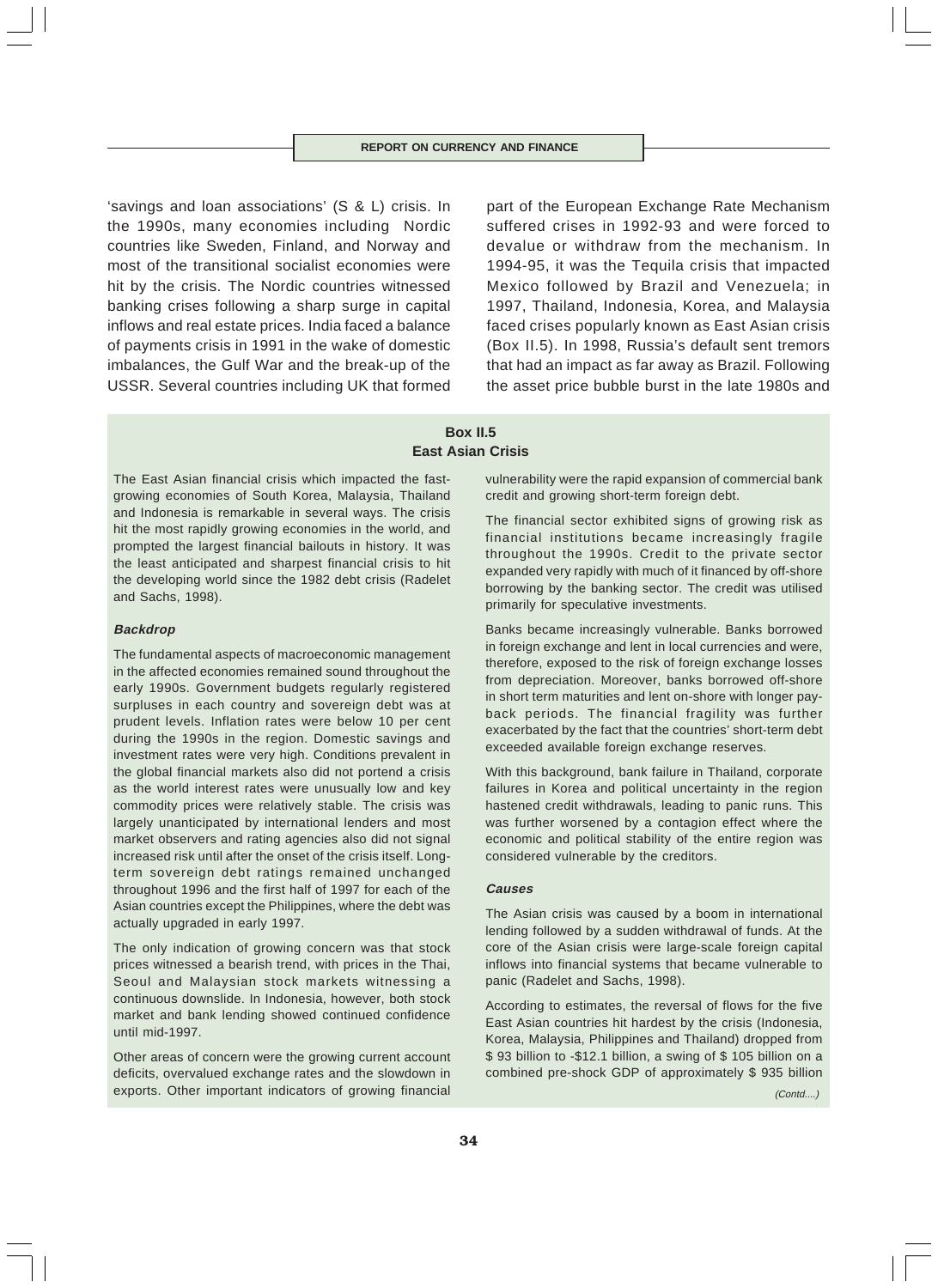#### (....Concld.)

or a swing of 11 per cent of GDP. The sudden drop in bank lending followed a sustained period of large increases in cross-border bank loans.

#### **Manifestation**

The sudden and sharp withdrawal of foreign capital had several macroeconomic and microeconomic effects. First, the nominal as well as the real exchange rates depreciated dramatically after the initial defence of a pegged exchange rate in Thailand and the Philippines and a crawling peg in Indonesia, Malaysia and Korea. Domestic interest rates increased sharply due to the reversal of foreign inflows, resulting in a tightening of domestic credit conditions.

The combination of real exchange rate depreciation and high interest rates led to a surge in the level of nonperforming loans (NPLs) in the banking sector, especially as real estate projects went into bankruptcy. The combination of sharply rising NPLs and direct balance sheet losses due to currency depreciation wiped out a substantial portion of the market value of bank capital in Indonesia, Thailand and Korea.

#### **Impact**

The sudden withdrawal of foreign financing had an enormous contractionary impact. The collapse of domestic bank capital further compounded the contraction by severely restricting bank lending. Banks cut back their own lending, both because the banks themselves were illiquid (as a result of the withdrawal of foreign credits and, in some cases, deposits) and because they were decapitalised. The decapitalised banks restricted their lending in order to move towards capital adequacy ratios required by bank supervisors and reinforced by the IMF.

early 1990s, Japan also experienced a banking crisis which started in 1992 and lasted for almost a decade. In the current decade, various emerging market economies, viz., Turkey (2001), Paraguay (2002), Uruguay (2002), Argentina (2001, 2002) and Moldova (2002) experienced financial crises. Notably, Argentina, Uruguay and the Dominican Republic faced triple crises. The US witnessed the dot-com meltdown in 2001 which impacted world demand severely.

2.78 The incidence of financial crisis has been the highest over the past three decades or so (Table 2.9). According to the database compiled

In December 1997, Moody's downgraded the sovereign debt of Indonesia, Korea and Thailand, putting them below investment grade. As a result of creditor panic, bank runs, and the sovereign downgrades, Korea, Indonesia and Thailand were thrown into partial debt defaults. The economies in the affected countries experienced severe downturns. In Thailand, 97.7 per cent of GDP was the estimated output loss and GDP declined by 10.5 per cent. In Korea, output loss was 50.1 per cent and GDP declined by 6.9 per cent. In Malaysia, non-performing loans peaked between 25-35 per cent of banking system assets and fell to 10.8 per cent by March 2002. Output loss was 50.0 per cent of GDP and GDP declined by 7.4 per cent.

# **Legacy**

The East Asian crisis brought into focus the vulnerability associated with short- term capital flows. It highlighted how balance sheet vulnerabilities can impact the financial stability of an economy. Post-crisis, the economies made a dramatic turnaround, turning the capital account deficit into surplus and built up huge foreign exchange reserves as an insurance against sharp capital reversals.

### **References**

- 1. Corsetti, G., P. Pesenti, and N. Roubini. 1998. "What Caused the Asian Currency and Financial Crisis: The Policy Debate". NBER Working Paper 6834.
- 2. Kane, Edward J. 2000. "Capital Movements, Banking Insolvency, and Silent Runs in the Asian Financial Crisis". NBER Working Paper 7514.
- 3. Radelet, S. and J. Sachs. 1998. "The Onset of the East Asian Financial Crisis". NBER Working Paper 6680.

by Laevan and Valencia (2008), there were 124 episodes of banking crisis, 211 episodes of currency crisis and 64 episodes of sovereign debt

# **Table 2.9: Incidence of Financial Crisis**

| Period                                     | <b>Number of Crises</b> |
|--------------------------------------------|-------------------------|
|                                            | 2                       |
| 1875-1913                                  | 58                      |
| 1919-1939                                  | 51                      |
| 1945-1971                                  | 17                      |
| 1973-2007                                  | 399                     |
| <b>Source:</b> Laeven and Valencia (2008). |                         |
| Reinhart and Rogoff (2008).                |                         |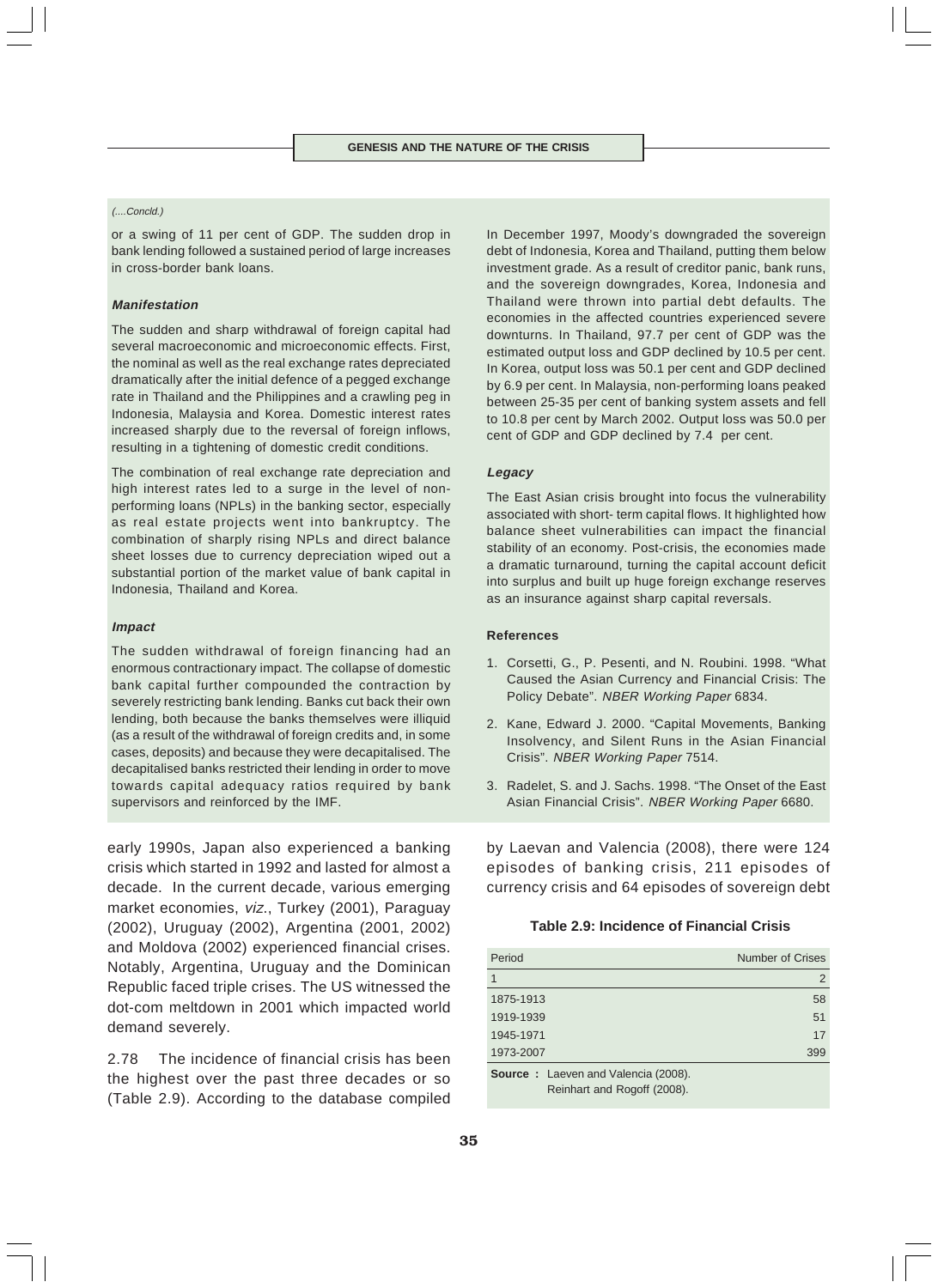crisis. Of these 42 were twin crises and 10 were triple crises (Table 2.10).

2.79 The incidence of crises has been frequent under different monetary and regulatory regimes. Financial crises have impacted both advanced as well as emerging market economies in varying degrees (Table 2.11). An analysis of the incidence of financial crisis over the past 150 years reveals that though crisis occurs without warning, the incidence can largely be explained in terms of the prevailing macroeconomic conditions, the financial regulatory regime, currency regime, fiscal discipline and global capital and trade flows.

# **Table 2.10: Frequency of Financial Crisis : 1973-2007**

|       | <b>Banking</b><br>Crisis | Currency<br><b>Crisis</b> | Sovereign<br><b>Debt Crisis</b> | Twin<br>Crisis | Triple<br>Crisis |
|-------|--------------------------|---------------------------|---------------------------------|----------------|------------------|
| 1     | $\mathcal{P}$            | 3                         | 4                               | 5              | 6                |
| 1970s | 4                        | 26                        |                                 |                |                  |
| 1980s | 40                       | 74                        | 42                              | 11             | 4                |
| 1990s | 73                       | 92                        | 7                               | 27             | 3                |
| 2000s |                          | 19                        | 8                               |                | 3                |

**Note :** Twin crisis indicates a banking crisis in Year t and a currency crisis in Year (t-1, t+1). Triple crisis indicates a banking crisis in Year (t-1, t+1) and a debt crisis in Year (t-1,t+1).

**Source :** Laeven and Valencia (2008).

| Name/Country/Year                                      | Nature of the crisis                                                                                                                                                                                                                                                                                                                                                                                                                                                                                                                                                                                                                                                                             | Impact of the crisis                                                                                                                                                                                                                                                                                                                                                                                                                                                                                                                                                                                                                                                                                                                                                                                                                                                                                                             |
|--------------------------------------------------------|--------------------------------------------------------------------------------------------------------------------------------------------------------------------------------------------------------------------------------------------------------------------------------------------------------------------------------------------------------------------------------------------------------------------------------------------------------------------------------------------------------------------------------------------------------------------------------------------------------------------------------------------------------------------------------------------------|----------------------------------------------------------------------------------------------------------------------------------------------------------------------------------------------------------------------------------------------------------------------------------------------------------------------------------------------------------------------------------------------------------------------------------------------------------------------------------------------------------------------------------------------------------------------------------------------------------------------------------------------------------------------------------------------------------------------------------------------------------------------------------------------------------------------------------------------------------------------------------------------------------------------------------|
| $\mathbf{1}$                                           | $\overline{2}$                                                                                                                                                                                                                                                                                                                                                                                                                                                                                                                                                                                                                                                                                   | 3                                                                                                                                                                                                                                                                                                                                                                                                                                                                                                                                                                                                                                                                                                                                                                                                                                                                                                                                |
| German and Austrian Stock<br>Market Collapse, May 1873 | French war indemnity paid to Prussia in 1871 led to<br>speculation in Germany and Austria. In early 1873, a<br>speculative movement in the stock market led to tripling<br>of stock prices in a few months. On May 9, 1873 two big<br>banks failed in Austria. Following this, the German and<br>Austrian stock market collapsed in 1873. The crises were<br>connected due to the international capital markets. A<br>large infusion of cash in the US railroad industry took<br>place leading to the build-up of a speculative bubble.<br>Capital flows to the US fell in the wake of the German<br>crisis. Jay Cooke's investment banking firm failed in<br>September 1873, setting off panic. | The recession which ensued after the crises in Germany,<br>Austria and the US resulted in a dramatic fall in trade<br>and capital flows. The failure of Jay Cooke Bank set off<br>a chain reaction of bank failures. The New York Stock<br>Exchange closed for 10 days starting September 20,<br>1873. A total of 18,000 business houses failed between<br>1873 and 1875. Unemployment reached 14 per cent by<br>1876. Real estate values fell and corporate profits<br>declined sharply. The ensuing world recession (1873-<br>1879) led to debt servicing problems in the other<br>countries through reduced exports and tax revenues.<br>Initial defaults in Central American nations in January<br>1873 led to a fall in bond prices. The crisis quickly spread<br>to Italy, Holland and Belgium, England, France and<br>Russia. By 1876, the Ottoman Empire, Egypt, Greece<br>and 8 Latin American countries had defaulted. |
| Barings Crisis, 1890                                   | It was triggered by central bank tightening in England,<br>France and Germany. Argentina stopped dividend<br>payments in April 1890, leading to a domestic bank run.<br>The House of Baring, a major lender to Argentina,<br>declared itself insolvent in November 1890. This crisis<br>soon spread to other Latin American countries.                                                                                                                                                                                                                                                                                                                                                           | It impacted Britain as Argentina and Britain had strong<br>economic links through trade and financial integration.<br>The crisis impacted Uruguay which defaulted in 1891.<br>This led to a series of sudden stops and current account<br>reversals.                                                                                                                                                                                                                                                                                                                                                                                                                                                                                                                                                                                                                                                                             |
| <b>USA 1907</b>                                        | Rapid industrial and economic growth took place during<br>1897-1906, with lots of mergers and corporate<br>consolidations. The San Francisco earthquake of April<br>1906 led to tightening of Eastern US and international<br>financial markets. There was rapid expansion of trust<br>companies, i.e., lightly regulated banks. A speculative<br>attempt to corner the market in a copper company's stock<br>in October 1907 collapsed; some banks and trust<br>companies were implicated. Runs on trust companies<br>and banks in New York City set off the panic in the latter<br>half of October 1907.                                                                                       | JP Morgan organised a co-operative arrangement of trust<br>companies to pool \$10 million to support the banks and<br>trust companies facing runs. In 1908, Congress passed<br>the Aldrich-Vreeland Act. The crisis of 1907 occurred<br>during a lengthy economic contraction lasting from May<br>1907 to June 1908. The interrelated contraction, bank<br>panic and falling stock market resulted in significant<br>economic disruption. Industrial production dropped, and<br>1907 saw many bankruptcies. Production fell by 11 per<br>cent, and imports by 26 per cent, while unemployment<br>rose to 8 per cent from under 3 per cent.                                                                                                                                                                                                                                                                                       |
| <b>USA 1929</b>                                        | The 1920s experienced a major stock market boom<br>associated with massive investment. It also saw major<br>innovations in industrial organisations and corporate<br>finance. The US stock market crashed in 1929 following                                                                                                                                                                                                                                                                                                                                                                                                                                                                      | The recession began in 1930. It reduced output via wealth<br>effects on consumption, reduced investment and reduced<br>velocity. A series of banking panics erupted in 1930-33.<br>The banking panics in turn impacted the real economy                                                                                                                                                                                                                                                                                                                                                                                                                                                                                                                                                                                                                                                                                          |

# **Table 2.11: Major Financial Crises: 1873-2007**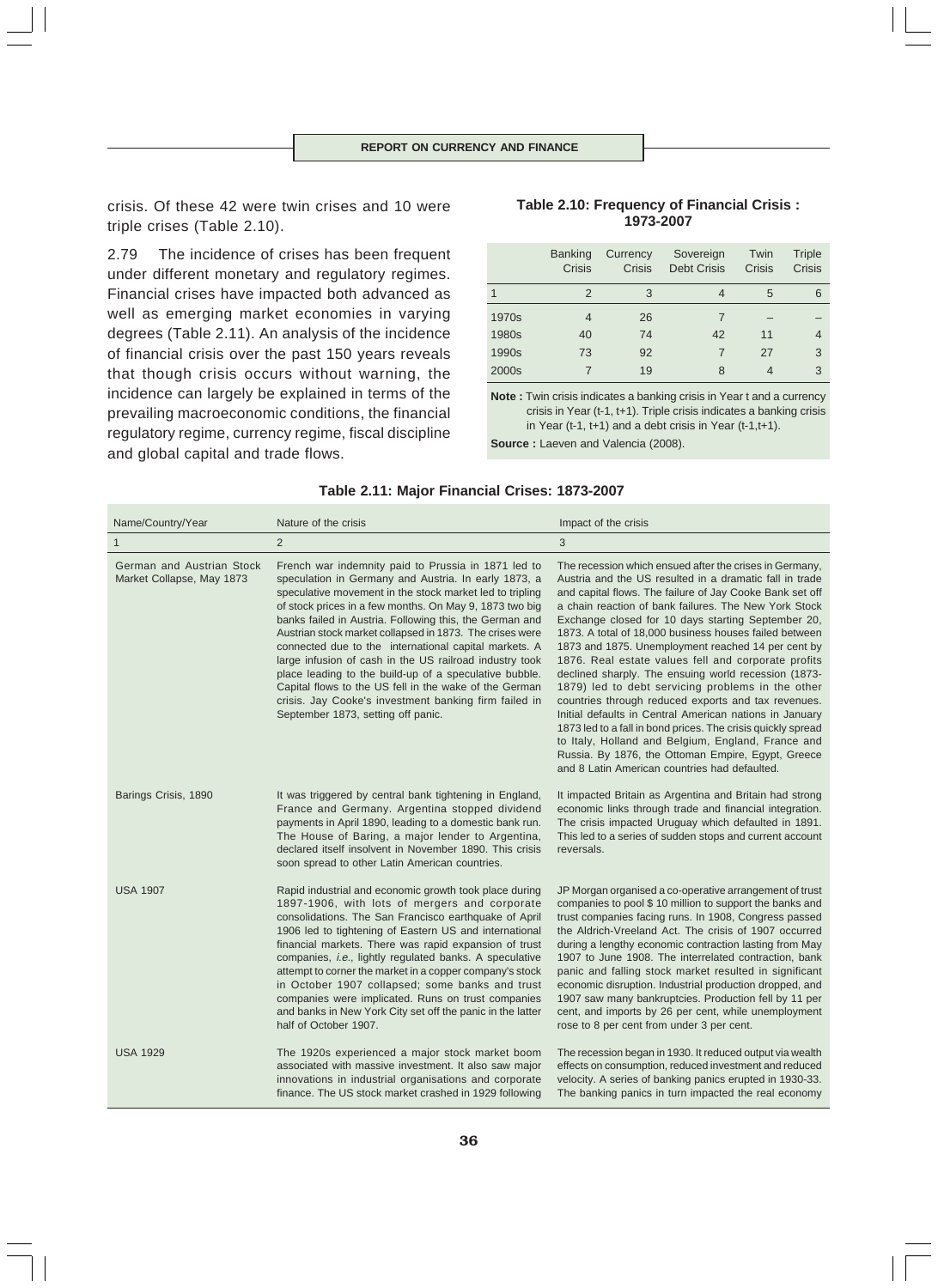| Table 2.11: Major Financial Crises: 1873-2007 (Contd.) |  |  |  |
|--------------------------------------------------------|--|--|--|
|--------------------------------------------------------|--|--|--|

| Name/Country/Year                   | Nature of the crisis                                                                                                                                                                                                                                                                                                                                                                                                                                                                                                                                                                                                                                                                                                                                                                                         | Impact of the crisis                                                                                                                                                                                                                                                                                                                                                                                                                                                                                                                                                                                                                                                                                                                                                                                                                                |
|-------------------------------------|--------------------------------------------------------------------------------------------------------------------------------------------------------------------------------------------------------------------------------------------------------------------------------------------------------------------------------------------------------------------------------------------------------------------------------------------------------------------------------------------------------------------------------------------------------------------------------------------------------------------------------------------------------------------------------------------------------------------------------------------------------------------------------------------------------------|-----------------------------------------------------------------------------------------------------------------------------------------------------------------------------------------------------------------------------------------------------------------------------------------------------------------------------------------------------------------------------------------------------------------------------------------------------------------------------------------------------------------------------------------------------------------------------------------------------------------------------------------------------------------------------------------------------------------------------------------------------------------------------------------------------------------------------------------------------|
| $\mathbf{1}$                        | $\overline{2}$                                                                                                                                                                                                                                                                                                                                                                                                                                                                                                                                                                                                                                                                                                                                                                                               | 3                                                                                                                                                                                                                                                                                                                                                                                                                                                                                                                                                                                                                                                                                                                                                                                                                                                   |
|                                     | a tight Federal Reserve policy after a speculative build-<br>up. The financial crisis began in the fall and winter of<br>1930-31, when large numbers of US banks failed, leading<br>to a deflationary downward spiral and deepening<br>recession. In May 1931, the Austrian Creditanstalt failed.<br>The crisis then spread to Germany which defaulted on<br>its large foreign debts and left the Gold Standard.<br>Pressure then shifted to the US which saw a run on its<br>gold.                                                                                                                                                                                                                                                                                                                          | through the collapse in money supply, which produced<br>massive deflation and financial disintermediation. The<br>deflation spread abroad through the fixed exchange rate<br>links of classical gold standard. The year 1932 is<br>considered to be the worst year in US economic history.                                                                                                                                                                                                                                                                                                                                                                                                                                                                                                                                                          |
| Latin American Debt Crisis<br>1980s | In the 1960s and 1970, many Latin American countries<br>notably Brazil, Argentina and Mexico borrowed huge<br>sums of money from international creditors for<br>industrialisation, especially in infrastructure programmes.<br>Between 1975 and 1982, Latin American debt to<br>commercial banks increased at an annual cumulative<br>rate of 20.4 per cent. Debt service grew even faster.<br>When the world economy went into recession in the<br>1970s and 1980s, countries started facing a liquidity<br>crunch. Interest rates increased in the US and Europe in<br>1979, making it harder for borrowing countries to pay<br>back their debts. In August 1982, Mexico defaulted on<br>its debt. In the wake of the Mexican default, commercial<br>banks halted new lending to Latin American countries. | More than 70 institutions (accounting for 16 per cent of<br>commercial bank assets and 35 per cent of finance<br>company assets) were liquidated or subjected to<br>intervention between 1980 and 1982. In March 1980 a<br>number of financial institutions were forced to rely<br>heavily on Central Bank financial assistance when faced<br>with deposit withdrawals. Failed institutions included<br>the largest investment bank and the second largest<br>private commercial bank. Massive capital outflows took<br>place, particularly to the US. The exchange rates of<br>the affected countries depreciated sharply, thereby<br>raising real interest rates. Real GDP growth for the<br>region was only 2.3 per cent during 1980-85 but in per<br>capita terms the affected countries experienced a<br>negative growth of almost 9 per cent. |
| Savings and Loan Crisis USA<br>1980 | The savings and loan crisis of the 1980s and 1990s was<br>the failure of 745 savings and loan (S&L) associations in<br>the US. In an effort to take advantage of the real estate<br>boom and high interest rates of the late 1970s and early<br>1980s, many S&L associations lent far more money than<br>was prudent, and lent to risky ventures. In 1982 a large<br>number of customers' defaults and bankruptcies ensued.<br>The US FSLIC had insured S&L accounts. From 1986<br>to 1989, FSLIC closed or otherwise resolved 296<br>institutions with total assets of \$125 billion. The failure<br>of S&L associations resulted in many other bank failures.                                                                                                                                              | The US government paid \$ 105 billion to resolve the<br>crisis. There was a net loss to taxpayers of approximately<br>\$124 billion. The concomitant slowdown in the finance<br>industry and the real estate market may have been a<br>contributing cause of the 1990-91 recession.                                                                                                                                                                                                                                                                                                                                                                                                                                                                                                                                                                 |
| World 1987                          | Black Monday refers to Monday, October 19, 1987,<br>when stock markets around the world crashed, shedding<br>a huge value in a very short time. The crash began in<br>Hong Kong, spread west through international time<br>zones to Europe, hitting the United States after other<br>markets had already declined by a significant margin.<br>The Dow Jones Industrial Average (DJIA) dropped by<br>508 points to 1738.74 (22.6 per cent).                                                                                                                                                                                                                                                                                                                                                                   | By the end of October, stock markets in Hong Kong had<br>fallen 45.8 per cent, Australia 41.8 per cent, Spain 31<br>per cent, the United Kingdom 26.4 per cent, the United<br>States 22.7 per cent, and Canada 22.5 per cent. New<br>Zealand's market was hit especially hard, falling about<br>60 per cent from its 1987 peak, and taking several years<br>to recover.                                                                                                                                                                                                                                                                                                                                                                                                                                                                             |
| <b>UK 1991</b>                      | The first major crisis of the 1990s was the collapse of<br>the European Exchange Rate Mechanism (ERM) in<br>1992. The British pound-under massive speculation<br>from hedge funds-was withdrawn from the ERM and<br>the Scandinavian banking system faced overnight<br>interest rates of more than 100 per cent. In September<br>1992, the British government was forced to withdraw<br>the pound from the European Exchange Rate<br>Mechanism (ERM) after they were unable to keep the<br>sterling above its agreed lower limit. From the beginning<br>of the 1990s, high German interest rates set by the<br>Bundesbank to counteract inflationary effects caused<br>significant stress across the whole of the ERM. UK and<br>Italy had additional difficulties as they had twin deficits,                | The effect of high German interest rates and high<br>domestic interest rates put the UK into recession and a<br>large number of businesses failed. The housing market<br>crashed. Other ERM countries whose currencies had<br>breached their bands returned to the system with<br>broadened bands.                                                                                                                                                                                                                                                                                                                                                                                                                                                                                                                                                  |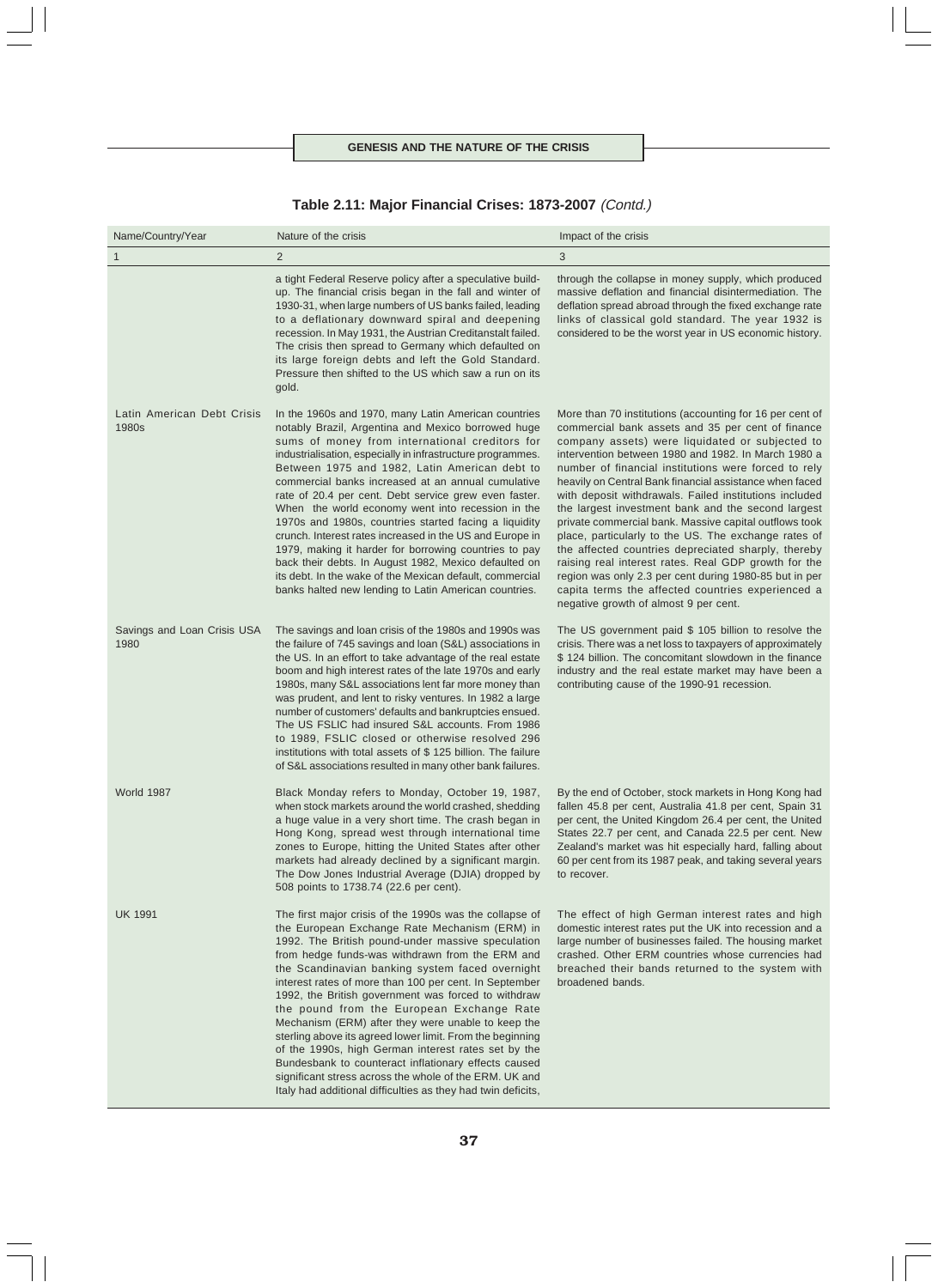| Name/Country/Year                                       | Nature of the crisis                                                                                                                                                                                                                                                                                                                                                                                                                                                                                                                                                                                                                                                                                                                                                                                                                                                                                                                                                                                                                                                                                                                                                                                                                                                                                                                                                                                                                                                                                 | Impact of the crisis                                                                                                                                                                                                                                                                                                                                                                                                                                                                                                                                                                                                                                                                                                                                                                                                                                                                                                                                                                                                                                                                                                                                                      |
|---------------------------------------------------------|------------------------------------------------------------------------------------------------------------------------------------------------------------------------------------------------------------------------------------------------------------------------------------------------------------------------------------------------------------------------------------------------------------------------------------------------------------------------------------------------------------------------------------------------------------------------------------------------------------------------------------------------------------------------------------------------------------------------------------------------------------------------------------------------------------------------------------------------------------------------------------------------------------------------------------------------------------------------------------------------------------------------------------------------------------------------------------------------------------------------------------------------------------------------------------------------------------------------------------------------------------------------------------------------------------------------------------------------------------------------------------------------------------------------------------------------------------------------------------------------------|---------------------------------------------------------------------------------------------------------------------------------------------------------------------------------------------------------------------------------------------------------------------------------------------------------------------------------------------------------------------------------------------------------------------------------------------------------------------------------------------------------------------------------------------------------------------------------------------------------------------------------------------------------------------------------------------------------------------------------------------------------------------------------------------------------------------------------------------------------------------------------------------------------------------------------------------------------------------------------------------------------------------------------------------------------------------------------------------------------------------------------------------------------------------------|
| 1                                                       | 2                                                                                                                                                                                                                                                                                                                                                                                                                                                                                                                                                                                                                                                                                                                                                                                                                                                                                                                                                                                                                                                                                                                                                                                                                                                                                                                                                                                                                                                                                                    | 3                                                                                                                                                                                                                                                                                                                                                                                                                                                                                                                                                                                                                                                                                                                                                                                                                                                                                                                                                                                                                                                                                                                                                                         |
|                                                         | while depreciation of the US dollar in which UK's exports<br>were priced hurt it even more.                                                                                                                                                                                                                                                                                                                                                                                                                                                                                                                                                                                                                                                                                                                                                                                                                                                                                                                                                                                                                                                                                                                                                                                                                                                                                                                                                                                                          |                                                                                                                                                                                                                                                                                                                                                                                                                                                                                                                                                                                                                                                                                                                                                                                                                                                                                                                                                                                                                                                                                                                                                                           |
| Nordic Countries (Finland, Nor-<br>way and Sweden) 1991 | The three Nordic countries, <i>i.e.</i> ,. Finland, Norway and<br>Sweden, went through a financial liberalisation process<br>that led to a lending boom. However, they suffered the<br>adverse consequences of higher German interest rates.                                                                                                                                                                                                                                                                                                                                                                                                                                                                                                                                                                                                                                                                                                                                                                                                                                                                                                                                                                                                                                                                                                                                                                                                                                                         | Savings banks were badly affected; the government<br>took control of three banks that together accounted<br>for 31 per cent of system deposits. In Finland, output<br>loss was placed at 59.1 per cent of GDP and GDP<br>declined by 6.2 per cent. In Sweden, output loss<br>was placed at 30.6 per cent of GDP and GDP<br>declined by 1.2 per cent in the crisis year.                                                                                                                                                                                                                                                                                                                                                                                                                                                                                                                                                                                                                                                                                                                                                                                                   |
| Mexican Crisis 1994                                     | The following factors led to the financial fragility of the<br>Mexican economy: (1) a semi-fixed exchange rate; (2) a<br>sizeable current-account deficit resulting to a large extent<br>from a huge credit expansion; (3) a substantial rise in<br>U.S. interest rates; and (4) a trigger, consisting of the<br>political tensions accumulated during 1994. The<br>combination of the exchange-rate regime with a rapid<br>expansion of credit, a substantial part of which was of<br>poor quality, led to the crisis. The surge of bad credits<br>was due to flimsy bank capitalisation and the failure to<br>ensure that some bankers met the "fit and proper" criteria<br>to own or manage the institutions. Thus, the original sin<br>that led to the Mexican crisis was the expropriation of<br>commercial banks that weakened them and rendered<br>them a fragile conduit for privatisation and credit<br>expansion The crisis was the result of severe constraints<br>on monetary policy that arose as the government wanted<br>to maintain a fixed or quasi-pegged exchange rate.<br>Hoping to avoid an economic slowdown, Mexico tried to<br>limit the amount of monetary tightening during 1994 while<br>maintaining its quasi-pegged exchange rate by engaging<br>in massive sterilised intervention. Such a policy could<br>not be sustained for long and resulted in a collapse of<br>the exchange rate, soaring interest rates, and recession.                                        | Of 34 commercial banks in 1994, 9 were intervened<br>and 11 participated in the loan/ purchase<br>recapitalisation programme. The nine intervened<br>banks accounted for 19 per cent of financial system<br>assets and were deemed insolvent. By 2000, 50<br>per cent of bank assets were held by foreign banks.<br>The output loss amounted to 4.2 per cent of GDP<br>and the real GDP growth declined by 6.2 per cent<br>in the affected year.                                                                                                                                                                                                                                                                                                                                                                                                                                                                                                                                                                                                                                                                                                                          |
| East Asian Crisis 1997                                  | Under the framework of a pegged exchange rate regime,<br>Thailand had enjoyed a decade of robust growth<br>performance, but by late-1996 pressures on the baht<br>emerged. Pressure increased through the first half of<br>1997 amidst an unsustainable current account deficit, a<br>significant appreciation of the real effective exchange<br>rate, rising short-term foreign debt, a deteriorating fiscal<br>balance, and increasingly visible financial sector<br>weaknesses, including large exposure to the real estate<br>sector, exchange rate risk and liquidity risk. Finance<br>companies had disproportionately the largest exposure<br>to the property sector and were the first institutions<br>affected by the economic downturn. Following mounting<br>exchange rate pressures and ineffective interventions<br>to alleviate these pressures, the baht was floated on July<br>2, 1997. In light of weak supportive policies, the baht<br>depreciated by 20 per cent against the U.S. dollar in July.<br>The devaluation of the Thai baht in July 1997, the<br>subsequent regional contagion, and the crash of the Hong<br>Kong stock market sent shock waves to the Korean<br>financial system. Korea's exchange rate remained broadly<br>stable through October 1997. However, the high level of<br>short-term debt and the low level of usable international<br>reserves made the economy increasingly vulnerable to<br>shifts in market sentiment. In Korea, while macroeconomic | By May 2002, the Bank of Thailand had closed 59<br>(of 91) financial companies that in total accounted<br>for 13 per cent of financial system assets and 72<br>per cent of finance company assets. It closed 1 (out<br>of 15) domestic bank and nationalised 4 banks. Non-<br>performing loans peaked at 33 per cent of total loans<br>and were reduced to 10.3 per cent of total loans in<br>February 2002. 97.7 per cent of GDP was the<br>estimated output loss and GDP declined by 10.5<br>per cent.<br>In Korea, through May 2002, 5 banks were forced<br>to exit the market through "purchase and<br>assumption" and 303 financial institutions shut down<br>(215 were credit unions); another 4 banks were<br>nationalised. Output loss was 50.1 per cent and<br>GDP declined by 6.9 per cent.<br>In Malaysia, the finance company sector was<br>restructured, and the number of finance companies<br>was reduced from 39 to 10 through mergers. Two<br>finance companies were taken over by the Central<br>Bank, including the largest independent finance<br>company. Non-performing loans peaked between<br>25-35 per cent of banking system assets and fell to |

# **Table 2.11: Major Financial Crises: 1873-2007** (Contd.)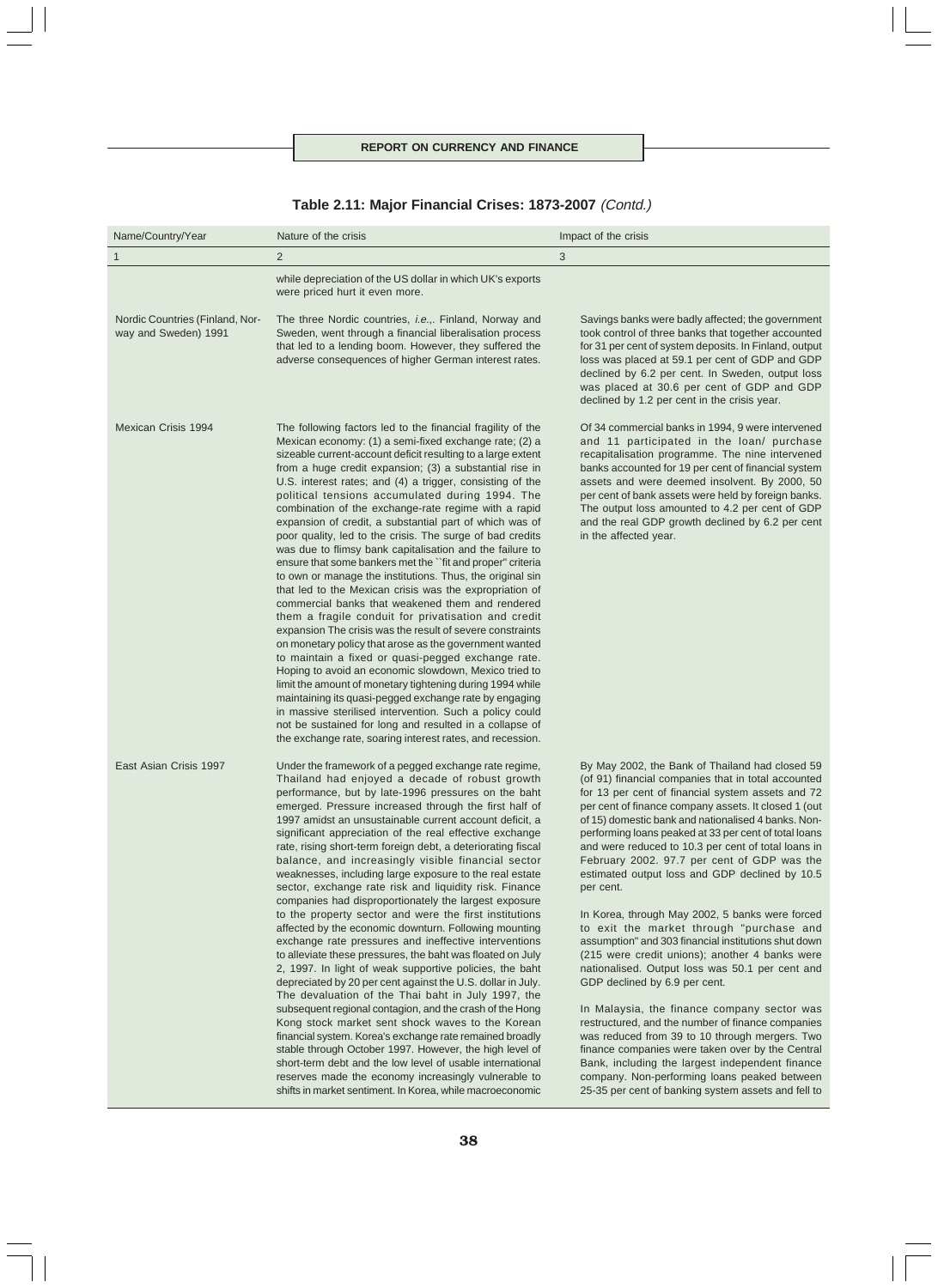|  |  | Table 2.11: Major Financial Crises: 1873-2007 (Contd.) |  |
|--|--|--------------------------------------------------------|--|
|--|--|--------------------------------------------------------|--|

| Name/Country/Year   | Nature of the crisis                                                                                                                                                                                                                                                                                                                                                                                                                                                                                                                                                                                                                                                                                                                                                                                                                                                                                                                                                                                                                                                                                                                                                                                                                                                                                                                                  | Impact of the crisis                                                                                                                                                                                                                                                                                                                                                                                                                                                                                                                                                                                                                                                                                                                                                                                                                                                                                                                                                            |
|---------------------|-------------------------------------------------------------------------------------------------------------------------------------------------------------------------------------------------------------------------------------------------------------------------------------------------------------------------------------------------------------------------------------------------------------------------------------------------------------------------------------------------------------------------------------------------------------------------------------------------------------------------------------------------------------------------------------------------------------------------------------------------------------------------------------------------------------------------------------------------------------------------------------------------------------------------------------------------------------------------------------------------------------------------------------------------------------------------------------------------------------------------------------------------------------------------------------------------------------------------------------------------------------------------------------------------------------------------------------------------------|---------------------------------------------------------------------------------------------------------------------------------------------------------------------------------------------------------------------------------------------------------------------------------------------------------------------------------------------------------------------------------------------------------------------------------------------------------------------------------------------------------------------------------------------------------------------------------------------------------------------------------------------------------------------------------------------------------------------------------------------------------------------------------------------------------------------------------------------------------------------------------------------------------------------------------------------------------------------------------|
| $\mathbf{1}$        | 2                                                                                                                                                                                                                                                                                                                                                                                                                                                                                                                                                                                                                                                                                                                                                                                                                                                                                                                                                                                                                                                                                                                                                                                                                                                                                                                                                     | 3                                                                                                                                                                                                                                                                                                                                                                                                                                                                                                                                                                                                                                                                                                                                                                                                                                                                                                                                                                               |
|                     | fundamentals continued to be favourable, the growing<br>awareness of problems in the financial sector and in<br>industrial groups (chaebols) increasingly led to difficulties<br>for the banks in rolling over their short-term borrowing. In<br>Malaysia the persistent pace of credit expansion at an<br>annual rate of nearly 30 per cent to the private sector, in<br>particular to the property sector and for the purchase of<br>stocks and shares, exposed the financial system to<br>potential risks from price declines in property and other<br>assets that occurred in 1997. In the wake of market<br>turbulence and contagion effects in the second half of<br>1997, concerns among market participants about the true<br>condition and resilience of the financial system increasingly<br>became a central issue, highlighted by known fragilities<br>among finance companies.                                                                                                                                                                                                                                                                                                                                                                                                                                                           | 10.8 per cent by March 2002. Output loss was 50.0 per<br>cent of GDP and GDP declined by 7.4 per cent.                                                                                                                                                                                                                                                                                                                                                                                                                                                                                                                                                                                                                                                                                                                                                                                                                                                                          |
| Russia 1998         | From mid-1997 to April 1998, the Central Bank of Russia<br>(CBR) was relatively successful in defending the fixed<br>exchange rate policy through a significant tightening of<br>credit. However, the situation became increasingly<br>untenable when significant political turmoil in Russia -<br>starting with the President's dismissal of the government<br>of Prime Minister Chernomyrdin and prolonged by a<br>stalemate over the formation of a new cabinet - cast<br>increasing doubt on the political resolve to come to grips<br>with Russia's fiscal problems. However, well before the<br>crisis, there was widespread recognition that the banking<br>system had a series of weaknesses. In particular, bank<br>reporting and bank supervision were weak, there was<br>excessive exposure to foreign exchange rate risk,<br>connected lending, and poor management. From mid-<br>July, when the Duma refused to pass key fiscal<br>measures, the situation deteriorated rapidly, leading to<br>a unilateral restructuring of ruble-denominated treasury<br>bills and bonds on August 17, 1998. The ruble was<br>allowed to float three days later despite previous<br>announcements that it would not be devalued.                                                                                                                       | A large devaluation in real effective terms (over 300 per<br>cent in nominal terms), loss of access to international<br>capital markets, and massive losses to the banking system<br>ensued. Two key measures implemented were a 90-day<br>moratorium on foreign liabilities of banks and the transfer<br>of a large fraction of deposits from insolvent banks to<br>Sberbank. Nearly 720 banks, or half of those operating,<br>were deemed insolvent. These banks accounted for 4 per<br>cent of sector assets and 32 per cent of retail deposits.<br>The GDP declined by 5.3 per cent in the crisis year. In<br>1998 inflation reached 84 per cent and welfare costs grew<br>considerably. Other countries like the Baltic States,<br>Belarus, Kazakhstan, Moldova, Ukraine and Uzbekistan<br>were badly affected.                                                                                                                                                            |
| Dot.com bubble 2000 | The "dot-com bubble" (or the "I.T. bubble") was a<br>speculative bubble covering roughly 1998-2001 (with a<br>climax on March 10, 2000 with the NASDAQ peaking at<br>5132.52) during which stock markets in Western nations<br>saw their equity value rise rapidly from growth in the<br>recent Internet sector and related fields. The period was<br>marked by the founding (and, in many cases, spectacular<br>failure) of a group of new Internet-based companies<br>commonly referred to as dot-coms. A combination of<br>rapidly increasing stock prices, market confidence that<br>the companies would turn future profits, individual<br>speculation in stocks, and widely available venture capital<br>created an environment in which many investors were<br>willing to overlook traditional metrics such as price-to-<br>earnings ratios in favour of confidence in technological<br>advancements. Over 1999 and early 2000, the Federal<br>Reserve increased interest rates six times, and the<br>economy was beginning to lose speed. The dot-com<br>bubble burst, on March 10, 2000, when the technology-<br>heavy NASDAQ Composite index peaked at 5,048.62<br>(intra-day peak 5,132.52), more than double its value<br>just a year before. The massive initial batch of sell orders<br>processed on Monday, March 13 triggered a chain | The financial Internet bubble finally burst in the spring of<br>2000. The Nasdaq plunge erased 62 per cent of the<br>Nasdag's value, which plummeted from a high of 4,260<br>to a low of 1,620 12 months later. Many dot-coms ran<br>out of capital and were acquired or liquidated; Various<br>supporting industries, such as advertising and shipping,<br>scaled back their operations as demand for their services<br>fell. Telecoms loan defaults totalled \$ 60 billion; there<br>were redundancies in the thousands at investment banks;<br>more than 300,000 jobs were destroyed in six months at<br>telecoms equipment manufacturers and as many as<br>200,000 jobs in components suppliers and associated<br>industries. The stock market value of all telecom<br>operators and manufacturers fell by \$3800 billion since<br>its peak of \$6300 billion in March 2000. In comparison,<br>the combined cost of the crisis of the late 1990s was<br>only \$813 billion. |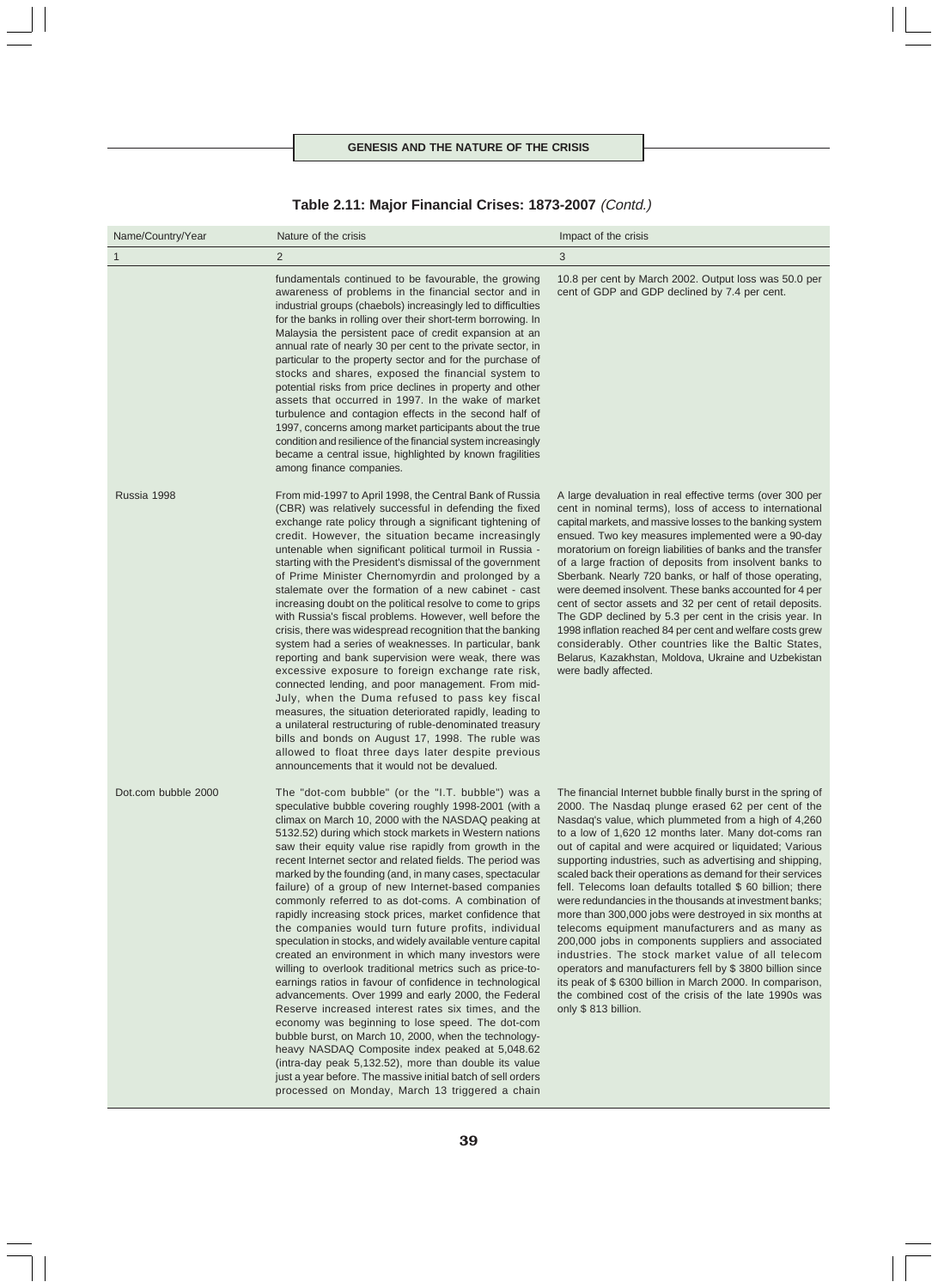| Name/Country/Year | Nature of the crisis                                                                                                                                                                                                                                                                                                                                                                                                                                                                                                                                                                                                                                                                                                                                                                                                                                                                                          | Impact of the crisis                                                                                                                                                                                                                                                                                                                                                                                                 |
|-------------------|---------------------------------------------------------------------------------------------------------------------------------------------------------------------------------------------------------------------------------------------------------------------------------------------------------------------------------------------------------------------------------------------------------------------------------------------------------------------------------------------------------------------------------------------------------------------------------------------------------------------------------------------------------------------------------------------------------------------------------------------------------------------------------------------------------------------------------------------------------------------------------------------------------------|----------------------------------------------------------------------------------------------------------------------------------------------------------------------------------------------------------------------------------------------------------------------------------------------------------------------------------------------------------------------------------------------------------------------|
|                   | 2                                                                                                                                                                                                                                                                                                                                                                                                                                                                                                                                                                                                                                                                                                                                                                                                                                                                                                             | 3                                                                                                                                                                                                                                                                                                                                                                                                                    |
|                   | reaction of selling that fed on itself as investors, funds,<br>and institutions liquidated positions. In just six days the<br>NASDAQ lost nearly 9 per cent, falling from roughly 5,050<br>on March 10 to 4,580 on March 15.                                                                                                                                                                                                                                                                                                                                                                                                                                                                                                                                                                                                                                                                                  |                                                                                                                                                                                                                                                                                                                                                                                                                      |
| Argentina 2001    | In March 2001, a bank run started due to increasing<br>doubts about the sustainability of the currency board,<br>strong opposition from the public to the new fiscal austerity<br>package sent to the Congress, the resignation of president<br>of the Central Bank, and the amendment to the<br>convertibility law (change in parity from being pegged to<br>the dollar to being pegged to a basket composed of the<br>US dollar and Euro). During the second half of 2001, bank<br>runs intensified. On December 3, 2001, as several banks<br>were on the verge of collapse, partial withdrawal<br>restrictions (corralito) were imposed on transactional<br>accounts while fixed-term deposits (CDs) were<br>reprogrammed (corralon) in order to stop outflows from<br>banks. On February 4, 2002, bank assets were<br>asymmetrically pacified, adversely affecting the solvency<br>of the banking system. | In 2002, two voluntary swaps of deposits for government<br>bonds were offered but received little interest from the<br>public. In December 2002, the corralito was lifted. By<br>August 2003, one bank had been closed, three banks<br>nationalised, and many others had reduced their staff<br>and branches. The output loss was 42.7 per cent of GDP<br>and real GDP declined by 10.9 per cent in the crisis year. |

**Table 2.11: Major Financial Crises: 1873-2007** (Concld.)

# **Causes of Financial Crises**

2.80 In the literature, two broad approaches have been used to describe the causes of the crises. The first view, expounded by Kindleberger (1978), is that crises occur spontaneously as the result of mob psychology or panic. If everyone expects a crisis and acts as if one is about to occur, then the crisis becomes a self-fulfilling prophecy and vice versa. The second view asserts that crises are an intrinsic part of the business cycle and result from shocks to economic fundamentals (Mitchell, 1941). When the economy goes into a recession or depression, asset returns are expected to fall, borrowers have difficulty in repaying loans and depositors, anticipating an increase in defaults or nonperforming loans, try to protect their wealth by withdrawing bank deposits. Banks are caught between the illiquidity of their assets and their relatively liquid liabilities and may become insolvent. This results in panic though the actual cause is different. Empirical evidence on the cause of crises is mixed. While some support the panic view (Friedman and Schwartz, 1963), many counter it and provide a wider range of evidence that crises are fundamental based rather than

panic based. (Calomiris and Gorton, 1991; Calomiris and Mason, 2003a). In the literature, several explanations for the causes of crises are given. In this section, some of these debates are captured under the following heads:

# Financial and Panic Dimensions of Crises

2.81 A crisis normally has two fundamental dimensions – one is financial and the other is panic, which is often the trigger. First, shocks to bank liquidity, payments systems, and solvency are obvious characteristics of financial crises. Second, a panic strike – a sudden and dramatic loss of depositor and investor confidence – is often the precipitating event. When both financial and panic dimensions collide, they set off a chain reaction and a country begins to spiral downward, as panic and loss of confidence increase problems in the banking system as well as the real economy at the microeconomic level (Barton et al., 2003). Contagion between countries occurs as well. Financial crises are largely attributed to rapid reversals in international capital flows and prompted chiefly by changes in international investment conditions. Flow reversals are likely to trigger sudden capital account adjustments and, subsequently, currency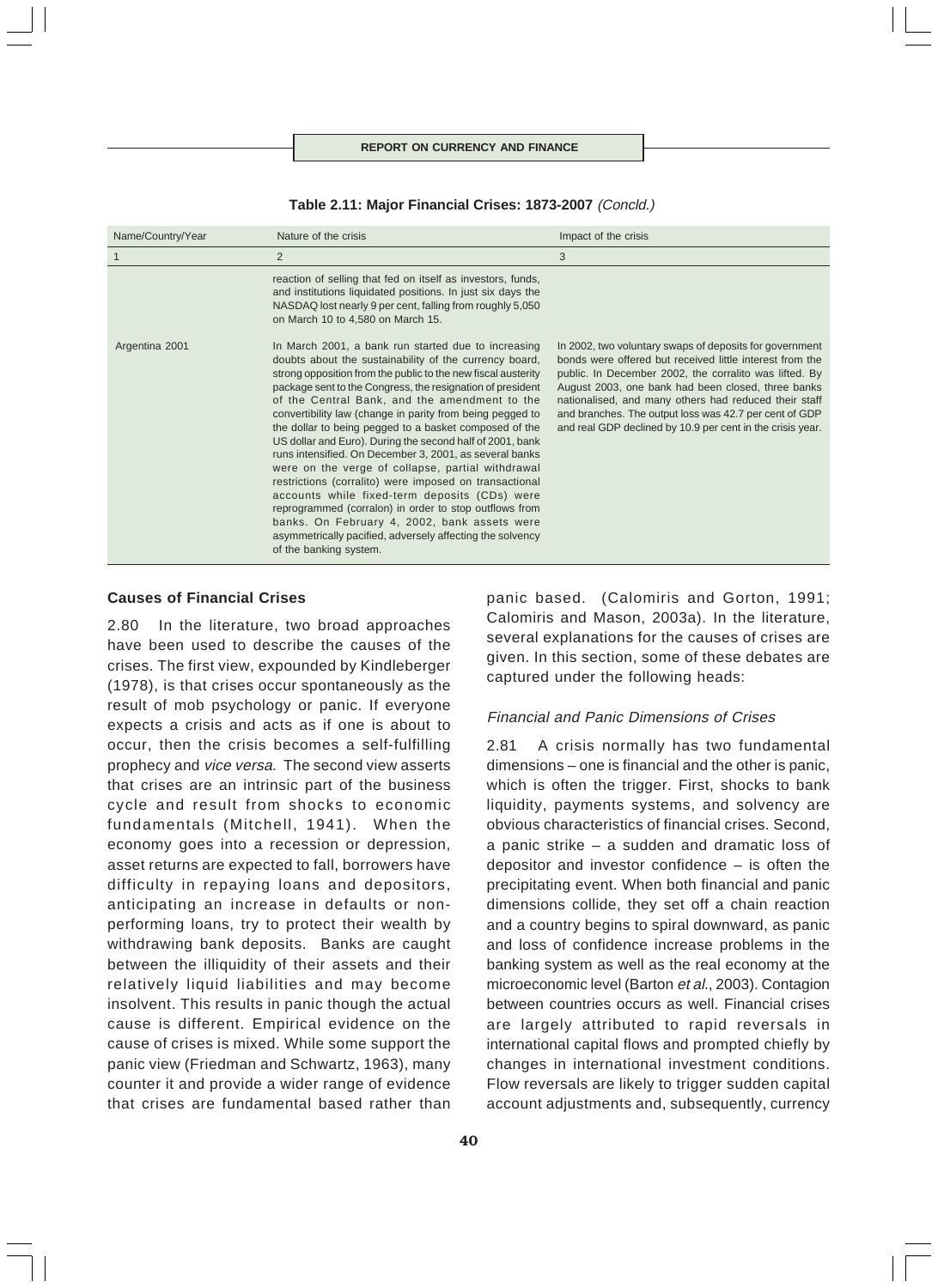and banking crises (Eichengreen and Rose, 1998; Frankel and Rose, 1996).

# Imbalances in Domestic Economy

2.82 An analysis of the history of financial crises indicates that five elements contribute to a crisis: the real economy; the financial sector; the macroeconomy; international money and capital flows; and asset pricing. When these elements are in balance, the economy generally runs well but when any of these elements run out of balance and affect other elements, the conditions become ripe for a financial crisis (Barton et al, 2003).

- (i) Imbalances can be caused by real sector under-performance, leading to a gradual erosion of the value of assets over time when companies fail to earn adequate return above their cost of capital.
- (ii) Imbalances can be caused by much needed but poorly executed market liberalisation, where aggressive reforms are introduced that outpace the economy's ability to absorb them.
- (iii) Unsustainable imbalances can also build up in the financial systems of countries with the uneven opening up of the market to foreign capital flows or deregulation in the financial sector. This was the case in most of the emerging market crises during the 1980s and 1990s and most notably the East Asian crisis.
- (iv) Imbalances can also arise as a result of unsustainable macroeconomic policies such as untenable fiscal deficits, overvalued currencies and too rapid credit growth in the economy fuelled either by foreign funding flows or unsustainable monetary policies.

2.83 Most of the debt crises can be attributed to these factors. All these factors acted as precursors to the Latin American debt crisis. The pattern over time starts with trouble in the real and banking sectors and then builds until either external shocks

(such as currency attacks) or internal shocks (such as bank runs by depositors) finally trigger a fullblown crisis.

### Crisis Led by Financial and Technical Innovation

2.84 Historians, notably Charles Kindleberger, have pointed out that crises often follow soon after major financial or technical innovations that present investors with new types of financial opportunities, which he called "displacements" of investors' expectations. Unfamiliarity with technical and financial innovations may help explain how investors sometimes grossly overestimate asset values. Also, if the first investors in a new class of assets (for example, stock in dot-com companies) profit from rising asset values then, as other investors learn about the innovation, more people may follow their example, driving the price even higher as they rush to buy in hopes of similar profits. If such "herd behaviour" or "climbing onto the bandwagon" causes prices to spiral far above the true value of the assets, a crash becomes inevitable. If for any reason the price briefly falls so that investors realise that further gains are not assured, the spiral may go into reverse, with price decreases causing a rush of sales, reinforcing the decrease in prices. Early examples include the South Sea Bubble<sup>6</sup> and Mississippi Bubble of 1720, which occurred when the notion of investment in shares of company stock was itself new and unfamiliar, and the crash of 1929, which followed the introduction of new electrical and transportation technologies. More recently, many financial crises followed changes in the investment environment brought about by financial deregulation; the crash of the dot-com bubble in 2001 began with "irrational exuberance" about Internet technology.

# Adverse Selection and Moral Hazard in Financial Markets

2.85 Mishkin (1991b) examined episodes of financial crisis from 1857 to 1987. According to this

Incidentally, Isaac Newton who lost heavily in South Sea Bubble is reported to have said that he could calculate the movement of heavenly bodies but not the madness of the people.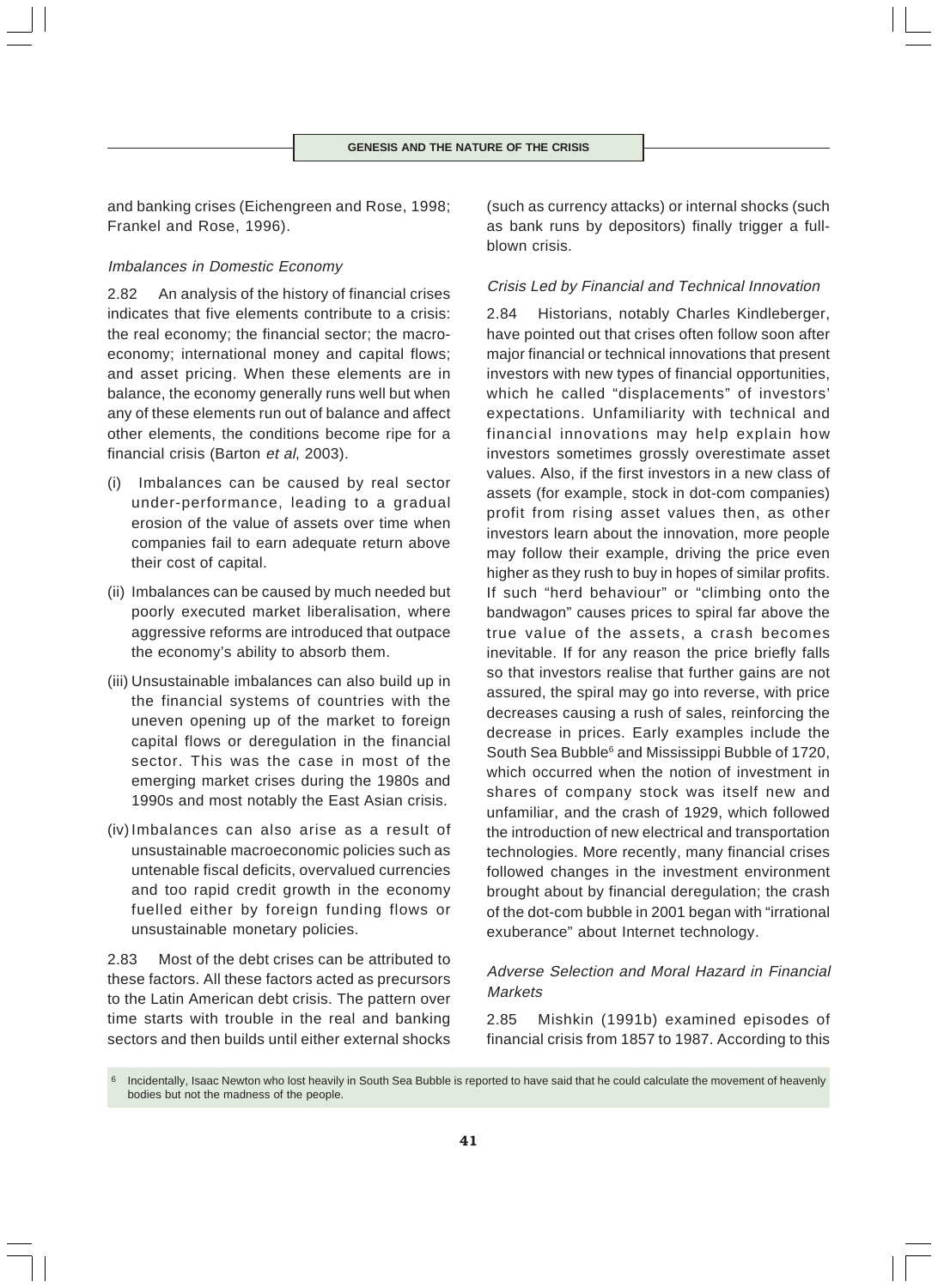analysis, five factors in the economic environment can lead to substantial worsening of adverse selection and moral hazard in financial markets, which then cause a financial crisis and shift the economy from equilibrium with high output to one with low output because the financial system is unable to channel funds to those with the best investment opportunities. The factors causing financial crises are increase in interest rates, stock market declines, increase in uncertainty, bank panics, and unanticipated declines in aggregate price level as elaborated below :

- (i) Increases in interest rates are generally the precursors of crises as individuals and firms who are willing to pay the highest interest rates are those with the riskiest investment projects. Generally, market interest rates experience a sudden spike driven up by increased demand for credit or a decline in the money supply. In this scenario, those with bad credit risks are still willing to borrow while those having good credit risks lose their appetite to borrow. The resultant adverse selection possibly leads to a steep decline in lending as lenders are not willing to extend credit which, in turn, leads to a substantial decline in investment and aggregate economic activity.
- (ii) As emphasised by Greenwald and Stiglitz (1988), Bernanke and Gertler (1990), and Calomiris and Hubbard (1989), a sharp decline in the stock market can increase adverse selection and moral hazard problems in financial markets because it leads to a large decline in the market value of the firms' net worth. This results in decline in lending, which in turn causes investment and aggregate output to decline. The Great Depression of the 1930s was preceded by a sharp decline in the stock market in October 1929.
- (iii) A dramatic increase in uncertainty in financial markets, due perhaps to the failure of a prominent financial or non-financial institution, a recession, or a stock market crash, makes it harder for lenders to screen good from bad

credit risks. It increases the severity of adverse selection problems in credit markets, while the decline in net worth stemming from the stock market crash also results in increased moral hazard problems. This makes them less willing to lend, leading to a decline in lending, investment and aggregate economic activity.

- (iv) Bank panics also result in financial crises as banks are important financial intermediaries. A financial crisis which results in a bank panic and the simultaneous failure of many banks, reduces the amount of financial intermediation undertaken by banks, and will thus lead to a decline in investment and aggregate economic activity (Bernanke, 1983).
- (v) Finally, an unanticipated decline in price levels causes a substantial decline in real net worth and an increase in adverse selection and moral hazard problems facing lenders. The resulting increase in adverse selection and agency problems causes a decline in investment and economic activity.

2.86 Most financial crises in the US have begun with a sharp rise in interest rates, a stock market crash and an increase in uncertainty resulting from a failure of major financial or non-financial firms (for example, the Ohio Life Insurance & Trust Co. in 1857, the Northern Pacific Railroad and Jay Cooke and Company in 1873, Grant & Ward in 1884, the National Cordage Company in 1893, the Knickerbocker Trust Company in 1907, and the Bank of United States in 1930). Based on this analysis, it can be concluded that stock prices decline and the spread between interest rates for low- and high-quality borrowers rises in the run-up to the panic. Second, most of the panics are preceded by substantial increases in interest rates. Third, most panics follow a major failure of a financial institution. This failure is often the result of financial difficulties experienced by a nonfinancial corporation. Financial panics generally occur after the onset of a recession and finally the rise in the interest rate spread associated with panic is soon followed by a decline. However, in several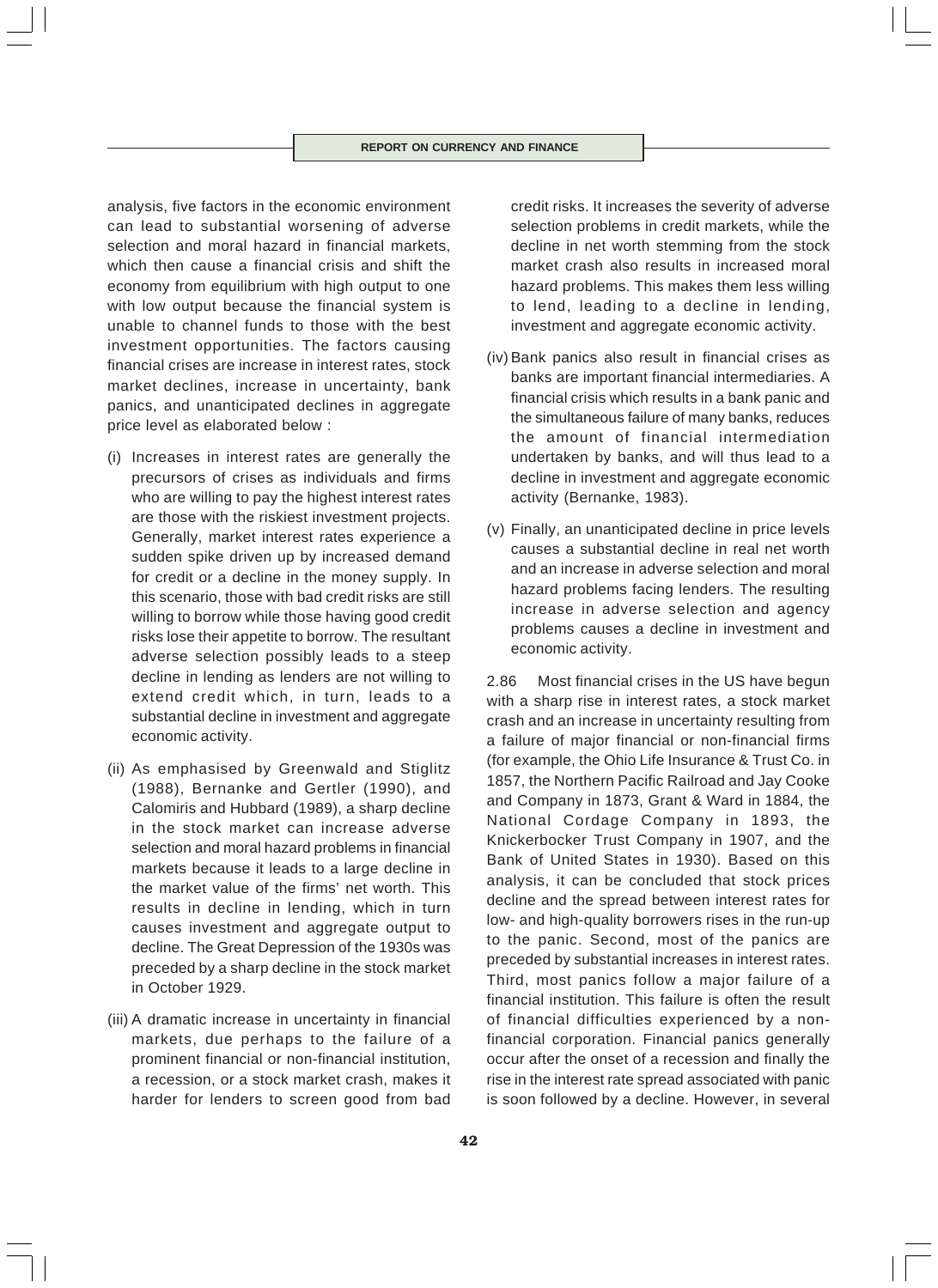cases, most notably after the 1873 panic, the 1907 panic, and the Great Depression, the interest rate spread rises again if there is deflation and a severe recession.

# Free Capital Mobility and Banking Crisis

2.87 The economic literature has also found a striking correlation between freer capital mobility and the incidence of banking crises. Historically, periods of high international capital mobility have been followed by international banking crises. Another striking correlation has been between inflation and default. Recently, moral hazard-driven investment, which leads to an excessive build-up of external debt and collapse, bank runs and balance sheet implications of currency depreciation have emerged as major causes of financial crisis. In addition to these three explanations for currency crises, there are contagion effects. Moreover, devaluation by one country could lead its trading partners to devalue in order to avoid a loss of competitiveness. Other channels such as financial linkages can also serve to transmit contagion effects (Calvo and Reinhart, 1996; Eichengreen et al., 1995). Financial crises have always had an international dimension as Morgenstern (1959), Kindleberger (1978) and Bordo (1986) have shown. Contagion spreads quickly through asset markets, through international banking and through monetary standards. Stock market crashes and banking panics have often occurred in many countries within a few months of the original shock.

### Monetarist Dimension

2.88 The monetarist literature adds an additional channel for how financial crises that involve bank panics could lead to a severe downturn in the aggregate economy. Friedman and Schwartz (1963) document how bank panics in the United States led to a sharp contraction in the money supply as a result of depositors' movement out of deposits into currency and banks' movement out of loans into reserves. These contractions lead to substantial declines in economic activity and the price level. Most of the crises during the period 1876 to 1970 can be attributed to the reasons outlined above, including the crises of 1876, 1907 and the Great Depression.

### First, Second and Third Generation Models

2.89 The first generation of currency crisis models, pioneered by Krugman (1979), explained the collapse of exchange rate regimes on the grounds that weak fundamentals lead foreign investors to pull resources out of the country, and as a result, the depletion of foreign reserves needed to sustain the currency leads to the collapse of the exchange rate regime. The first generation models attributed a central role to fiscal imbalances as a fundamental determinant of crises. But this first generation view could not explain the exchange rate crisis faced by the UK in 1991 and the East Asian crisis as in these crises the crucial fiscal disequilibria were absent.

2.90 The crises in Mexico, Asia, Russia and Brazil have underscored that a satisfactory explanation for financial crises in emerging markets remained elusive. The second generation models emphasised the possibility of self-fulfilling speculative attacks and multiple equilibria. Currency crises have sometimes occurred even though central banks had more than enough resources to prevent them (Obstfeld, 1994). Central banks may decide to abandon an exchange rate peg when the unemployment cost of defending it becomes too large. This new perspective implied that crises could be driven by self-fulfilling expectations, since the costs of defending the peg will be maintained. An example is the events in Europe in the early 1990s which could be largely explained by the second generation of models which suggest that currency crises may occur despite sound fundamentals, as in the case of self-fulfilling expectations (Obstfeld, 1996), speculative attacks, and changes in market sentiment (Flood and Marion, 1996; Frankel and Rose, 1996). In this case, seigniorage was not an issue; the governments involved retained access to capital markets throughout and monetary policy was dictated by macroeconomic policy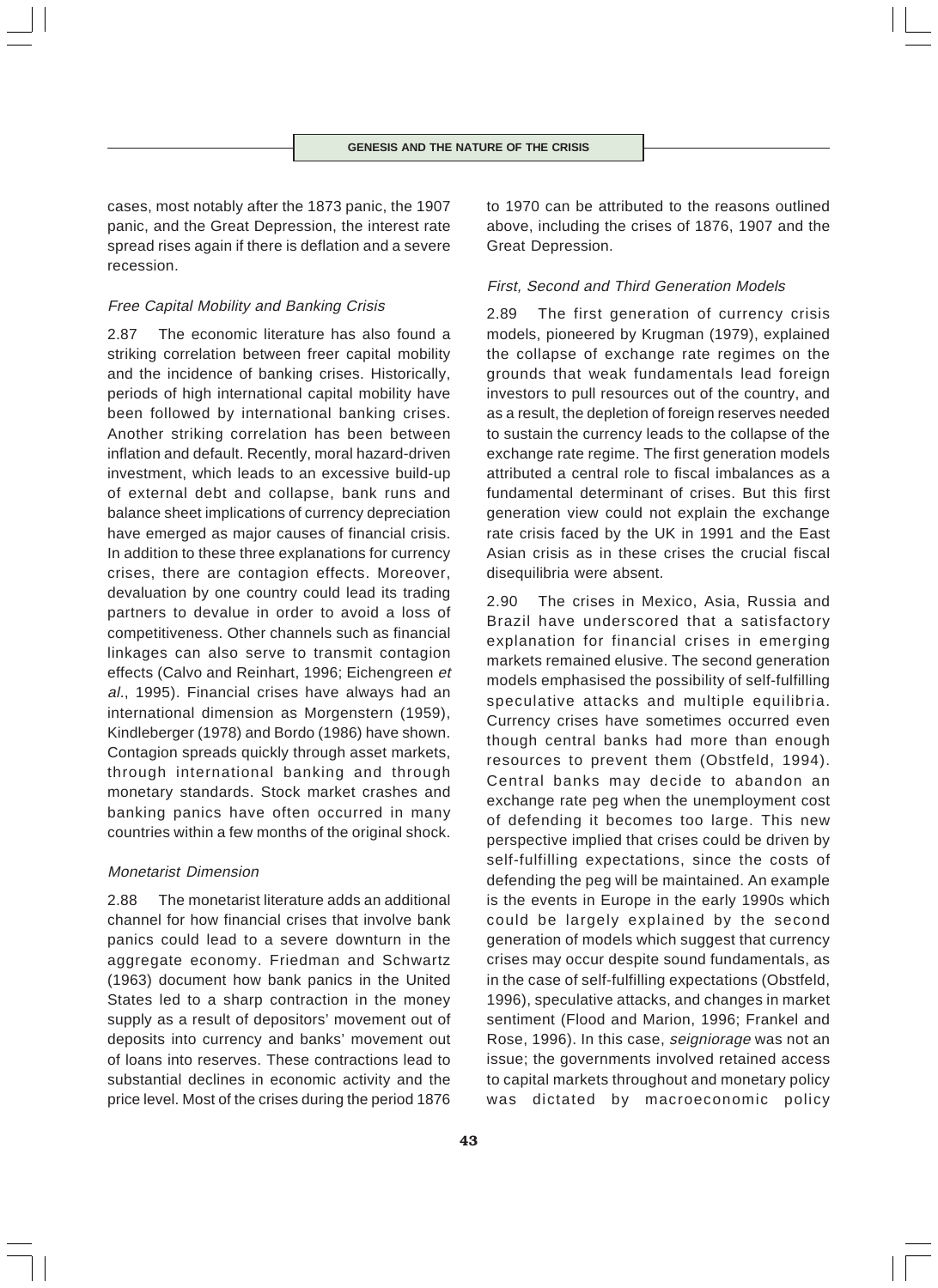considerations and not budget needs. It was a matter of policy choice with macroeconomic tradeoffs and decisions. The Exchange Rate Mechanism (ERM) crisis was caused by a conflict between the austerity needed to defend a fixed exchange rate and the expansion needed to remove high unemployment, leading to Britain's forced exit from the ERM in 1992 (Eichengreen and Wyplosz, 1993).

2.91 The second generation crisis models emphasised not the mechanical exhaustion of foreign exchange but the problems of macroeconomic policy. In this case a currency crisis can develop because doubts about the government's willingness to defend the parity force it to raise interest rates, and the need to keep interest rates high, in turn, raises the cost of defending the parity to a level that the government finds unacceptable. Obstfeld argued that crises involve a strong element of self-fulfilling prophecy and exchange regimes that could have survived indefinitely nonetheless collapse if subjected to an essentially random speculative attack. But this explanation of mounting unemployment and domestic recession, while appropriate for the ERM 1992 crisis, was at odds with the facts in Mexico in 1994 and East Asia in 1997 (Chang and Velasco, 2001). During the East Asian crisis, there were implicit government guarantees which fuelled moral hazard-driven excess investment. Second, the government's limited willingness or ability to honour these guarantees implied that they may not be fully credible. In the initial build-up to the crisis, the government was able to honour these guarantees but with the level of debt rising, there were self-fulfilling expectations that the government would renege, resulting in a sudden collapse with a sharp fall in output and capital stock. This was the third generation currency crisis in which there was large currency depreciation which created havoc with balance sheets and the economy plunged into crisis equilibrium. The third generation model stressed how financial fragility can lead to a currency crisis.

# Common Elements in Crises

2.92 There are, however, some elements that are common to the financial crises in emerging markets witnessed in recent years. Elements in common include a dramatic swing in the current account, a large real depreciation and a significant decline in real output. The pattern in all these crises and a number of historical crises appears to involve three broad elements.

2.93 First, after a period of substantial capital inflows, investors (both domestic and foreign) decided to reduce their stock of assets in the affected country in response to a change in its fundamentals. This could be attributed to reasons such as concerns about the viability of the exchange rate regime, as in most of these cases, concern about large fiscal deficits, as in Russia and Brazil, concern about large current account deficits, as in Thailand and Brazil; and the increasing salience of long-standing financial sector weaknesses, arising from some combination of insufficient capitalisation and supervision of banks and excessive leverage and guarantee (Summers, 2000).

2.94 Second, after this process continued for some time in these emerging market economies, investors shifted their focus from evaluating the situation in the country to evaluating the behaviour of other investors. The rate of withdrawal increased as a bank-run psychology took hold.

2.95 Third, the withdrawal of capital and the associated sharp swing in the exchange rate and reduced access to capital exacerbated fundamental weaknesses, in turn exacerbating the response of the financial market. The real depreciation of exchange rate reduced real incomes and spending. Extrapolative expectations regarding a falling exchange rate increased pressure for capital flight. And, most importantly, the increased domestic value of foreign currency liabilities and reduced credit worthiness of domestic borrowers further degraded an already ailing financial system, in turn causing further reductions in lending and worsening of fundamentals.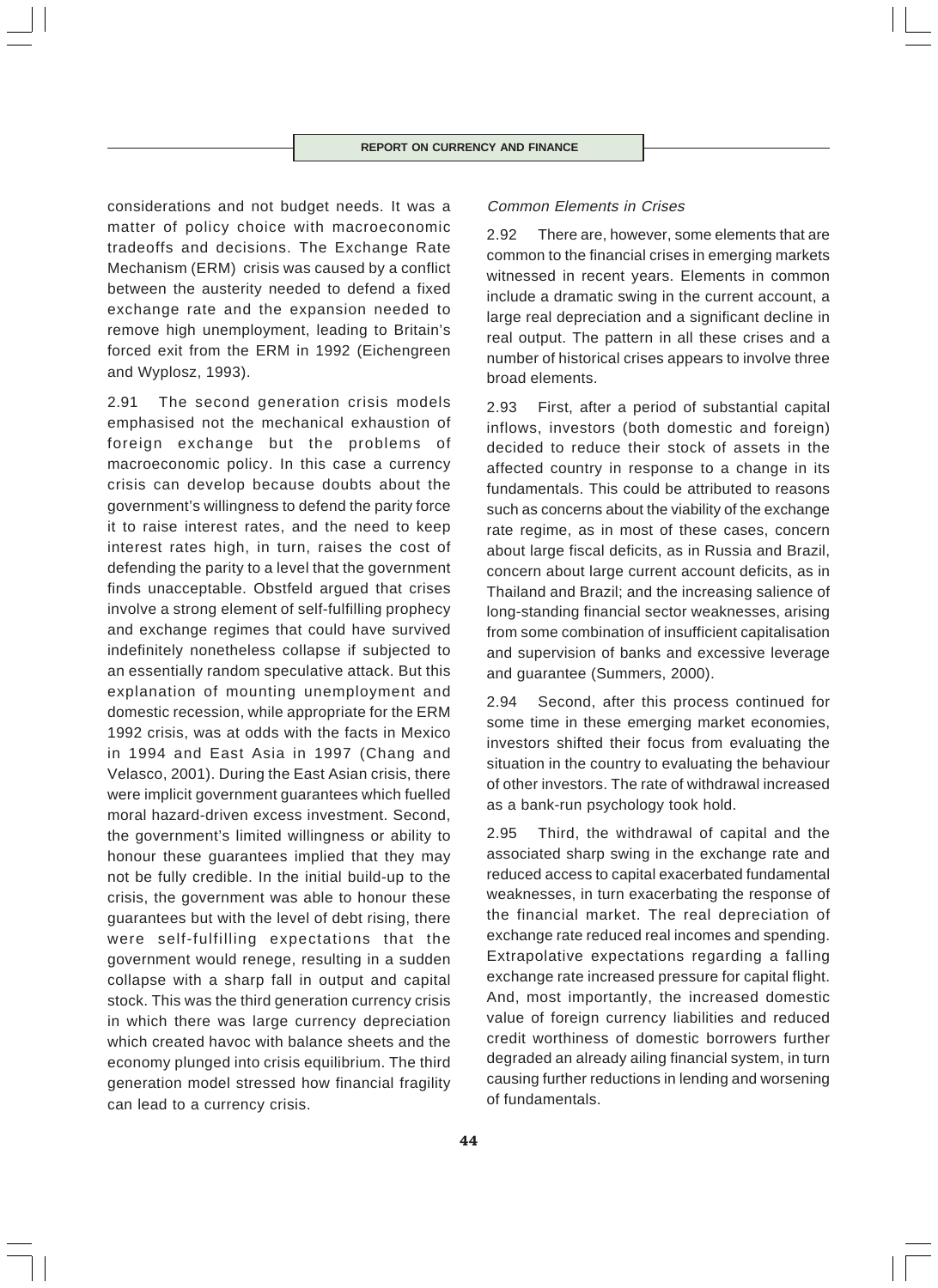2.96 In nearly all recent crises, serious banking and financial sector weaknesses played an important role. Fixed exchange rates without the concomitant monetary policy commitments were present as antecedents to the crisis in all cases. Traditional macroeconomic fundamentals in the form of overly inflationary monetary policies, large fiscal deficits or even large current account deficits were present in all episodes. National balance sheet weaknesses, including large shortterm liabilities either of the government or the private sector were important elements in each of the crises.

2.97 In short, among the many causes of financial crises the important ones are: a combination of unsustainable macroeconomic policies (including large current account deficits and unsustainable public debt), large capital inflows and balance sheet fragilities, and excessive credit booms, combined with policy paralysis due to a variety of political and economic constraints. In some financial crises, currency and maturity mismatches were a salient feature, while in others off-balance sheet operations of the banking sector are prominent. An analysis of the causes of the financial crises reveals that though the trigger points differ, some common threads run through the financial upheavals: first, an excessive use of credit; second, a discernible lowering of credit standards; and third, heavy reliance on leverage. Institutional weaknesses typically aggravate the crisis and complicate crisis resolution. Bankruptcy and restructuring frameworks are often deficient and disclosure and accounting rules for financial institutions and corporations are also weak. Many financial crises, especially those in countries with fixed exchange rates, turn out to be twin crises with currency depreciation exacerbating banking sector problems through foreign currency exposures of borrowers or banks themselves (Laeven and Valencia, 2008).

# **Effects of Crisis**

2.98 Financial crises can be damaging and contagious and have often been followed by the

economies experiencing deep recessions and sharp current account reversals. Most macroeconomic and financial variables exhibited procyclical behaviour during recessions, except for two key policy-related variables – short-term interest rates and fiscal expenditures – which often behaved countercyclical during recessions. An analysis of the impact of financial crises which occurred in the past 150 years reveals that there are several channels through which the financial crisis, the associated increase in risk aversion and the ensuing recession have affected the macro economy. Financial and macroeconomic variables closely interacted through wealth and substitution effects, and through the impact that they had on the balance sheets of firms and households (Blanchard and Fischer, 1989; Obstfeld and Rogoff, 1999).

2.99 It was found that the recessions were often characterised by sharp declines in investment, industrial production, imports, and housing and equity prices, modest declines in consumption and exports, and some decrease in employment rates. After any financial crisis, most countries generally experienced an increase in both corporate and sovereign bond rates, indicating an increase in risk premiums. The resulting increase in the cost of borrowing affected investment activity. There was a general decrease in the availability of credit. Liquidity constraints affected not only the price of credit, but also the quantity available as financial institutions rationed credit, regardless of price. Banks became wary of extending loans. Moreover, the real effects of the economic slowdown and lower demand affected revenue cash flows which had knock-on effects for debt servicing capacity and overall profitability. Generally, countries experiencing financial crises witnessed unforeseen exchange rate movements. These movements also had an impact on the balance sheet and debt servicing capacity of the economic entities.

2.100 Some financial crises have had little effect outside the financial sector, like the Wall Street crash of 1987, but other crises have had a substantial adverse impact on growth in the rest of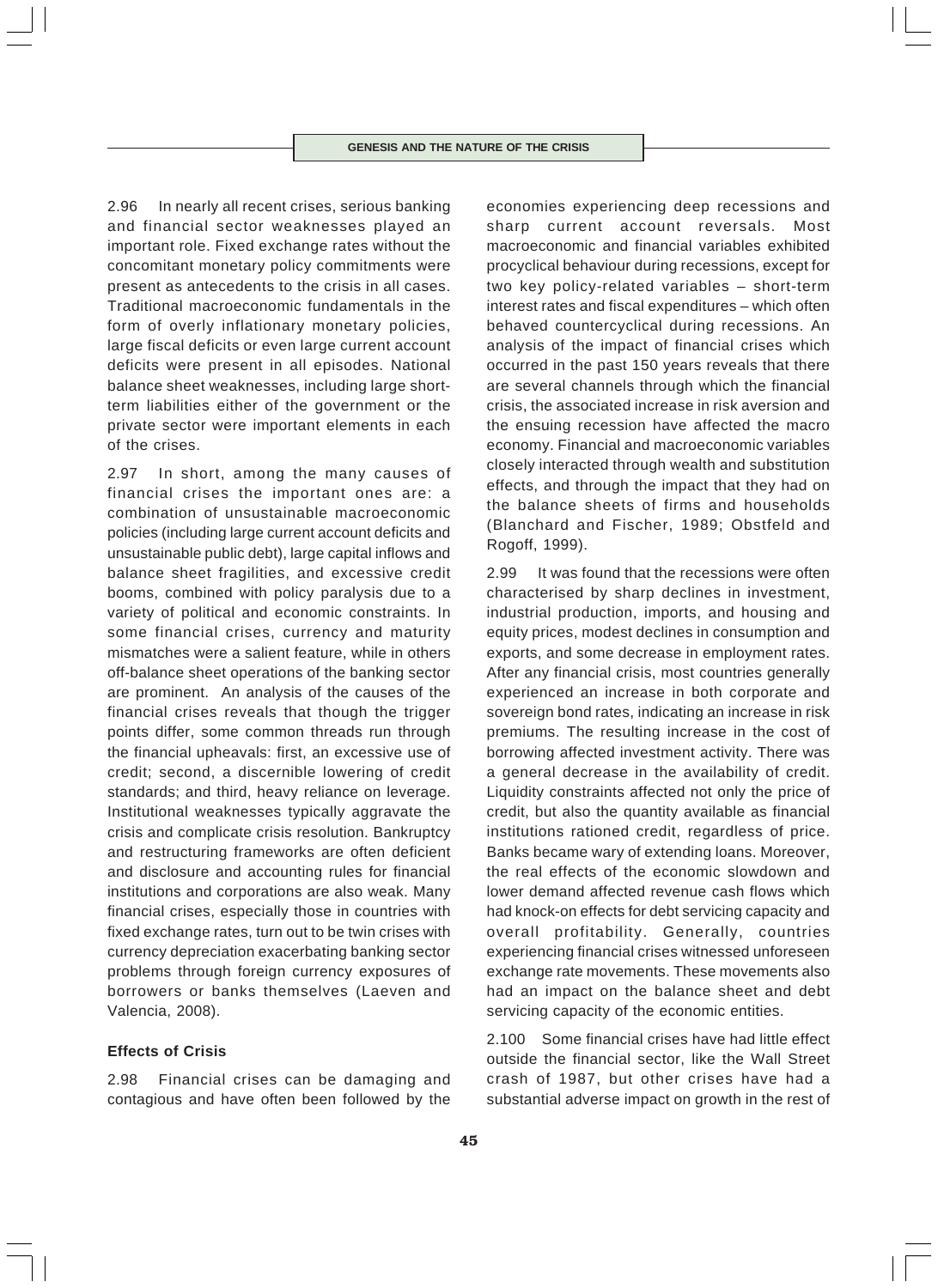the economy. Over the past 120 years, on average, crises have been followed by economic downturns lasting from two to three years and costing 5 to 10 per cent of GDP (Bordo et al., 2001). Twin crises (both banking and currency) generally resulted in large output losses. Recessions that coincided with crises turned out to be more severe than recessions that did not coincide with crises. More often than not, the aftermath of severe financial crises shared three characteristics. First, asset market collapses were deep and prolonged. Real housing price declines averaged 35 per cent stretched out over six years, while equity price collapses averaged 55 per cent over a downturn of about three and a half years. Second, the aftermath of banking crises resulted in profound declines in output and employment. The unemployment rate rose by an average of 7 percentage points over the down phase of the cycle, which on an average lasted more than four years. Output fell (from peak to trough) by an average of over 9 per cent. The duration of the downturn, averaging roughly two years, was considerably shorter than for unemployment. Third, the real value of government debt rose sharply, rising by an average of 86 per cent in the major post–World War II episodes (Reinhart and Rogoff, 2008). The major drivers of debt increases were the inevitable collapse in tax revenues that governments suffered in the wake of deep and prolonged output contractions, as well as often ambitious countercyclical fiscal policies aimed at mitigating the downturn.

2.101 In the aftermath of a financial crisis, commercial banks, the most common source of credit, generally imposed more stringent credit standards and also increased interest rate spreads and fees. In addition, deteriorating financial positions in both the business and the household sectors reduced the creditworthiness of business enterprises and thereby constrained their access to credit. A financial crisis implies poor functioning of financial markets. The inadequate performance of financial markets led to the limited entry of new firms, low production in the firms, and greater financial constraints for business enterprises (Anna

and Robert, 2005). According to Milesi-Ferreti and Razin (1998), currency crises and the resultant currency crashes in emerging market economies have normally led to sharp declines in output. Bank runs have been a common feature of currency crises, with 62 per cent of crises experiencing momentary sharp reductions in total deposits. The result of a banking crisis associated with a currency crisis was large-scale capital flight, forcing official intervention to support the banking system and the imposition of capital controls to prevent the collapse of the currency. Severe bank runs have often been system-wide; however, a flight-to-quality effect within the system from unsound banks to sound banks has generally been witnessed. During the Indonesian crisis in 1997, private national banks lost 35 trillion rupiah in deposits between October and December 1997, while state-owned banks and foreign and joint venture banks gained 12 and 2 trillion rupiah, respectively (Batunanggar, 2002).

2.102 A financial crisis and the resultant recession quite often led to a drop in imports. The weakening or collapse of the financial system, in particular the banking system, weakens the country's export capability, affecting overall trade. During a currency crisis, the exchange rate scenario also becomes more uncertain. Due to sharp currency depreciation, consumers suffer wealth losses due to money holdings, forcing consumers to decrease their consumption. Furthermore, financial crises (including currency crises, banking crises or both) have also affected trade, besides the exchange rate. Reinhart (1999) pointed out that financial crises usually caused capital account reversal ("sudden stop") and triggered an economic recession. Mendoza (2001) showed that in an economy with imperfect credit markets these sudden stops could be an equilibrium outcome. The economic recession reduced not only domestic demand, but also total output. Several Latin American countries (e.g., Mexico, Brazil and Venezuela) stopped repaying their foreign debt during debt crises in the 1980s.

2.103 In the early models, crises were thought of as monetary events with few real consequences.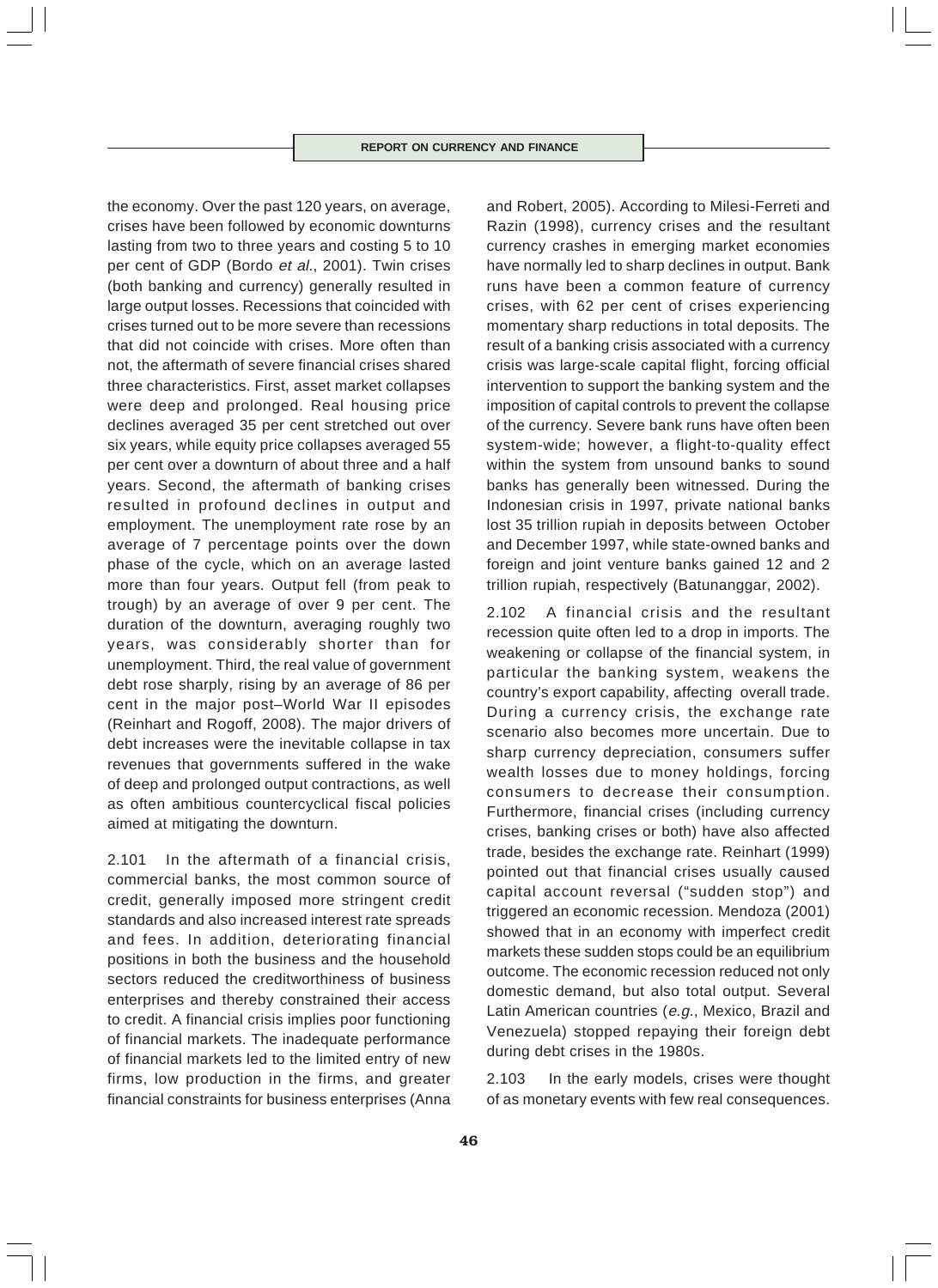However, an analysis of the history of financial crises reveals that most of the recessions have been caused for the most part by financial crises. One important example is the Great Depression, which was preceded in many countries by bank runs and stock market crashes. The most severe panic episodes were in 1857, 1873, 1893, 1907 and 1930-33, which resulted in the most severe economic contractions in 1857-58, 1873-79, 1893- 94, 1907-08 and 1929-33.

2.104 To sum up, financial crises have been a part of the economic landscape since the beginning. The definition and categorisation of financial crises has evolved with time. The crisis chronologies suggest that financial crises have been chronic problems not only in the present era but in earlier periods as well. An analysis of the history of financial crises indicates that imbalance in the real economy combined with weakness in the financial sector, ebbs and flows in international money and capital, and asset mis-pricing generally contribute to a crisis. Financial crises have generally been followed by severe economic contractions.

# **III. HOW THE RECENT CRISIS DIFFERS FROM EARLIER CRISES**

2.105 The recent global financial crisis that had turned into an economic crisis is the first major financial crisis of the  $21<sup>st</sup>$  century and it is essential to understand how it differs from the crises of the 20<sup>th</sup> century. While there is still considerable debate on the appropriate policies to be adopted to set the world house in order, there are now ample indications and an almost unanimous view that the recent global crisis is the worst since the Great Depression of the 1930s in terms of geographical spread and intensity. With all the advanced economies in a synchronised recession, global GDP is estimated to have contracted for the first time since the Second World War. Though the recent crisis is being compared with the Great Depression, this crisis is different because it is the first truly global crisis. Amongst the crises that have originated in the United States or elsewhere,

this is the first crisis that has affected the whole world which even the Great Depression did not (Table 2.12). The United States and Europe, which had become dependent on the financial sector as their engine of growth, were at the epicentre of the crisis. Asia got affected because of the sharp decline in demand for their exports from the developed world, Eastern Europe was hit by the reversal of capital flows, and African and South American economies suffered through the huge drop in commodity prices and deterioration in their terms of trade. India was impacted both during Great Depression as well as during the recent financial crisis. However, India being a British colony, the nature of impact during the Great Depression was more complex (Box II.6).

2.106 Cross-crisis comparisons are usually based on the duration and depth of the crises (Bordo et al., 2001; Cecchetti et al., 2009). Duration is defined as the number of quarters it takes for output to recover to its pre-crisis level. Crisis depth is defined as the peak-to-trough percentage decline in GDP; in addition, crisis depth is proxied by the cumulative loss in GDP over the length of the crisis, taken as a fraction of its peak (pre-crisis) level. Estimates suggest that while the recent crisis is comparable with some of the previous crises in terms of crisis duration, the cost of the recent crisis in terms of cumulative GDP loss has undoubtedly been more severe than that of the Great Depression

| Table 2.12: Global Crises Originating in the USA |  |  |  |  |
|--------------------------------------------------|--|--|--|--|
|--------------------------------------------------|--|--|--|--|

|                                    | <b>Affected Countries</b>                                                                 |                                                      |  |  |  |
|------------------------------------|-------------------------------------------------------------------------------------------|------------------------------------------------------|--|--|--|
|                                    | Advanced                                                                                  | Developing                                           |  |  |  |
| 1                                  | 2                                                                                         | 3                                                    |  |  |  |
| New York Panic of<br>October 1907  | US, Denmark,<br>France, Italy,<br>Japan, Sweden                                           | Mexico                                               |  |  |  |
| <b>Great Depression</b><br>of 1929 | US, France, Italy,<br>Belgium, Finland,<br>Germany, Greece,<br>Portugal, Spain,<br>Sweden | Brazil, India,<br>Mexico, Argentina,<br>China        |  |  |  |
| Global financial<br>crisis of 2007 | US, UK, Euro<br>zone, Japan                                                               | Asia, Africa, Latin<br>America and<br>Eastern Europe |  |  |  |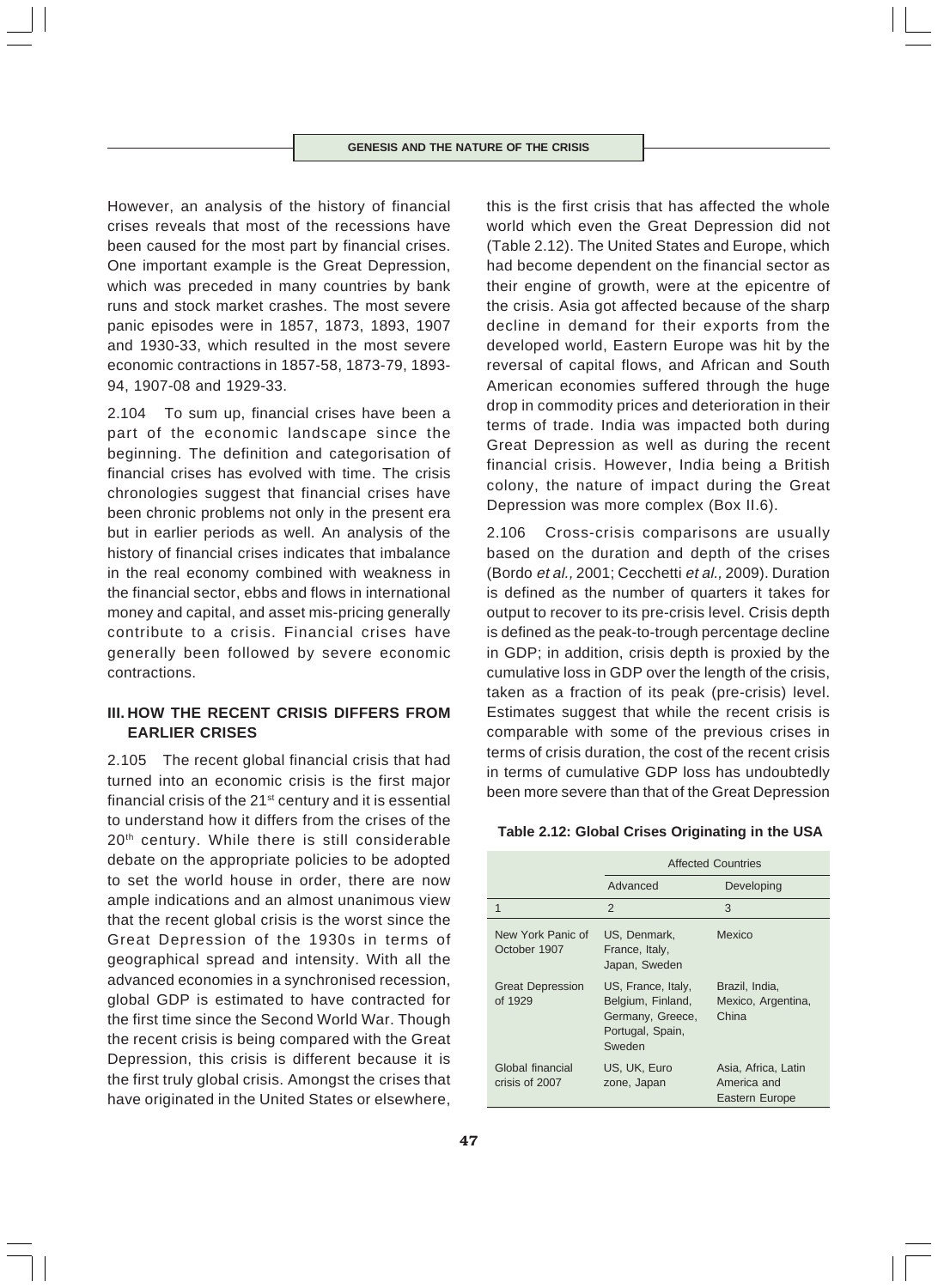# **Box II.6 The Great Depression and India**

The Great Depression of 1929 had a very severe impact on India, which was then a colony of Britain. India was one of the earliest countries to have been hit by the Great Depression. The Depression started in India around the fourth quarter of 1929, just one quarter after the US. India was impacted through both direct and indirect channels. First, the US-originated Great Depression impacted India directly as the Indian economy was more open to trade and financial flows. Estimates indicate that preindependent India's share in world trade was about 10 per cent unlike around 1 per cent in recent times. Second, India being a British colony was also impacted indirectly as the United Kingdom was hit by the Depression. The fact that the Indian economy functioned under the colonial aegis further added complexity to the whole issue. The agricultural sector and the railways were the most affected.

The international financial crisis combined with detrimental policies adopted by the Government of India resulted in the soaring prices of commodities. Farmers who were cultivating food crops had earlier moved over to cash crop cultivation in large numbers to meet the demands of the textile mills in the United Kingdom. Due to the high prices, farmers were unable to sell their products in India; nor could they export the commodities to the United Kingdom which adopted a protective policy prohibiting imports from India. Unlike food grains like rice and wheat, cash crops could not be used for private consumption. As there was little sale of indigenous manufactures and limited exports, commodities accumulated and the flow of cash was restricted.

During the period 1929–1937, exports and imports fell drastically, crippling seaborne international trade. Due to a decline in exports and imports, and, thereby, in the transportation of goods, railway revenues decreased exponentially. All the expenses for the years 1930–31 and 1931–32 were paid from the Railway Reserve Fund.

In British India, apart from existing imports and exports, there was also a particular amount of money which colonial India contributed towards administration, maintenance of the

or any other crisis (Table 2.13). This is despite unprecedented monetary and fiscal measures and unprecedented international co-ordination.

# Global Imbalances in the Past

2.107 While global imbalances have existed in the past, the unique feature of the recent situation army, war expenses, pensions to retired officers and other expenses accrued by Britain towards maintenance of her colony called 'Home charges'. Due to the drastic collapse of international trade and the very little revenues generated, India had to face a severe balance of payments crisis. India could only pay for her invisible imports through home charges by selling off her gold reserves. From 1931–32 to 1934–35, India exported Rs. 2,330 million worth of gold.

Like all agricultural countries, India also experienced deterioration in terms of trade. Export prices declined faster than import prices. Most agricultural countries such as Australia, New Zealand, Brazil and Denmark reacted by depreciating their exchange rates. However, the British Raj did not opt for this course of action. Another recommended policy action during this period could have been an increase in government expenditure. But the colonial Government did just the opposite, making the incidence of the Great Depression even more severe (Manikumar, 2003).

The policies of the Government of India during the Great Depression resulted in widespread protests all over the country. High prices along with the stringent taxes prevalent in British India increased the extent of discontent amongst farmers. The Salt Satyagraha of 1930 was one of the measures undertaken as a response to heavy taxation during the Great Depression. Furthermore, as the national struggle intensified, the Government of India conceded some of the economic demands of the nationalists, including the establishment of a central bank. Accordingly, the Reserve Bank of India Act was passed in 1934 and a central bank came into being on April 1, 1935 with Sir Osborne Smith as its first Governor.

#### **References**

- 1. Manikumar, K. A. (2003), 'A Colonial Economy in the Great Depression, Madras (1929–1937)'. Orient Blackswan.
- 2. Balachandran, G. (1996), 'John Bullion's Empire: Britain's Gold Problem and India Between the Wars'.

is that the emerging economies have been the creditor countries financing the deficit in advanced countries. In the past, the reverse scenario was observed when capital flowed from rich to poor nations. For example, during the gold standard era (until 1914), a large flow of capital took place from industrial countries (mostly the United Kingdom and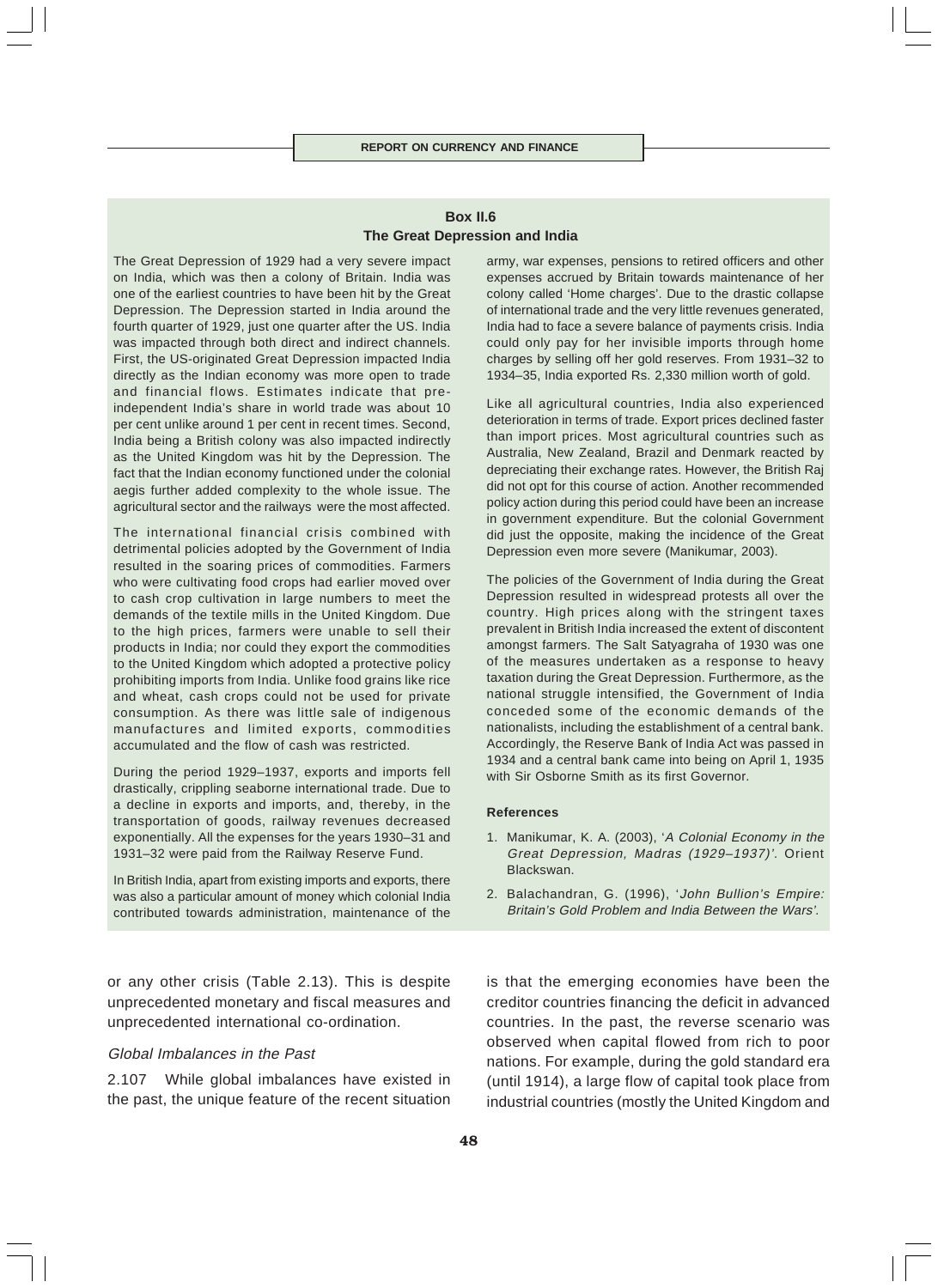### **Table 2.13: Duration and Depth of Financial Crises**

| Period                                                                                                                | <b>Average Duration</b><br>of Crisis in<br>Years | <b>Average Crisis</b><br>Depth (in terms)<br>of cumulative<br><b>GDP</b> loss<br>relative to peak<br>in per cent) |
|-----------------------------------------------------------------------------------------------------------------------|--------------------------------------------------|-------------------------------------------------------------------------------------------------------------------|
| 1                                                                                                                     | 2                                                | 3                                                                                                                 |
| 1880-1913 (includes Baring crisis of<br>1890, New York panic of 1907)                                                 | 2.4                                              | 9.8                                                                                                               |
| 1919-1939 (includes period of<br>Great Depression)                                                                    | 2.4                                              | 13.4                                                                                                              |
| 1945-1971                                                                                                             | 1.8                                              | 5.2                                                                                                               |
| 1973-1997 (includes Latin American<br>crisis of 1980s, ERM crisis of 1992 and<br>Asian and Russian crisis of 1997-98) | $2.5 - 2.6$                                      | $7.8 - 8.3$                                                                                                       |
| 2007-08 (Global Recession of 2008)                                                                                    | 2.5                                              | 20                                                                                                                |
|                                                                                                                       |                                                  |                                                                                                                   |

**Source:** Estimates from Bordo et al., 2001; Cecchetti et al., 2009.

France) to the (then) emerging markets, such as Canada or Australia with significant stability in exchange rates and no evidence of disorderly unwinding (Table 2.14). A similar nature of capital flow was observed during the 1990s when the advanced countries had invested in the EMEs in Asia, Latin America and Russia. Many of these EMEs, however, faced severe financial debt crises on account of the composition of their debt, marking a disorderly unwinding though the creditors did not suffer much. In addition, there were episodes where capital moved within emerging markets or among advanced economies. In the 1970s, a major terms of trade shock occurred in the world economy, implying a net transfer of resources from oil-importing countries (mostly in Latin America) to oil-exporting countries of the Gulf. The unwinding, however, was not

# **Table 2.14: Previous Episodes of Global Imbalances**

| Era                                                                          |               | Region                                                                           |                                      | <b>Orderly Unwinding for</b>                                              |  |  |
|------------------------------------------------------------------------------|---------------|----------------------------------------------------------------------------------|--------------------------------------|---------------------------------------------------------------------------|--|--|
|                                                                              | Creditor      | Debtor                                                                           | Creditors                            | <b>Debtors</b>                                                            |  |  |
|                                                                              | $\mathcal{P}$ | 3                                                                                | 4                                    | 5                                                                         |  |  |
| Gold Standard (<1914)<br>1970s<br>1980s<br>1990s<br>2000s                    |               | Advanced Emerging<br>Emerging Emerging<br>Advanced Advanced<br>Advanced Emerging | Yes<br><b>No</b><br>Some<br>Yes<br>? | <b>Yes</b><br><b>No</b><br>Yes<br><b>No</b><br>$\boldsymbol{\mathcal{P}}$ |  |  |
| Emerging Advanced<br><b>Source:</b> ECB Occasional Paper Series January 2008 |               |                                                                                  |                                      |                                                                           |  |  |

**Source:** ECB Occasional Paper Series, January 2008.

smooth for either. On the contrary, the widening of the US deficits in the 1980s financed by surpluses in Japan, Germany and Netherlands saw a relatively orderly unwinding of the imbalances with the gradual depreciation of the US dollar (Bracke et al., 2008).

2.108 No country in the world today – neither the advanced nor the emerging market economies – has been spared from the consequences, although the impact has varied across nations. The recent crisis, in fact, can be considered either as an 'advanced country' crisis, an 'emerging market economies' crisis, a truly 'global crisis' or combination of all. Hence, studies have mostly attempted to compare the recent crisis with previous advanced country crises, EME crises of the recent past, and the Great Depression of the 1930s.

## Recent Crisis vs. Advanced Country Crises

2.109 Each financial crisis has certain distinctive characteristics. Yet a comparison reveals that most of them at times exhibit remarkable similarities. The majority of historical crises are preceded by financial liberalisation (Kaminsky and Reinhart, 1999). While financial liberalisation has been an inherent feature of the US economy for years, the run-up to the recent crisis has generally been marked by several financial excesses that went beyond the regulatory purview. In addition, the current crisis exhibits several similarities to the previous advanced country crises with regard to the behaviour of asset prices, credit expansion, debt accumulation and current account deficits, though the extent has varied.

2.110 Reinhart and Rogoff (2008) compared the recent US sub-prime crisis with 18 other bankcentred advanced country financial crises from the post-War period. These crisis episodes include the Big Five Crises of Spain (1978-79), Norway (1987- 88), Finland (1990-93), Sweden (1990-93) and Japan (1992-93) that are protracted large-scale financial crises associated with major declines in economic performance (recessions) for an extended period. The list also includes 13 other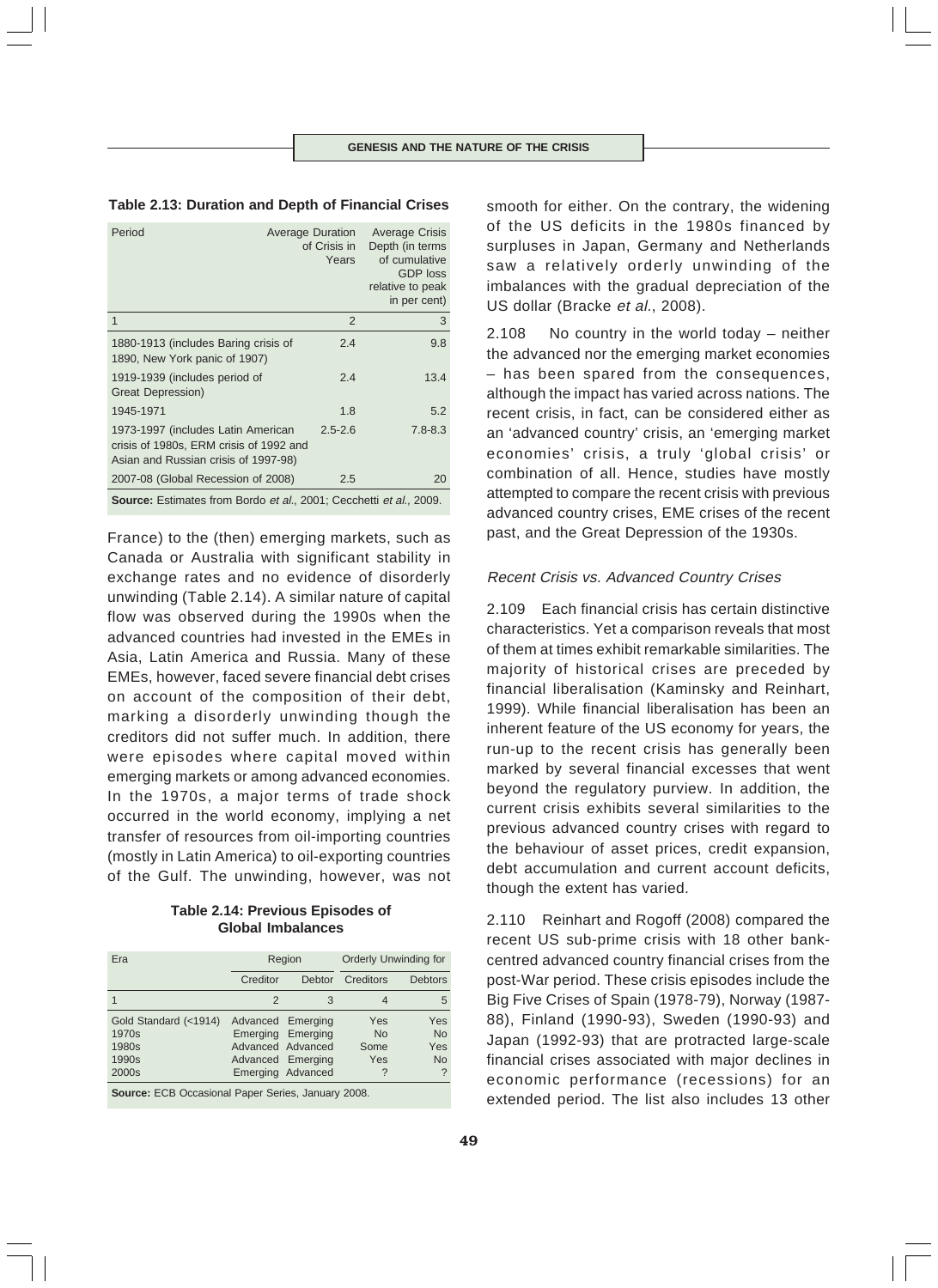banking and financial crises in advanced countries that were relatively milder with limited impact; these include Australia (1989), Canada (1983), Denmark (1987), France (Credit Lyonnaise bail-out in 1994), Germany (1977), Greece (1991), Iceland (1985), Italy (1990), New Zealand (1987), the United Kingdom (1973, 1991, Barings Investment Bank crisis of 1995), and the United States (Savings and Loan crisis of 1984).

2.111 As regards the impact on real per capita GDP, the average growth decline has been around 5 percentage points for the Big Five crises and about 2-3 percentage points for the other banking

crises of the advanced countries. The cumulative output losses have varied amongst countries. The cumulative loss of GDP for the recent crisis is generally estimated to be greater than in some of the advanced country crises<sup>7</sup>, though in terms of duration the recent crisis is expected to be milder than other advanced country crisis (Table 2.15).

2.112 As regards the initial conditions among advanced economies, the imbalances in the buildup to most of these crises were minor when compared with the recent crisis. The average current account balances for banking crises in advanced countries rarely exceeded 3 per cent of

(in per cent)

| <b>Crisis/Countries</b>                      | <b>Starting Date</b> | Average<br>Duration of<br>the Crisis<br>(No. of<br>quarters) | Average<br><b>Crisis</b><br>Depth <sup>*</sup> | Cumulative<br>Loss<br>relative<br>to Peak | Minimum<br><b>Real GDP</b><br>Growth<br>Rate | Gross<br><b>Fiscal Cost</b><br>(as % of<br>GDP) | Share of<br>NPL at<br>Peak |
|----------------------------------------------|----------------------|--------------------------------------------------------------|------------------------------------------------|-------------------------------------------|----------------------------------------------|-------------------------------------------------|----------------------------|
| $\mathbf{1}$                                 | $\overline{2}$       | 3                                                            | $\overline{4}$                                 | 5                                         | 6                                            | $\overline{7}$                                  | 8                          |
| Latin American Crisis (1980s)                |                      |                                                              |                                                |                                           |                                              |                                                 |                            |
| Argentina                                    | Mar 1980             | 28                                                           | 14.1                                           | $-44.5$                                   | $-5.7$                                       | 55.1                                            | 9                          |
| Chile                                        | November 1981        | 21                                                           | 20.2                                           | $-60.1$                                   | $-13.6$                                      | 42.9                                            | 35.6                       |
| Columbia                                     | <b>July 1982</b>     | $\overline{0}$                                               | 0.0                                            | 0.0                                       | 0.9                                          | 5                                               | 4.1                        |
| Latin American Crisis (1990s)                |                      |                                                              |                                                |                                           |                                              |                                                 |                            |
| Argentina                                    | January 1995         | $\overline{7}$                                               | 6.1                                            | $-5.2$                                    | $-2.8$                                       | $\overline{2}$                                  | 17                         |
| <b>Brazil</b>                                | December 1994        | $\overline{7}$                                               | 2.5                                            | $-1.9$                                    | 2.1                                          | 13.2                                            | 16                         |
| Mexico                                       | December 1994        | 9                                                            | 10.4                                           | $-10.7$                                   | $-6.2$                                       | 19.3                                            | 18.9                       |
| <b>ERM Crisis</b>                            |                      |                                                              |                                                |                                           |                                              |                                                 |                            |
| Estonia                                      | November 1992        | 33                                                           | 27.3                                           | $-116.8$                                  | $-21.6$                                      | 1.9                                             | $\overline{7}$             |
| Finland                                      | September 1991       | 25                                                           | 11.8                                           | $-40.7$                                   | $-6.2$                                       | 12.8                                            | 13                         |
| Norway                                       | October 1991         | 3                                                            | 1.5                                            | $-0.6$                                    | 2.8                                          | 2.7                                             | 16.4                       |
| Sweden                                       | September 1991       | 16                                                           | 5.8                                            | $-11.0$                                   | $-1.2$                                       | 3.6                                             | 13                         |
| <b>Banking Crisis of Spain</b>               | 1977                 | 20                                                           | $\overline{\phantom{m}}$                       |                                           | 0.2                                          | 5.6                                             |                            |
| Japanese Crisis of 1990s                     | November 1997        | 15                                                           | 3.4                                            | $-6.7$                                    | $-2$                                         | 14                                              | 35                         |
| <b>United States Savings and Loan Crisis</b> | 1988                 | $\overline{\phantom{0}}$                                     |                                                |                                           | $-0.2$                                       | 3.7                                             | 4.1                        |
| <b>Asian Crisis</b>                          |                      |                                                              |                                                |                                           |                                              |                                                 |                            |
| Indonesia                                    | November 1997        | 21                                                           | 18.1                                           | $-50.7$                                   | $-13.1$                                      | 56.8                                            | 32.5                       |
| Thailand                                     | <b>July 1997</b>     | 23                                                           | 14.9                                           | $-33.2$                                   | $-10.5$                                      | 43.8                                            | 33                         |
| Malaysia                                     | <b>July 1997</b>     | 9                                                            | 11.2                                           | $-13.8$                                   | $-7.4$                                       | 16.4                                            | 30                         |
| Korea                                        | August 1997          | $\overline{7}$                                               | 9.2                                            | $-9.3$                                    | $-6.9$                                       | 31.2                                            | 35                         |
| Philippines                                  | <b>July 1997</b>     | 6                                                            | 2.7                                            | $-2.2$                                    | $-0.6$                                       | 13.2                                            | 20                         |
| <b>Current Global Crisis</b>                 |                      |                                                              |                                                |                                           |                                              |                                                 |                            |
| <b>United States</b>                         | August 2007          | 10                                                           | 5                                              | $-20$                                     | $-2.7$                                       |                                                 | 4.8                        |
| <b>United Kingdom</b>                        | August 2007          | 10                                                           | 5                                              | $-20$                                     | $-4.4$                                       |                                                 |                            |

#### **Table 2.15: Systemic Crises: Broad Indicators**

\* : Peak-to-trough decline in GDP in per cent.

**Source:** Ceccheti et al (2009), Laeven and Valencia (2008) and IMF database.

The exceptions are Estonia and Finland in early 1990s.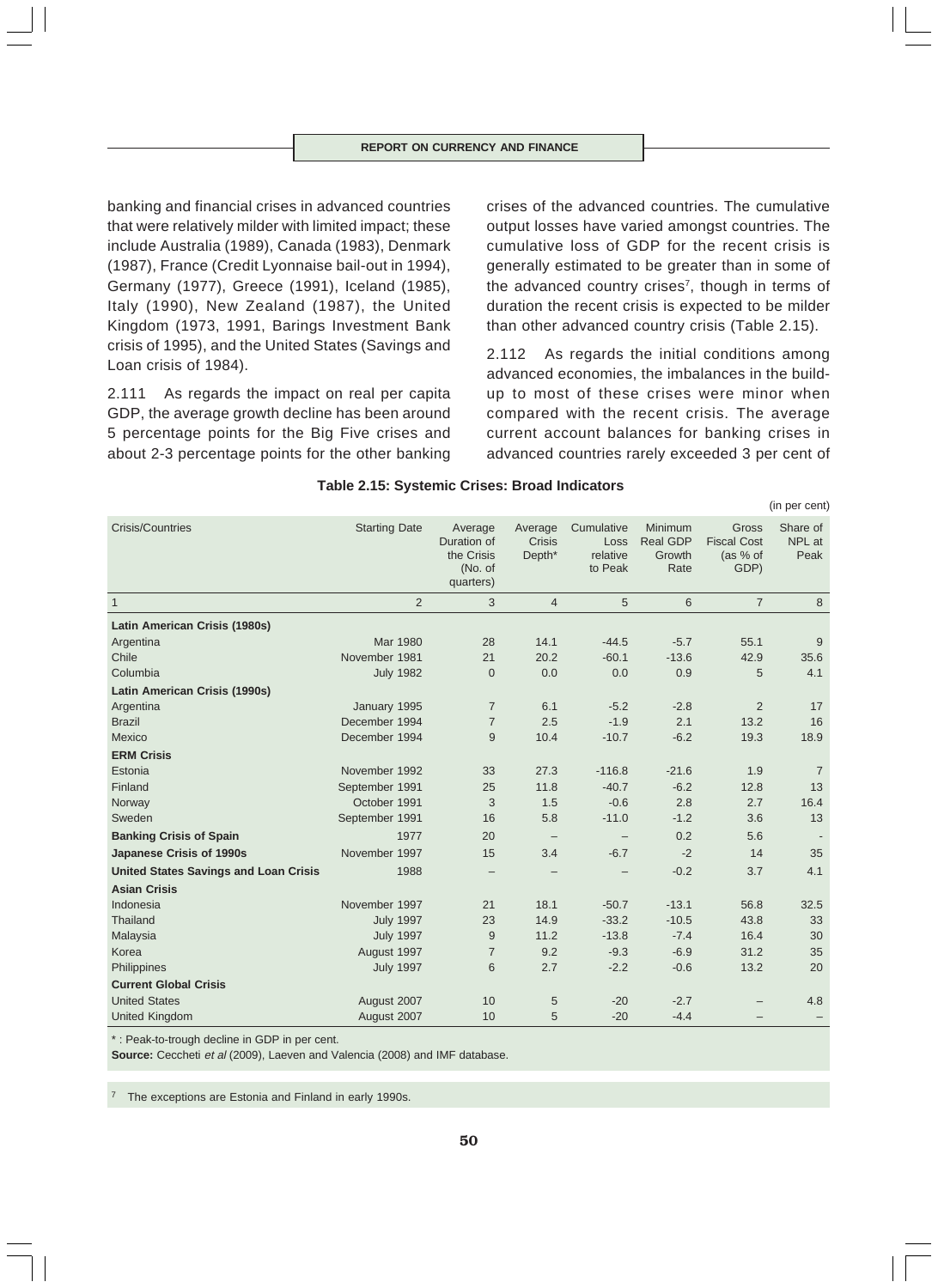GDP on the eve of crises, while US deficits reached over 6 per cent of GDP prior to the recent crisis (Table 2.16, also refer to Table 2.3). Most advanced country banking crises were associated with significant increases in housing prices in the period prior to the crisis though the increase has been much sharper in the United States during 2006 than in other episodes. Further, the public debt as a share of GDP has risen much more slowly in the United States in the years preceding the crisis than it did either in the run-up to the Big Five crises/ ERM or other advanced country banking crisis. This is essentially because unlike other episodes, the recent crisis has seen a substantial build-up of private US debt.

2.113 Another similarity is the mechanism of recycling petro dollars during the 1970s vis-à-vis the 2000s. During the 1970s, the US banking system stood as an intermediary between oilexporting surplus countries and emerging market borrowers in Latin America and elsewhere that ultimately culminated in the 1980s' debt crises of the EMEs. In the recent crisis, a large volume of petro-dollars was again flowing into the United States; however, with many emerging markets running current account surpluses a large chunk of these petro-dollars got recycled to a developing economy that existed within the United States in the form of a "developing subprime mortgage economy" (Reinhart et al., 2008). Thus, there were several qualitative, if not quantitative, parallels with the formative years of the previous post-war financial crises in industrialised countries.

|                               | <b>Starting</b><br>Date (t) | Currency<br><b>Crisis</b><br>(Y/N)<br>$(t-1, t+1)$ | Fiscal<br>Balance/<br><b>GDP</b><br>at $t-1$ | Public<br>Sector<br>Debt/<br><b>GDP</b><br>at $t-1$<br>(per cent) | Inflation<br>at $t-1$ | <b>Net</b><br>Foreign<br>Assets /<br>M2 at t-1 | Current<br>Account/<br><b>GDP</b><br>at $t-1$ | Significant<br>bank runs<br>(Y/N) | Credit<br><b>Boom</b><br>(Y/N) |
|-------------------------------|-----------------------------|----------------------------------------------------|----------------------------------------------|-------------------------------------------------------------------|-----------------------|------------------------------------------------|-----------------------------------------------|-----------------------------------|--------------------------------|
| $\mathbf{1}$                  | $\overline{2}$              | 3                                                  | $\overline{4}$                               | 5                                                                 | 6                     | $\overline{7}$                                 | 8                                             | 9                                 | 10                             |
| Latin American Crisis (1980s) |                             |                                                    |                                              |                                                                   |                       |                                                |                                               |                                   |                                |
| Argentina                     | March 1980                  | Υ                                                  | $-2.7$                                       | 10.2                                                              | 139.7                 | 34.2                                           | 0.6                                           | Υ                                 | Y                              |
| Chile                         | <b>Nov 1981</b>             | Y                                                  | 5.0                                          | 0.0                                                               | 31.2                  | 42.2                                           | $-6.4$                                        | Y                                 | Y                              |
| Columbia                      | <b>July 1982</b>            | $\mathsf{N}$                                       | $-2.3$                                       | $\overline{\phantom{m}}$                                          | 26.3                  | 46.0                                           | $-4.1$                                        | $\mathsf{N}$                      | ${\sf N}$                      |
| Latin American Crisis (1990s) |                             |                                                    |                                              |                                                                   |                       |                                                |                                               |                                   |                                |
| Argentina                     | <b>Jan 1995</b>             | $\mathsf{N}$                                       | 0.0                                          | 33.7                                                              | 3.9                   | 25.9                                           | $-2.8$                                        | Υ                                 | Y                              |
| <b>Brazil</b>                 | Dec 1994                    | Y                                                  | 0.3                                          | 23.0                                                              | 2477.2                | 22.7                                           | $-0.1$                                        | Υ                                 | $\mathsf{N}$                   |
| Mexico                        | Dec 1994                    | Y                                                  | $-2.5$                                       | 27.3                                                              | 8.0                   | 18.1                                           | $-5.8$                                        | Y                                 | Y                              |
| <b>ERM Crisis</b>             |                             |                                                    |                                              |                                                                   |                       |                                                |                                               |                                   |                                |
| Estonia                       | <b>Nov 1992</b>             | Y                                                  | 5.3                                          |                                                                   | $\qquad \qquad -$     | 57.6                                           | 59.7                                          | Y                                 |                                |
| Finland                       | Sept 1991                   | N                                                  | 5.6                                          | 14.0                                                              | 4.9                   | 12.7                                           | $-4.9$                                        | N                                 | $\mathsf{N}$                   |
| Norway                        | Oct 1991                    | $\mathsf{N}$                                       | 2.5                                          | 28.9                                                              | 4.4                   | 10.3                                           | 2.5                                           | $\mathsf{N}$                      | $\mathsf{N}$                   |
| Sweden                        | Sept 1991                   | Y                                                  | 3.4                                          |                                                                   | 10.9                  | 4.8                                            | $-2.6$                                        | Y                                 |                                |
| Japanese Crisis of 1990s      | Nov-1997                    | $\mathsf{N}$                                       | $-5.1$                                       | 100.5                                                             | 0.6                   | 1.6                                            | 1.4                                           | $\mathsf{N}$                      | $\mathsf{N}$                   |
| <b>Asian Crisis</b>           |                             |                                                    |                                              |                                                                   |                       |                                                |                                               |                                   |                                |
| Indonesia                     | <b>Nov 1997</b>             | Y                                                  | $-1.1$                                       | 26.4                                                              | 6.0                   | 21.6                                           | $-2.9$                                        | Y                                 | $\mathsf{N}$                   |
| Thailand                      | <b>July 1997</b>            | $\mathsf{N}$                                       | 2.4                                          | 14.2                                                              | 4.8                   | 25.1                                           | $-7.9$                                        | N                                 | Y                              |
| Malaysia                      | <b>July 1997</b>            | Y                                                  | 2.0                                          | 35.2                                                              | 3.3                   | 23.2                                           | $-4.4$                                        | Y                                 | $\mathsf{N}$                   |
| Korea                         | August 1997                 | Υ                                                  | 0.2                                          | 8.8                                                               | 4.9                   | 15.6                                           | $-4.1$                                        | Υ                                 | $\mathsf{N}$                   |
| Philippines                   | <b>July 1997</b>            | Y                                                  | $-0.2$                                       |                                                                   | 7.1                   | 19.0                                           | $-0.2$                                        | $\mathsf{N}$                      | Y                              |
| <b>Current Global Crisis</b>  |                             |                                                    |                                              |                                                                   |                       |                                                |                                               |                                   |                                |
| <b>United States</b>          | Aug-2007                    | $\mathsf{N}$                                       | $-2.6$                                       | 60.1                                                              | 2.6                   | 1.0                                            | $-6.2$                                        | $\mathsf{N}$                      | N                              |
| <b>UK</b>                     | Aug-2007                    | $\mathsf{N}$                                       | $-2.6$                                       | 43.0                                                              | 2.8                   | 1.4                                            | $-3.6$                                        | $\mathsf{N}$                      | $\mathsf{N}$                   |

| Table 2.16: Cross-Country Crises: Initial Conditions |  |
|------------------------------------------------------|--|
|------------------------------------------------------|--|

Y : Yes. N: No

**Source:** Laeven and Valencia (2008) and IMF database.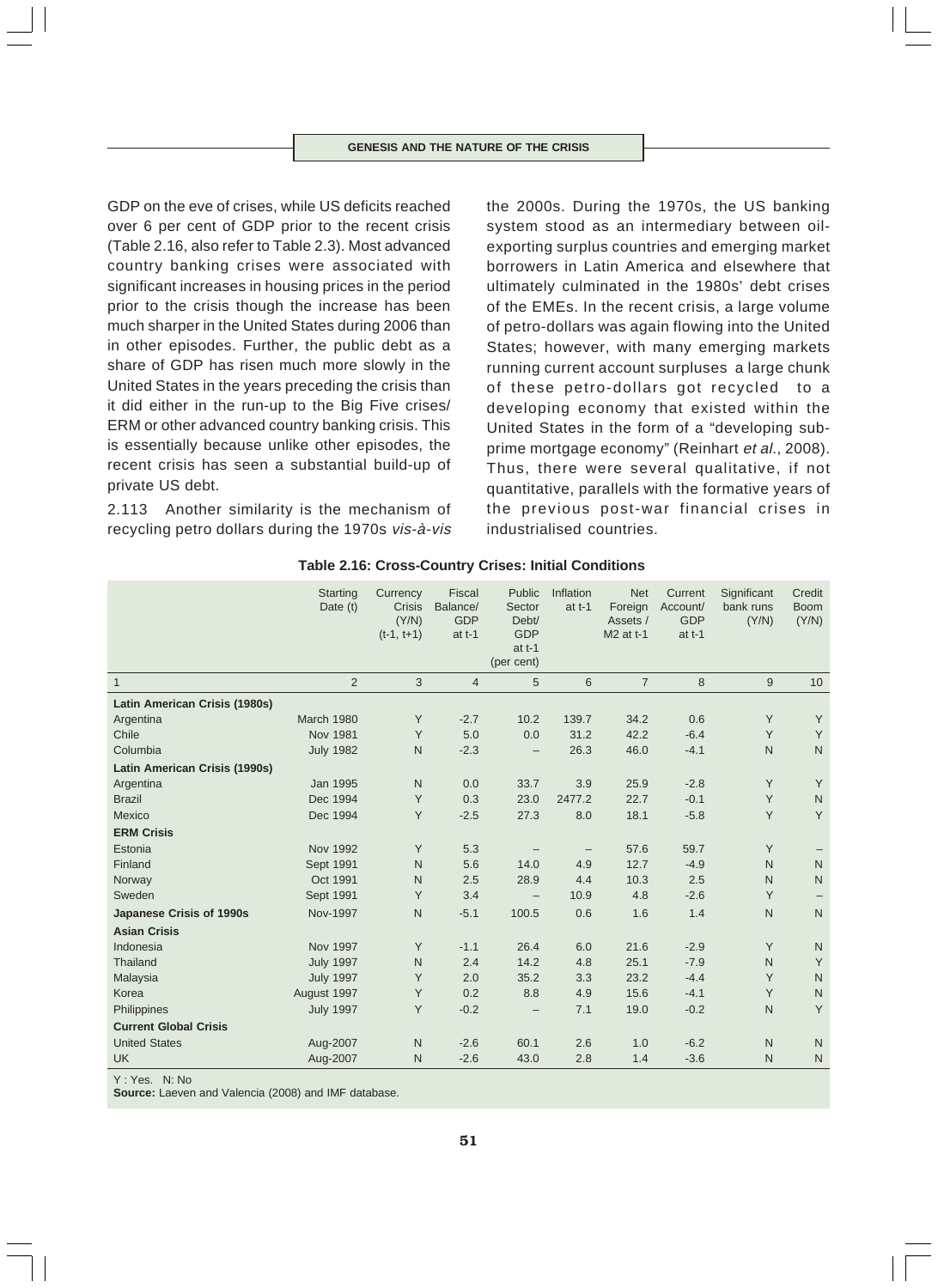2.114 In the case of advanced countries, studies show that recessions associated with financial crises have typically been more severe and protracted, whereas recoveries from recessions associated with financial crises have typically been slower, held back by weak private demand and credit. Highly synchronised recession episodes among advanced countries are generally longer and deeper than other recessions, and recoveries are very weak. Also, developments in the United States have generally played a pivotal role in both the severity and duration of these highly synchronised recessions (IMF, 2009b). The recent recession is also highly synchronised as is the case with some other previous episodes in 1907 and 1939. The rapid drop in consumption in the United States resulted in large declines in external demand in many other economies. Hence, recovery in the US has significant implications for advanced countries.

# Recent Crisis vs. EME Crises

2.115 EMEs across the world have faced several crises that are either regional – the Latin American and Asian crises – or individual country crises as in Argentina, Russia and Turkey. At the macro level, these EMEs having learnt lessons from their own past currency and financial crises, built up reserves and strengthened their financial systems apart from consciously developing their financial markets. They have also been careful to ensure that their banks were not involved excessively in toxic assets or innovative transactions (Thorat, 2009). Even so, these countries have had to face the consequences of the recent crisis and the consequent fall in global trade and GDP, unemployment and slowing credit growth.

2.116 The recent crisis turned out to be more severe, affecting large parts of the world along with EMEs simultaneously and, hence, traditional coping mechanisms at national and sub-national levels became less effective than they were in the past. During previous EME crises that remained confined to individual countries or to a particular region, countries tended to rely on large exchange-rate

depreciations to adjust to macroeconomic shocks. During the 2009 global crisis, however, the scope for real exchange-rate depreciation was more limited, leaving less room for the developing economies to adjust to the rapidly changing economic conditions. Besides, most of the previous EME crises were essentially traditional retail banking and currency crises. During these crises, richer countries buffered the fall by bailing out the troubled regions. In contrast, the recent crisis hit at the very heart of global finance with no buffer to fall back on. In fact, the major factor that differentiates the recent crisis from those of the past is that developing countries have become more integrated, both financially and commercially, into the world economy than they were 20 years ago. As a consequence, they were more exposed to changes in the international market.

2.117 Although the recent financial crisis did not originate in the EMEs, it has impacted capital flows to EMEs more severely than in earlier crises that actually originated in the EMEs (for instance, the Latin American and Asian crises). Net capital flows to EMEs fell from 4.2 per cent of GDP in 1981 to 1.6 per cent of GDP in 1986. They fell from above 5 per cent of GDP in 1996-97 to a trough of around 3 per cent in 1998-99. The recent crisis has seen a much sharper fall in capital flows from a peak of about 7.5 per cent of GDP in 2007 to an estimated marginal inflow in 2009 (Chart II.4). This decline has taken place over a very short time-frame compared with previous EME crises. This reflects the impact of greater financial integration of EMEs with the global economy, the increasing role of capital flows in meeting the external financing requirements of these economies and the substantial deleveraging in the US and other advanced economies. The peak capital flow in 2007 was much higher than those in earlier episodes of capital flows to EMEs. Also, unlike the earlier episodes, the surge in capital flows to EMEs prior to the recent crisis has generally been associated with surpluses in the current account as discussed in the section on global imbalances. A region-wise comparison reveals that the flow of capital flows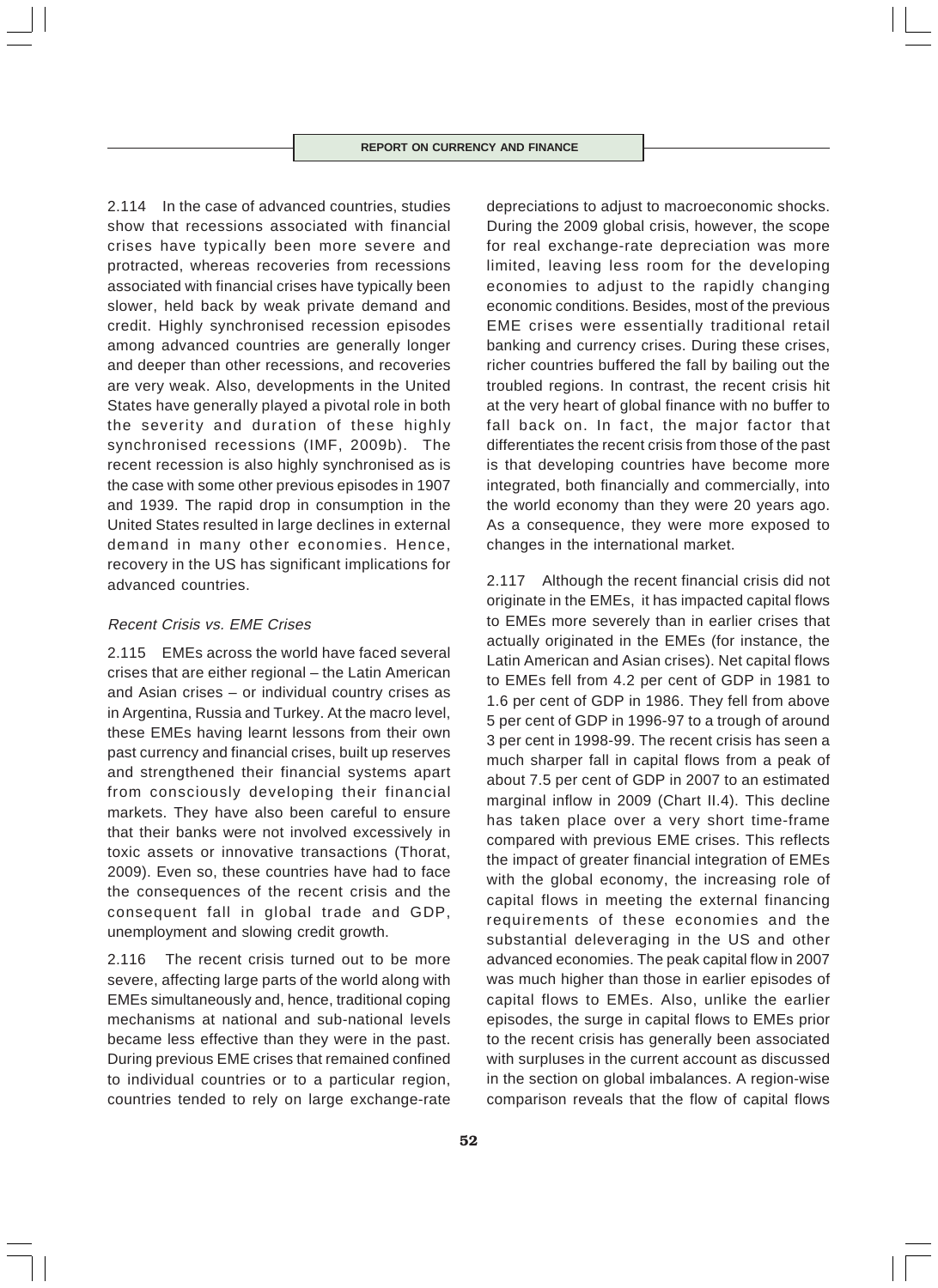

was the maximum to the Latin American region in the early 1980s and to the Asian region since the mid-1990s. During the period prior to the crisis, capital flows surged to all regions in 2007 before contracting sharply in all regions in 2008, though the contraction has been relatively sharper for 'Emerging Europe', amounting to more than 10 per cent of GDP.

2.118 While comparing the various financial variables of the EMEs between the recent crisis and the previous episodes of crises, in the previous episodes there were frequent currency crises which often translated into debt crises because of the impact of large-scale devaluations of the local currency of foreign debt (Table 2.16). In the recent crisis, currency depreciations, though prevalent, generally did not have an adverse impact except in Eastern European EMEs. This could be attributed to stronger external financial positions than in the earlier episodes with large foreign exchange reserves and relatively strong domestic financial institutions<sup>8</sup>. Nonetheless, the impact on growth via trade and capital flows has been quite severe in the recent crisis. The volume of trade of EMEs has seen a dip in the recent period that is much sharper



than during the Asian crisis (Chart II.5). Weaknesses in the equity market and export markets have played a bigger role in the recent crisis than in crises that hit the emerging world in the recent past. While in the episodes of earlier crises domestic demand collapsed more than the external demand, it is the other way round in the recent crisis. China, the largest and the leading emerging market economy that had remained virtually unaffected in the previous episodes, has been affected in the recent crisis.

# Recent crisis vis-à-vis The Great Depression

2.119 The closest parallel to the recent crisis has been the Great Depression. In both cases, the United States has been at the epicentre of the crisis. Second, both crises had a global impact. Third, both crises were preceded by asset and credit booms. Fourth, rapid credit expansion and financial innovations accompanied the boom in both crises. Fifth, liquidity and funding problems of banks and financial intermediaries have been at the core of both episodes. Sixth, both crises were essentially banking and financial sector crises that turned into economic recessions/depressions. The transmission

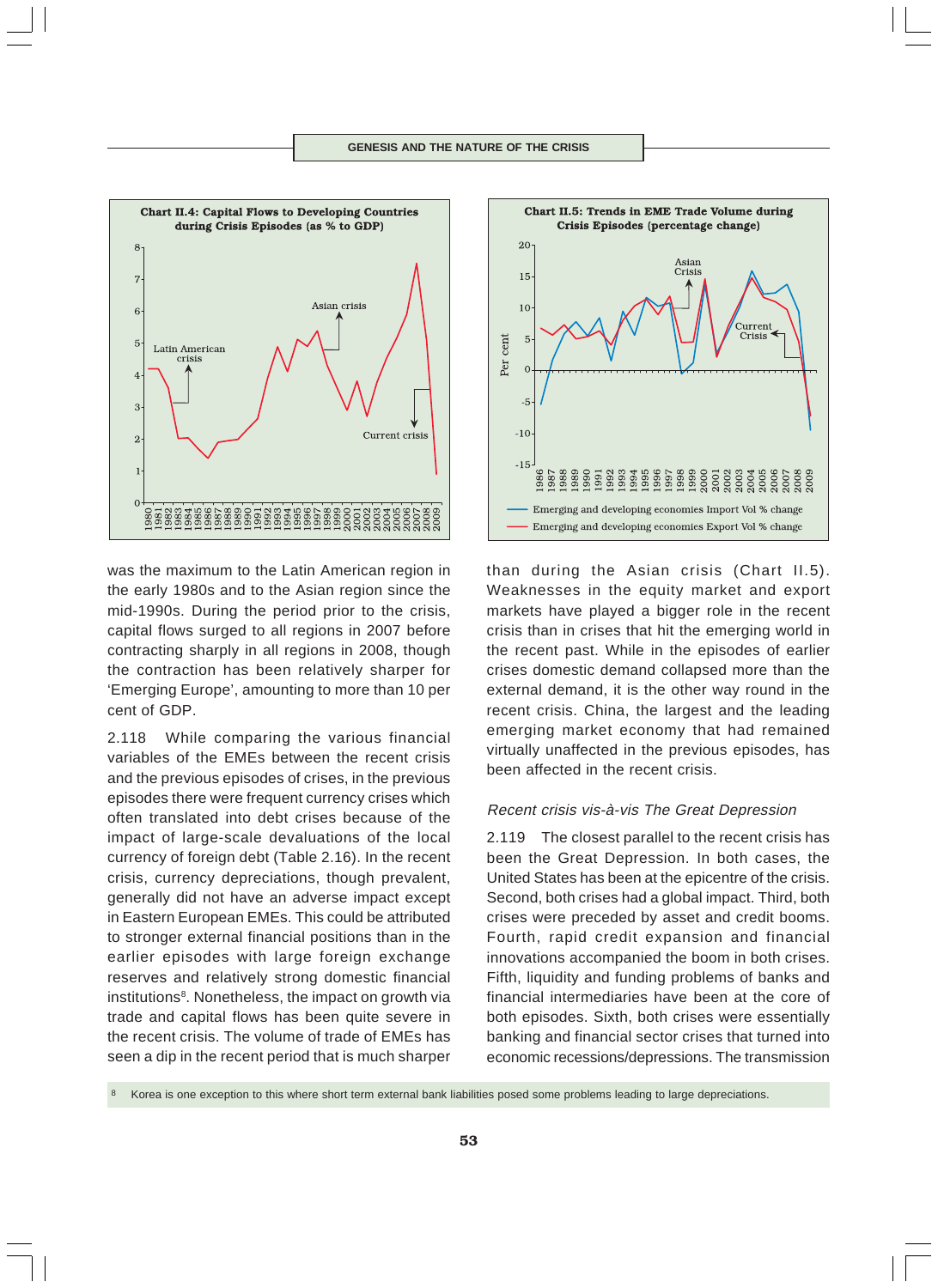channel from the financial sector to the real sector that operated in both the episodes has been similar. Problems in the financial sector reduced the availability of funds for borrowers, led to a rise in the marginal cost of funds, and losses from falling asset prices reduced the net worth of borrowers. Seventh, large similarities exist between the paths and the levels of financial and economic variables such as loan ratios and stock prices during both crises (IMF, 2009b). Finally, both crises have changed the intellectual framework of managing economies and have revived the debate on the role of public policy in avoiding a crisis, the so-called Keynesianism.

2.120 Despite these similarities, the recent crisis differs from the Great Depression in several aspects. First, although both have been global crises, the scale of impact in terms of the number of countries affected has been much larger for the recent crisis than for the Great Depression. This is attributed to the levels of financial and economic integration today that are much higher than in the period prior to Great Depression, thus leading to a larger and faster transmission of shocks from the US to the rest of the world. Second, macroeconomic conditions were more favourable in the recent crisis vis-à-vis the Great Depression. The recent crisis was preceded by a period of high growth and low inflation with macroeconomic stability. On the other hand, global economic conditions were weaker in mid-1929; Germany was already in recession and consumer prices had either stagnated or had already started falling in Germany, UK and the US before the start of the recession. Third, while the credit boom prior to the Great Depression was more US-specific, the boom prior to the recent crisis was more global with increased leverage and risk-taking prevalent in advanced countries and in many EMEs (IMF, 2009a). Fourth, the origins of the recent crisis were in wholesale banking (and, therefore, more difficult to contain) rather than in retail banking which was the case with the Great Depression. Fifth, unlike in the 1930s, there is no gold standard, which could serve to restrict how much the money supply can be expanded. Finally, counter-cyclical

# **Table 2.17: United States: Great Depression vs. Recent Crisis**

|                            |                            | (Per cent)                                                    |
|----------------------------|----------------------------|---------------------------------------------------------------|
|                            | <b>Great Depression</b>    | <b>Recent Crisis</b>                                          |
|                            | 2                          | 3                                                             |
| Peak Real GDP Decline      | 13 in 1932                 | 6                                                             |
| <b>Unemployment Rate</b>   | 3 in 1929<br>to 25 in 1933 | 4.6 per cent in 2007<br>to 9 in 2009;<br>10 projected in 2010 |
| Decline in Prices          | 24                         | 4                                                             |
| <b>Stock Price Decline</b> | 85                         | 43                                                            |
| Increase in Fiscal Deficit | 1.5                        | 3.0                                                           |

policy responses were absent in the early stages of the Great Depression. Policies were initiated only by 1933, after the Gold Standard was given up. In contrast, the recent downturn has seen strong and swift monetary and fiscal policy support, which was both global and well co-ordinated, to revive the world economy.

2.121 A comparison with the Great Depression solely on the basis of macroeconomic indicators for the US gives the impression that the recent crisis is not as bad as the Great Depression (Table 2.17). The decline in GDP in 2009 is the sharpest since the post-World War II period, yet the decline in GDP is less than that of the post-Great Depression and post-World War II periods (Chart II.6). However, a

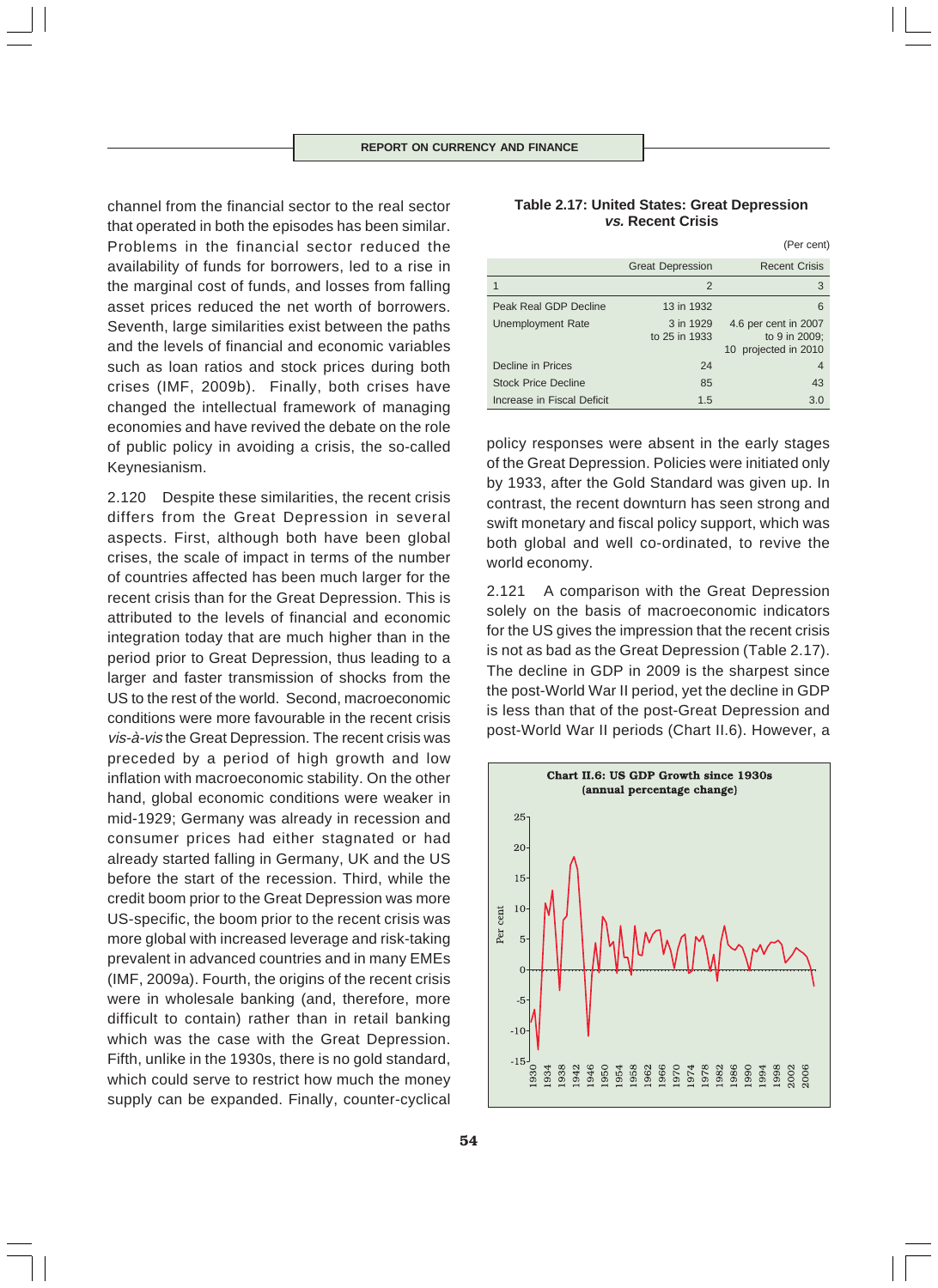comparison based on world indicators such as the world output, world stock market, world trade and aggregate money supply indicates that the recent crisis is worse than the Great Depression (Eichengreen and Rourke, 2008). The only factor that places the recent crisis better than the Great Depression is in terms of the length/ duration of the crisis. This is because of the swift, large, lasting and the co-ordinated way in which the central bankers and policymakers across the world have responded to the recent crisis, probably learning from the lessons of the Great Depression for economic recovery today (details on policy responses in Chapter 4). It is these measures that have prevented the recent recession from deteriorating into a depression. While a Depression has been avoided, the recent problems in Greece and euro area highlight the fact that the recovery is still fragile. It may be noted here that while

problems in Greek economy have been aggravated due to the recent financial crisis, the weaknesses in the Greek system are more structural (Box II.7).

2.122 To sum up, the recent crisis seems to be less adverse than the previous episodes of crises in terms of duration, although the extent of output loss for the recent crisis is estimated to be larger. The Great Depression seems to be the closest equivalent to the recent crisis. Though the US has been at the centre of both crises and both have been essentially financial and banking crises, the recent crisis has been more global due to the enhanced financial linkages that prevail today. While the Great Depression shifted the geopolitical and economic balance from the United Kingdom and Europe to North America, a similar shift is being talked about from America to Asia as a consequence of the recent crisis (Reddy, 2009b).

# **Box II.7 Genesis of Crisis in Greece**

Greece faced a deep, structural and multifaceted crisis characterised by large fiscal deficit, enormous public debt and consistently eroding competitive position manifested in a gradually deteriorating current account balance. The economy faced a twin deficit - a general public deficit of around 13 per cent of GDP and public debt to GDP ratio at 115 per cent in 2009; and a current account deficit of 14.6 per cent of GDP in 2008 with a moderate decline to 11.2 per cent of GDP in 2009 (Table 1).

The country's heavy dependence on foreign borrowing amidst slowing growth and reduced global risk appetite had heightened concerns over long standing fiscal and external imbalances. The country's incapacity to correct the situation

| Table 1: Select Macroeconomic Indicators of the Greek Economy |  |
|---------------------------------------------------------------|--|
|---------------------------------------------------------------|--|

| Indicators                      | 2005           | 2006                           | 2007           | 2008   | 2009    | 2010(P) |
|---------------------------------|----------------|--------------------------------|----------------|--------|---------|---------|
| $\mathbf{1}$                    | $\overline{2}$ | 3                              | $\overline{4}$ | 5      | 6       |         |
| GDP Growth (%)                  | 2.2            | 4.5                            | 4.5            | 2.0    | $-2.0$  | $-2.0$  |
| Inflation $(\%)$                | 3.5            | 3.3                            | 3.0            | 4.2    | 1.4     | 1.9     |
| Unemployment (% of labor force) | 9.9            | 8.9                            | 8.3            | 7.6    | 9.4     | 12.0    |
| Gross Fiscal Deficit (% of GDP) | $-5.1$         | $-3.1$                         | $-3.7$         | $-7.8$ | $-12.9$ | $-8.7$  |
| <b>Current Account Balance</b>  |                |                                |                |        |         |         |
| $%$ of GDP)                     |                | $-7.5$ $-11.3$ $-14.4$ $-14.6$ |                |        | $-11.2$ | $-9.7$  |
| Exchange Rate (Euros/US\$)      | 0.80           | 0.80                           | 0.73           | 0.68   | 0.72    | 0.74    |
| Government Bond Yield (%)       | 3.6            | 4.1                            | 4.5            | 4.8    | 5.2     | 6.2     |

P: Projection.

**Source:** International Monetary Fund, World Economic Outlook Database, April 2010.

through changes in the exchange rate coupled with no fiscal latitude has raised questions about Greece's ability to honour its outstanding debt obligations undermining global confidence in Greek economy. The large fiscal and current account deficits in other EU economies namely Portugal, Ireland, Italy and Spain have raised concerns since early this year (Table 2). The intensity of the problem in the Eurozone periphery may be gauged from the systemic concerns emanating from the large holdings of sovereign debt paper with European banks.

The problems of Greece are mostly structural and they existed even prior to the crisis. The global crisis only amplified the chronic weaknesses in the system and accelerated the downturn in the economy.

#### Fiscal Problem

- A large part of its fragile fiscal position is attributable to its low domestic saving rate. Domestic saving rate amounted to only 5.0 per cent of GDP in 2009 partly because of rapid rise in private consumption and largely due to high fiscal deficit.
- Expenditure on retirement benefits due to an ageing population, tax evasion coupled with steady depletion of growth promoting expenditure in education, research and infrastructure has resulted in a bloated public sector structure in Greece over the years.

(Contd...)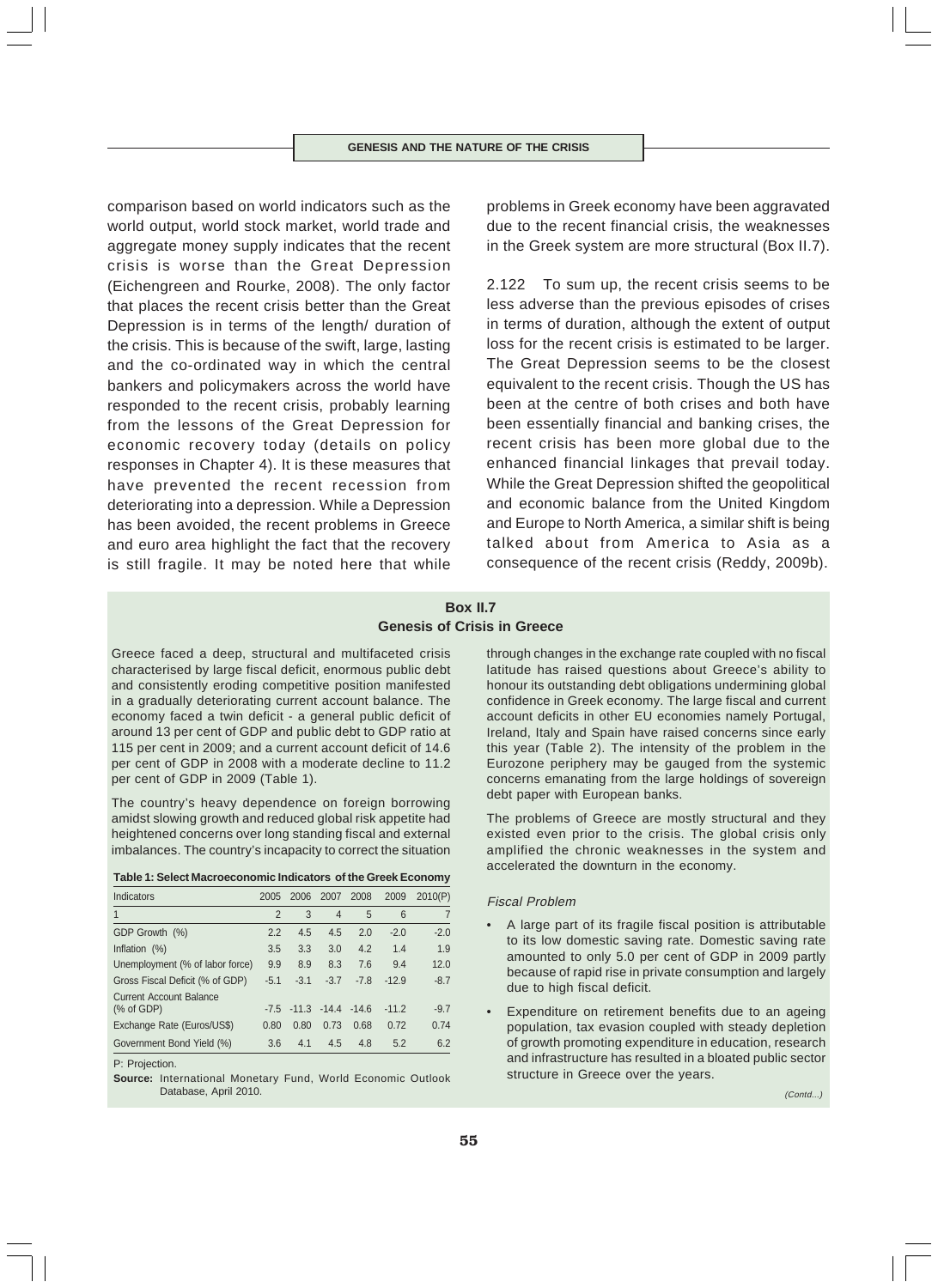#### (...Concld.)

- Debt remains high not only due to annual deficits but also "deficit-debt" adjustments.<sup>1</sup> The frequent initiation of the 'Excessive Deficit Procedure (EDP)'2 also raises skepticism about the right size of the fiscal debt. For example, EDP was initiated in March 2009 whereby debt to GDP ratio was revised upwards to 115.1 per cent from erstwhile 95.4 per cent in 2008.
- The weighted average borrowing cost of the Greek government rose from 3.8 per cent in 2006 to 4.4 per cent in 2007 and 4.6 per cent in 2008 and then flared up to 5.0 per cent in First quarter of April 2010.

#### Current Account Deficit

- Due to low domestic saving rate, public debt has to be financed from foreign sources, resulting in wide current account deficit and a growing external debt. Thus the fiscal problem gets intertwined with the external deficit and debt problem and the twin deficits fed each other in self fulfilling cycle.
- This is directly traceable to a large trade deficit, an average 20 per cent between 2001-09, reflection of its continuously depleting price and product competitiveness in international markets.

• According to Bank of Greece Annual Report 2008-09, lower productivity is due to poor penetration of new technologies in most sub-sectors; low vocational on the job training and the inefficiency of public administration. Greece ranks 96th among 181 countries in terms of World Bank 'Ease of Doing Business'. It is the last among OECD countries.

Greece slipped into the path of recession since 2009 as GDP contracted by 2 per cent and unemployment rate rose to 9.4 per cent. The debt crisis deepened in October 2009 and further in mid April 2010 when it became clear that budget deficit has blown up to unsustainably high levels. Assessing the situation, on April 22, 2010, Moody's downgraded Greece's sovereign rating to A3 followed by Standard & Poor's which downgraded Greece's and Portugal's long-term debt to BB+ (junk) and A-, respectively sparking off a marked dip in confidence in global equity markets. Several Greek banks were also downgraded subsequently which delimited their access to international financial markets. The probability of losing access to their most important refinancing source, European Central Bank also rose exponentially. The possible loss of the ECB funding source pushed up CDS premia and yield spreads in Greek sovereign bonds.

| Table 2: Current Account, Government Deficit and Public Debt in the Euro Area |  |  |  |
|-------------------------------------------------------------------------------|--|--|--|
|-------------------------------------------------------------------------------|--|--|--|

| Country               | CAD/GDP (%)<br>GFD/GDP (%) |        |                |        | Public Debt (% of GDP) |                |           |       |       |
|-----------------------|----------------------------|--------|----------------|--------|------------------------|----------------|-----------|-------|-------|
|                       | 2000                       | 2005   | 2009           | 2000   | 2005                   | 2009           | 2000      | 2005  | 2009  |
| $\overline{1}$        | $\overline{2}$             | 3      | $\overline{4}$ | 5      | 6                      | $\overline{7}$ | 8         | 9     | 10    |
| Austria               | $-0.7$                     | 2.0    | 1.4            | $-1.9$ | $-1.7$                 | $-3.6$         | 66.5      | 63.9  | 66.5  |
| Belgium               | 4.0                        | 2.6    | $-0.3$         | 0.0    | $-2.7$                 | $-5.8$         | 107.9     | 92.1  | 96.7  |
| Cyprus                | $-5.3$                     | $-5.9$ | $-9.3$         | $-2.3$ | $-2.4$                 | $-6.1$         | 48.7      | 69.1  | 56.2  |
| Finland               | 8.1                        | 3.6    | 1.4            | 6.8    | 2.6                    | $-2.4$         | 43.8      | 41.8  | 44.0  |
| France                | 1.6                        | $-0.4$ | $-1.5$         | $-1.5$ | $-3.0$                 | $-7.9$         | 57.3      | 66.4  | 77.6  |
| Germany               | $-1.7$                     | 5.1    | 4.8            | 1.3    | $-3.3$                 | $-3.3$         | 59.7      | 68.0  | 73.2  |
| Greece                | $-7.8$                     | $-7.5$ | $-11.2$        | $-3.7$ | $-5.1$                 | $-12.9$        | 103.4     | 100.0 | 115.1 |
| Ireland               | $-0.4$                     | $-3.5$ | $-2.9$         | 4.8    | 1.6                    | $-11.4$        | 37.8      | 27.6  | 64.0  |
| Italy                 | $-0.5$                     | $-1.7$ | $-3.4$         | $-0.9$ | $-4.4$                 | $-5.3$         | 109.2     | 105.8 | 115.8 |
| Luxembourg            | 13.2                       | 11.0   | 5.7            | 6.0    | 0.0                    | $-1.1$         | 6.2       | 6.1   | 14.5  |
| <b>Malta</b>          | $-12.5$                    | $-8.8$ | $-3.9$         | $-6.2$ | $-2.9$                 | $-4.1$         | 55.9      | 70.2  | 69.1  |
| Netherlands           | 1.9                        | 7.3    | 5.2            | 2.0    | $-0.3$                 | $-4.9$         | 53.8      | 51.8  | 60.9  |
| Portugal              | $-10.2$                    | $-9.5$ | $-10.1$        | $-3.0$ | $-6.1$                 | $-9.3$         | 50.5      | 63.6  | 76.8  |
| Slovak Rep.           | $-3.5$                     | $-8.5$ | $-3.2$         | $-8.7$ | $-2.8$                 | $-6.3$         | 50.3      | 34.2  | 35.7  |
| Slovenia              | $-3.2$                     | $-1.7$ | $-0.3$         | $-1.2$ | $-1.0$                 | $-6.1$         | $\ddotsc$ | 27.0  | 35.9  |
| Spain                 | $-4.0$                     | $-7.4$ | $-5.1$         | $-1.0$ | 1.0                    | $-11.4$        | 59.3      | 43.0  | 53.2  |
| Memo                  |                            |        |                |        |                        |                |           |       |       |
| <b>United Kingdom</b> | $-2.6$                     | $-2.6$ | $-1.3$         | 1.3    | $-3.3$                 | $-10.9$        | 41.0      | 42.2  | 68.1  |

**Source:** World Economic Outlook Database, IMF.

1 These are financial transactions of the Government which are not recorded in the deficit, but increase public debt.

<sup>2</sup> Excessive Deficit Procedure (EDP) is initiated by the Economic and Financial Council of European Union when a Euro zone country records government deficit in excess of the 3 per cent reference value.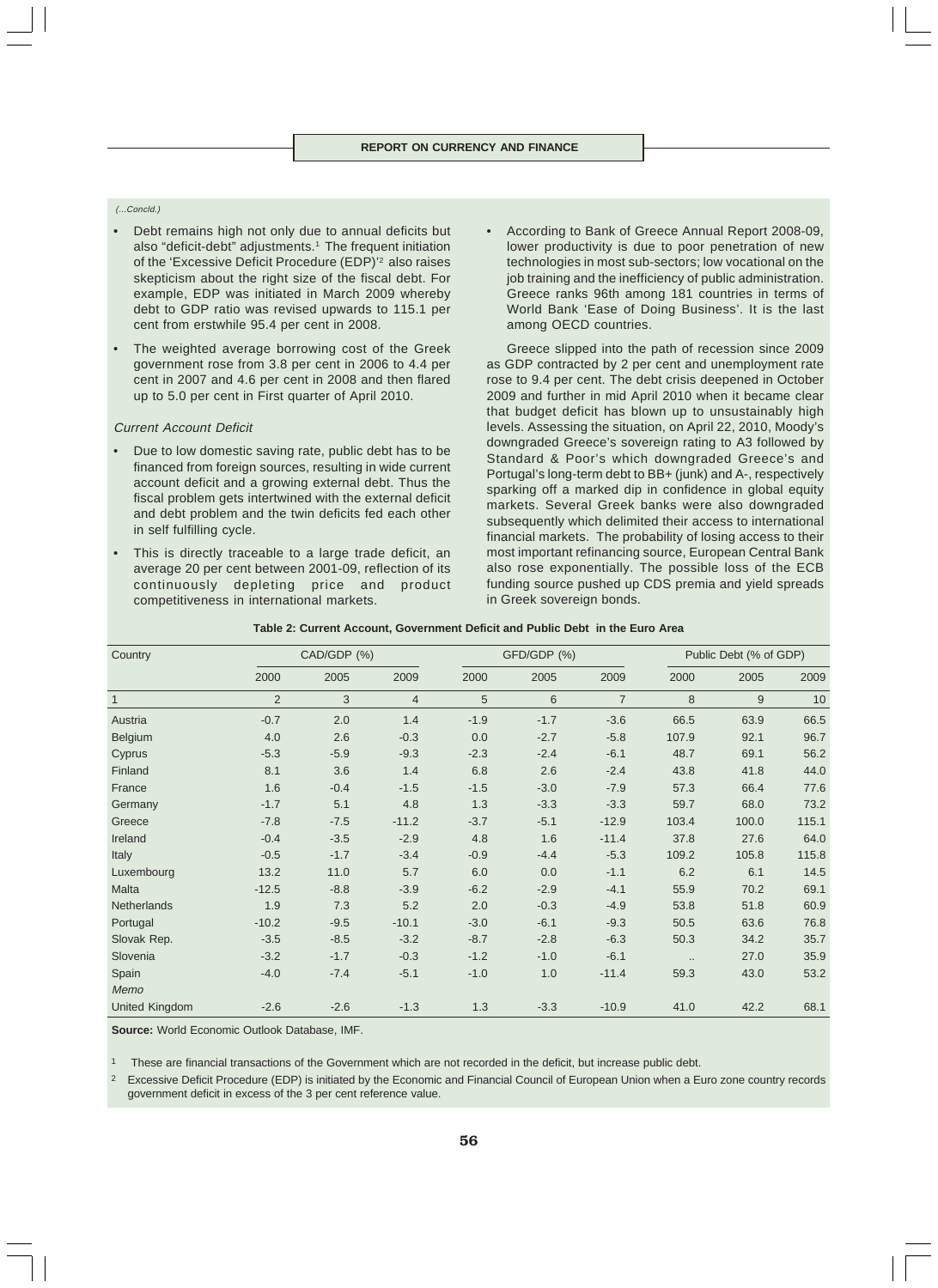# **IV. CONCLUDING OBSERVATIONS**

2.123 The recent global financial crisis that finally engulfed almost all economies marked a painful adjustment of a variety of imbalances at the macro level coupled with micro-level distortions and incentives created by past policy actions. The analysis of the various causes of the crisis has initiated a whole new debate on the relevance of various economic tenets and has challenged the economic doctrine that assumed the self-correcting mechanism of the markets. At the fulcrum of the crisis was excessive leverage. This was combined with inadequate regulation and flawed credit ratings. The low interest rate regime, which was the result of accommodative monetary policy, led to the debt levels acquiring unsustainable proportions. The global savings glut combined with aggressive marketing by the housing finance institutions and under-pricing of risks fuelled the build-up of sub-prime mortgages.

2.124 Thus, the crisis had its roots in macroeconomic causes that fed into the functioning of the financial markets as both investors and the financial institutions were induced to take excessive risks in their search for higher yields. Easy credit combined with under-pricing of risks, both by households as well as financial intermediaries, created speculative bubbles in real estate, energy and other sectors. However, in many cases domestic macroeconomic policies could not take into account the build-up of systemic risks in the financial system or domestic economic imbalances and asset price bubbles, thereby contributing to the crisis. This is because many central banks either focused or were mandated to focus exclusively on price-stability, through inflation-targeting regimes. In other cases, although central banks perceived that there were excessive risks in the system, they believed that risks were dispersed widely, especially among those who could afford to bear them, through the emergence of new intermediaries like hedge funds and new instruments like derivatives, and therefore sensed no major risks to the financial system as a whole, and hence, did not act appropriately. Regulatory bodies could not

anticipate that the rapid innovation in financial instruments had not resulted in risk mitigation; on the contrary, it had concentrated and magnified risk. No public institution had a formal mandate to maintain financial stability and, hence, such stability in public policy was neglected. Moreover, the shadow banking sector remained beyond the purview of effective regulation. Furthermore, multilateral institutions like the International Monetary Fund (IMF) who were charged with the responsibility of surveillance failed to diagnose or bring out the vulnerabilities both at the global level and at the level of systemically important advanced economies (Reddy, 2009c).

2.125 The final trigger for the crisis came from the decline in U.S. home prices by mid-2006 and a gradual rise in the Fed Funds target rate that led to massive losses and foreclosures in the sub-prime mortgage market. The consequent crisis in global financial markets, the extreme level of risk aversion, the mounting losses of banks and financial institutions and the sharp correction in a range of asset prices, led to a sharp slowdown in growth momentum in the major advanced economies, especially from the second half of 2008. Globalisation rendered the international financial markets vulnerable especially in terms of syndication of debt and global supply chains, resulting in rapid transmission of the downturn. Highly integrated global financial markets were instrumental in the rapid spread of this turmoil to other emerging markets and countries.

2.126 The recent crisis has rekindled interest in the history of financial crises. An analysis of the history of the global economy reveals that financial crises are not a recent phenomenon and economic history is replete with several such episodes. Several definitions of financial crises have been put forth, but the common thread is severe stress on the financial markets/intermediaries. Financial crises have generally been categorised as a banking/currency/debt crisis and contagion, depending upon the underlying causes and the manifestation of the crisis. These have differed across a range of features, i.e., the role of